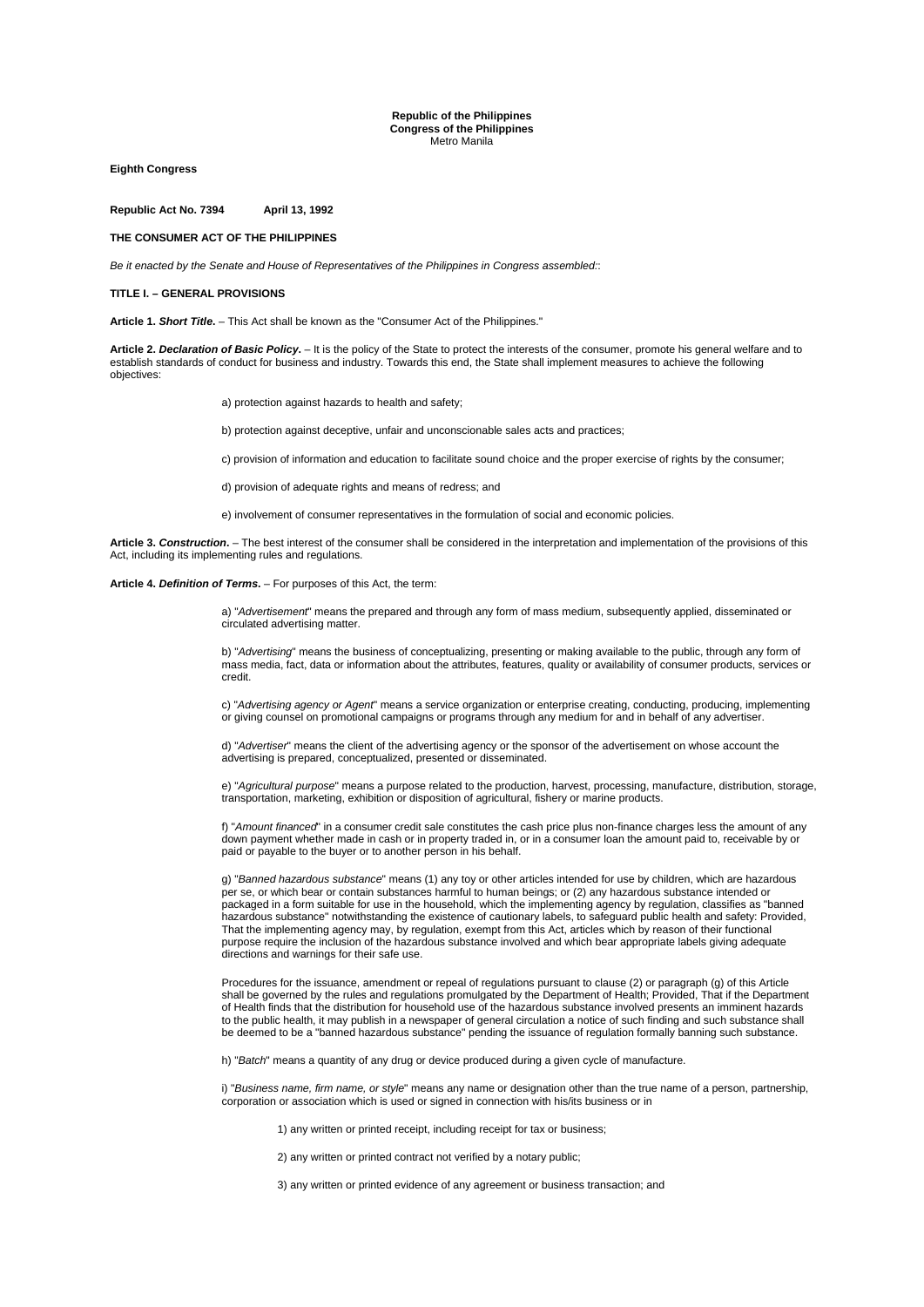4) any sign or billboard kept conspicuously exhibited in plain view in or at the place of the business, announcing a firm name or business name or style.

j) "*Cash price or delivered price*", in case of trade transaction, means the amount of money which would constitute full payment upon delivery of the property (except money) or service purchased at the creditor's place of business. In the case of financial transactions, cash price represents the amount received by the debtor upon consummation of the credit transaction, net of finance charges collected at the time the credit is extended, if any.

k) "*Chain distribution plans*" or "pyramid sales schemes" means sales devices whereby a person, upon condition that he makes an investment, is granted by the manufacturer of his representative a right to recruit for profit one or more additional persons who will also be granted such right to recruit upon condition of making similar investments: Provided, That the profits of the person employing such a plan are derived primarily from the recruitment of other persons into the plan rather than from the sale of consumer products, services and credit: Provided, further, That the limitation on the number of participants does not change the nature of the plan.

l) "*Closing out sale*" means a consumer sale wherein the seller uses the announcement to create the impression that he is willing to give large discounts or merchandise in order to reduce, dispose or close out his inventory and business.

m) "*Commerce*" means the sale, lease, exchange, traffic or distribution of goods, commodities, productions, services or property, tangible or intangible.

n) "*Consumer*" means a natural person who is a purchaser, lessee, recipient or prospective purchaser, lessor or recipient of consumer products, services or credit.

o) "*Consumer credit*" means any credit extended by a creditor to a consumer for the sale or lease of any consumer product or service under which part or all of the price or payment therefor is payable at some future time, whether in full or in installments.

p) "*Consumer loan*" means a loan made by the lender to a person which is payable in installments for which a finance charge is or may be imposed. This term includes credit transactions pursuant to an open-end-credit plan other than a seller credit card.

q) "*Consumer products and services*" means goods, services and credits, debts or obligations which are primarily for personal, family, household or agricultural purposes, which shall include but not limited to food, drugs, cosmetics, and devices.

r) "*Consumer product safety rule*" means a consumer product safety standard described in Article 78 or a rule under this Chapter declaring a consumer product banned hazardous product.

s) "*Consumer transaction*" means (1) (i) a sale, lease, assignment, award by chance, or other disposition of consumer products, including chattels that are intended to be affixed to land, or of services, or of any right, title, or interest therein, except securities as defined in the Securities Act and contracts of insurance under the Insurance Code, or (ii) a grant of provision of credit to a consumer for purposes that are primarily personal, family, household or agricultural, or (2) a solicitation or promotion by a supplier with respect to a transaction referred to in clause (1).

t) "*Corrosive*" means any substance which on contact with living tissue will cause destruction of tissue by chemical action.

u) "*Cosmetics*" means (1) articles intended to be rubbed, poured, sprinkled or sprayed on, introduced into or otherwise applied to the human body or any part thereof for cleansing, beautifying, promoting attractiveness, or altering the appearance, and (2) article intended for use as a component of any such article except that such term shall not include soap.

v) "*Counterfeit product*" means any consumer product which, or the container or labeling of which, without authorization, bears the trademark, trade name, or other identifying mark, imprint, or device, or any likeness thereof, of a consumer product manufacturer, processor, packer, distributor, other than the person or persons who in fact manufactured, processed, packed or distributed such product and which thereby falsely purports or is represented to be the product of, or to have been packed or distributed by such consumer product manufacturer, processor, packer, or distributor.

w) "*Credit card*" means any card, plate, coupon book or other credit device existing for the purpose of obtaining money, property, labor or services on credit.

x) "*Credit Sale*" means a sale products, services or an interest in land to a person on credit where a debt is payable in installments or a finance charge is imposed and includes any agreement in the form of a bailment of products or lease of products or real property if the bailee or lessee pays or agrees to pay compensation for use a sum substantially equivalent to or in excess of the aggregate value of the products or real property involved and it is agreed that the bailee or lessee will become, or for no other or a nominal consideration has the option to become, the owner of the products or real property upon full compliance with the terms of the agreement.

y) "*Credit transaction*" means a transaction between a natural person and a creditor in which real or personal property, services or money acquired on credit and the person's obligation is payable in installment.

z) "*Creditor*" means any person engaged in the business of extending credit and shall include any person who as a regular business practice makes loans or sells or rents property or services on a time, credit or installment basis, either as principal or as agent who requires as an incident to the extension of credit, the payment of a finance charge.

aa) "*Default or delinquency charge*" means, with respect to a consumer credit transaction, the penalty charge payable by the consumer-debtor for failure to pay an amount or installment in full on the date the same becomes due and demandable, or on or before the period specified for the purpose in the consumer credit sale documents.

ab) "*Device*" means an instrument, apparatus, implement, machine, contrivance, implant, in vitro reagent, or other similar or related article, including any component, part or accessory which is (1) recognized in the official United States Pharmacopoeia-National Formulary (USP-NF) or any supplement to them, (2) intended for use in the diagnosis of disease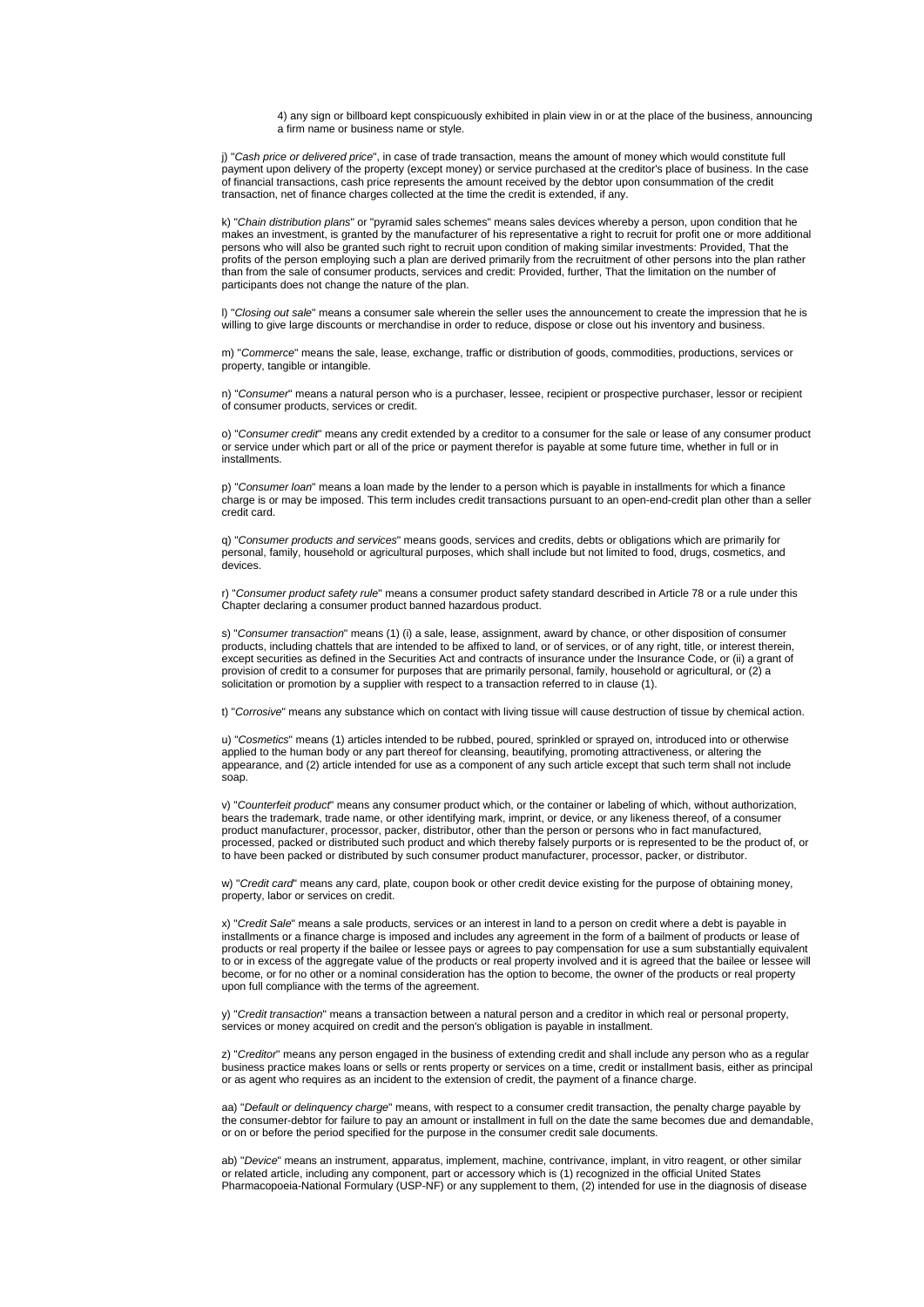or other condition or in the cure, mitigation, treatment or prevention of disease, in man or other animals; or (3) intended to affect the structure or any function of the body of man or other animals, and which does not achieve any of its principal intended purposes through chemical action within or on the body of man or other animals and which is not dependent upon being metabolized for the achievement of any of its principal intended purposes.

ac) "*Distributor*" means any person to whom a consumer product is delivered or sold for purposes of distribution in commerce, except that such term does not include a manufacturer or retailer of such product.

ad) "*Drugs*" mean (1) articles recognized in the current official United States Pharmacopoeia-National Formulary, official Homeopathic Pharmacopoeia of the United States, official National Drug Formulary, or any supplement to any of them; and (2) articles intended for use in the diagnosis, cure, mitigation, treatment, or prevention of disease in man or other animals; and (3) articles (other than food) intended to affect the structure or any function of the body of man or animals; and (4) articles intended for use as a component of any articles specified in clauses (1), (2), or (3) but do not include devices or their components, parts or accessories.

The term "drug" when used in this Act shall include herbal and/or traditional drug. They are defined as articles from indigenous plant or animal origin used in folk medicine which are: (1) recognized in the Philippine National Formulary; (2) intended for use in the treatment or cure, mitigation, of disease symptoms, injury or bodily defect for use in man; (3) other than food, intended to affect the structure of any function of the body of man; (4) put into finishes, ready to use form by means of formulation, dosage or dosage directions; and (5) intended for use as a component of any of the articles specified in clauses  $(1)$ ,  $(2)$ ,  $(3)$  and  $(4)$  of this paragraph.

ae) "*Expiry or expiration date*" means the date stated on the label of food, drug, cosmetic, device or hazardous substance after which they are not expected to retain their claimed safety, efficacy and quality or potency and after which it is no longer permissible to sell them.

af) "*Extremely flammable*" means any substance which has a flash point at or below negative six and six-tenths degrees centigrade as determined by the Tagliabue Open Cub Tester; and term "combustible" shall apply to any substance which has a flash point of above twenty-six and six-tenths degrees to and including sixty-five and five-tenths degrees centigrade as determined by the Tagliabue Open Cub Tester: Provided, That the flammability or combustibility of solids and of the contents of self-pressurized containers shall be determined through methods found by the implementing agency to be generally applicable to such materials or containers, respectively, and established by regulations issued by it.

ag) "*Food*" means any substance, whether processed, semi-processed or raw, intended for human consumption and includes chewing gum, drinks and beverages and any substance which has been used as an ingredient or a component in the manufacture, preparation or treatment of food.

ah) "*Food additive*" means any substance, the intended use of which results or may reasonably be expected to result, directly or indirectly, in its becoming a component or otherwise affecting the characteristics of any food (including any substance intended for use in producing, manufacturing, packing, processing, preparing, treating, packaging, transporting, or holding food; and including any source of radiation intended for any such use), if such substance is not generally recognized, among experts qualified as having been adequately shown through scientific procedures to be safe under the conditions of the intended use.

ai) "*Generic name*" is the identification of drugs and medicines by their scientifically and internationally recognized active ingredients or by their official generic name as determined by the Bureau of Food and Drugs of the Department of Health.

aj) "*Guarantee*" means an expressed or implied assurance of the quality of the consumer products and services offered for sale or length of satisfactory use to be expected from a product or other similar specified assurances.

ak) "*Hazardous substance*" means:

(1) (i) Any substance or mixture of substances which is toxic, corrosive, irritant, a strong sensitizer, flammable or combustible, or generates pressure through decomposition, heat or other means, if such substance or mixture or substances any cause substantial injury or substantial illness during or as a proximate result of any customary or reasonably foreseeable ingestion by children.

> (ii) Any substance which the department finds to be under the categories enumerated in clause (1) (i) of this paragraph;

> (iii) Any radioactive substance, if, with respect to such substance as used in a particular class of article or as packaged, the Department, upon approval of the Department determines by regulation that the substance is sufficiently hazardous to require labeling in accordance with this section in order to protect the public health;

(iv) Any toy or other articles intended for use by children which the director may, by regulation, determine the presence of an electrical, mechanical or thermal hazard.

(2) This term shall not apply to food, drugs, cosmetics, and devices nor to substances intended for use as fuels when stored in containers and used in the heating, cooking or refrigeration system of a house, but such term shall apply to any article which is not in itself a pesticide but which is a hazardous substance, as construed in clause (a) of paragraph (1), by reason of bearing or containing such harmful substances described therein.

al) "*Highly Toxic*" means any substance which has any of the following effects: (1) produces death within fourteen days to one-half or more than one-half of a group of ten or more laboratory white rats each weighing between Two hundred and three hundred grams, at a single dose of fifty milligrams or less per kilogram of body weight, when orally administered; or (2) produces death within fourteen days to one-half or more of a group of ten or more laboratory white rats each weighing between two hundred and three hundred grams, when inhaled continuously for a period of one hour or less at an atmospheric concentration of two hundred parts per million by volume or less of gas or vapor or two milligrams per liter by volume or less of mist or dust, provided such concentration is likely to be encountered by man when the substance is used in any reasonably foreseeable manner, or (3) produces death within fourteen days to one-half or more of a group of ten or more rabbits, when tested in a dosage of two hundred milligrams or less per kilogram of body weight, or when administered through continuous contact with the bare skin for twenty-four hours or less.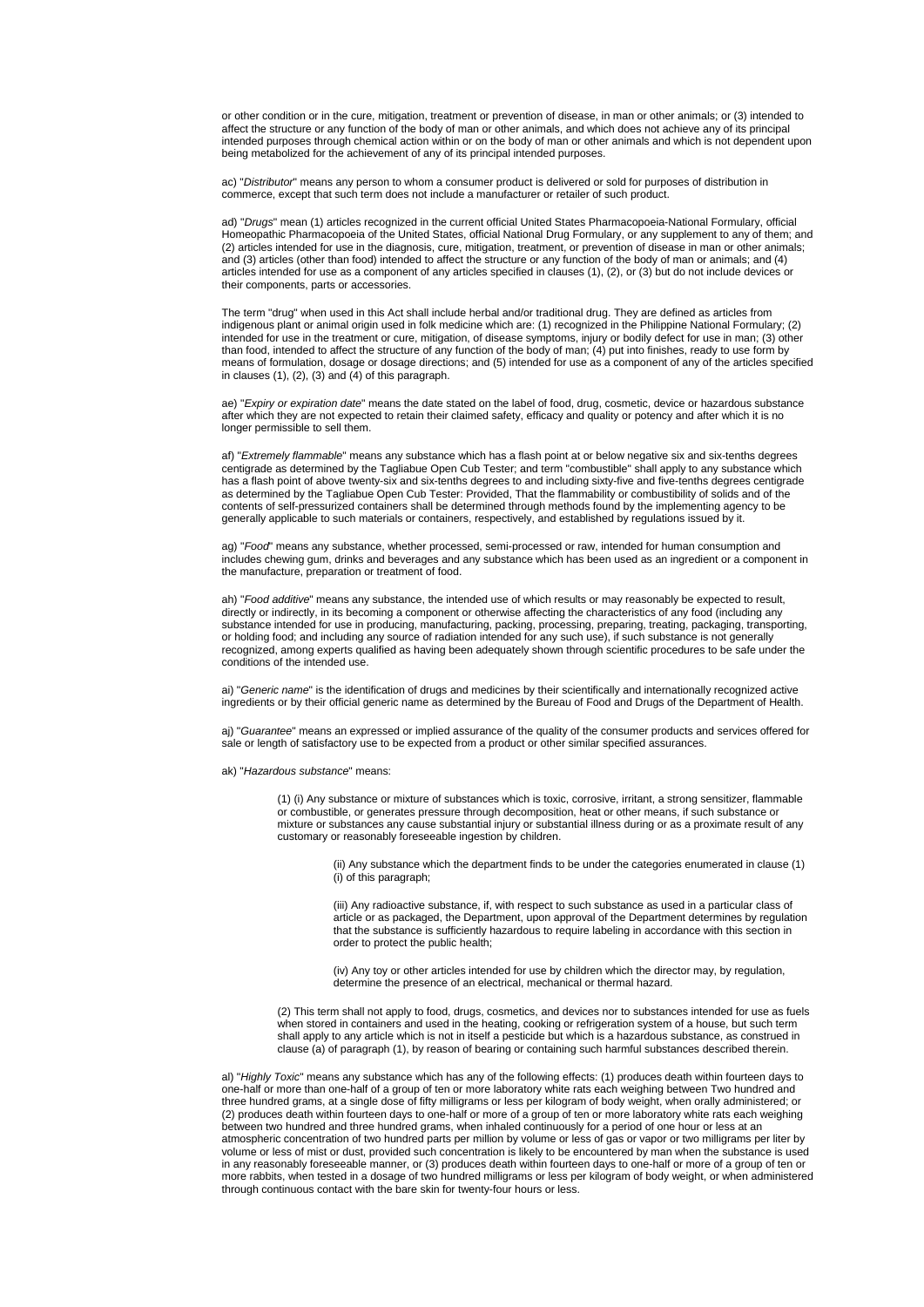am) "*Home solicitation sale*" means consumer sales or leases which are personally solicited by any person or organization by telephone, person-to-person contact or by written or printed communication other than general advertising or consummated at the buyer's residence or a place of business, at the seller's transient quarters, or away from a seller's regular place of business.

an) "*Immediate container*" means the container or package which is immediately after or near the substance but does not include package liners.

ao) "*Imminently hazardous product*" means a consumer product which presents an unreasonable risk of death, serious illness or severe personal injury.

ap) "*Irritant*" means any substance not corrosive within the meaning of paragraph (t) of this Article which, on immediate, prolonged or repeated contact with normal living tissue will induce a local inflammatory reaction.

aq) "*Label, labeling*" means the display of written, printed or graphic matter on any consumer product its immediate container, tag, literature or other suitable material affixed thereto for the purpose of giving information as to identify, components, ingredients, attributes, directions for use, specifications and such other information as may be required by law or regulations.

ar) "*Manufacture*" means and any and all operations involved in the production, including preparation, propagation, processing, formulating, filing, packing, repacking, altering, ornamenting, finishing or otherwise changing the container, wrapper or labeling of a consumer product in the furtherance of the distribution of the same from the original place of manufacture to the person who makes the final delivery or sale to the ultimate consumer.

as) "*Manufacturer*" means any person who manufactures, assembles or processes consumer products, except that if the goods are manufactured, assembled or processed for another person who attaches his own brand name to the consumer products, the latter shall be deemed the manufacturer. In case of imported products, the manufacturer's representatives or, in his absence, the importer, shall be deemed the manufacturer.

at) "*Mass media*" refers to any means or methods used to convey advertising messages to the public such as television, radio, magazines, cinema, billboards, posters, streamers, hand bills, leaflets, mails and the like.

au) "*Materially defective product*" means a product which, because of the pattern of the defect, the number of defective products distributed in commerce and the severity of the risk or otherwise, creates a substantial risk of injury to the public.

av) "*Mislabeled hazardous substance*" means any hazardous substance intended, or packaged in a form suitable, for use in households, especially by children, the packaging or labeling of which is in violation of the special packaging regulation issued by the Department of Health under ARTICLE 91 or if such substance fails to bear a label which (1) states conspicuously (i) the name and the exact address of the manufacturer, packer, distributor, or seller; (ii) the common or usual name of the hazardous substance or of each component which contributes substantially to the harmfulness of the substance, unless the Department by regulation approved by the Department permits or requires the use of the recognized generic name; (iii) the signal word "danger" on substances which are extremely flammable, corrosive, or highly toxic; (iv) the signal word "warning" or "caution" on all other hazardous substances; (v) a frank statement of the principal hazard or hazards involved, as "flammable", "vapor harmful", "causes burns", "absorbed through skin", or similar wording describing the action to be followed or avoided, except when modified by regulation by the Department pursuant to Section 46; (vi) instructions, when necessary or appropriate, for first aid treatment; (vii) the word "poison" for any hazardous substance which is defined as highly toxic; (viii) instructions for handling and storage of packages which require special care in handling or storage; and (ix) the statement "keep out of the reach of children", or its practical equivalent, if the article is intended for use by children and is not a banned hazardous substance, with adequate directions for the protection of children from the hazard involved. The aforementioned signal words, affirmative statements, description of precautionary measures, necessary instructions or other words or statements may be in the English language or its equivalent in Filipino; and

(2) on which any statement required under clause (1) of this paragraph are located prominently and in contrast by typography are located prominently and in contrast by typography, layout, with other printed matters on the label.

aw) "*New Drugs*" mean (1) any drug the composition of which is such that said drug is not generally recognized among experts qualified by scientific training and experience to evaluate the safety, efficacy and quality of drugs as safe, efficacious and of good quality for use under the conditions prescribed, recommended, or suggested in the labeling thereof; or (2) any drug the composition of which is such that said drug, as a result of its previous investigations to determine its safety, efficacy and good quality for use under certain conditions, has become so recognized but which has not, otherwise than in such investigations, been used to a material extent or for a material time under new conditions.

"New Drugs" shall include drugs (a) containing a newly discovered active ingredient; (b) containing a new fixed combination of drugs, either by molecular or physical combination; (c) intended for new indications; (d) an additional new mode of administration; or (e) in an additional dosage or strength of the dosage form, which meets the conditions as defined under the new drug.

The definition of "new drugs" covers to the extent applicable, "new devices".

ax) "*New Product*" means a consumer product which incorporates a design, material or form of energy exchange which has not previously been used substantially in consumer products and as to which there exists a lack of adequate information to determine the quality and safety of such product if used by the consumers.

ay) "*Open-end-credit plan*" means a consumer credit extended on an account pursuant to a plan under which:

1) the creditor may permit the person to make purchases or obtain loans, from time to time, directly from the creditor or indirectly by use of credit card, check or other device;

2) the person has the privilege of paying the balance; or

3) a finance charge may be computed by the creditor from time to time on an outstanding unpaid balance.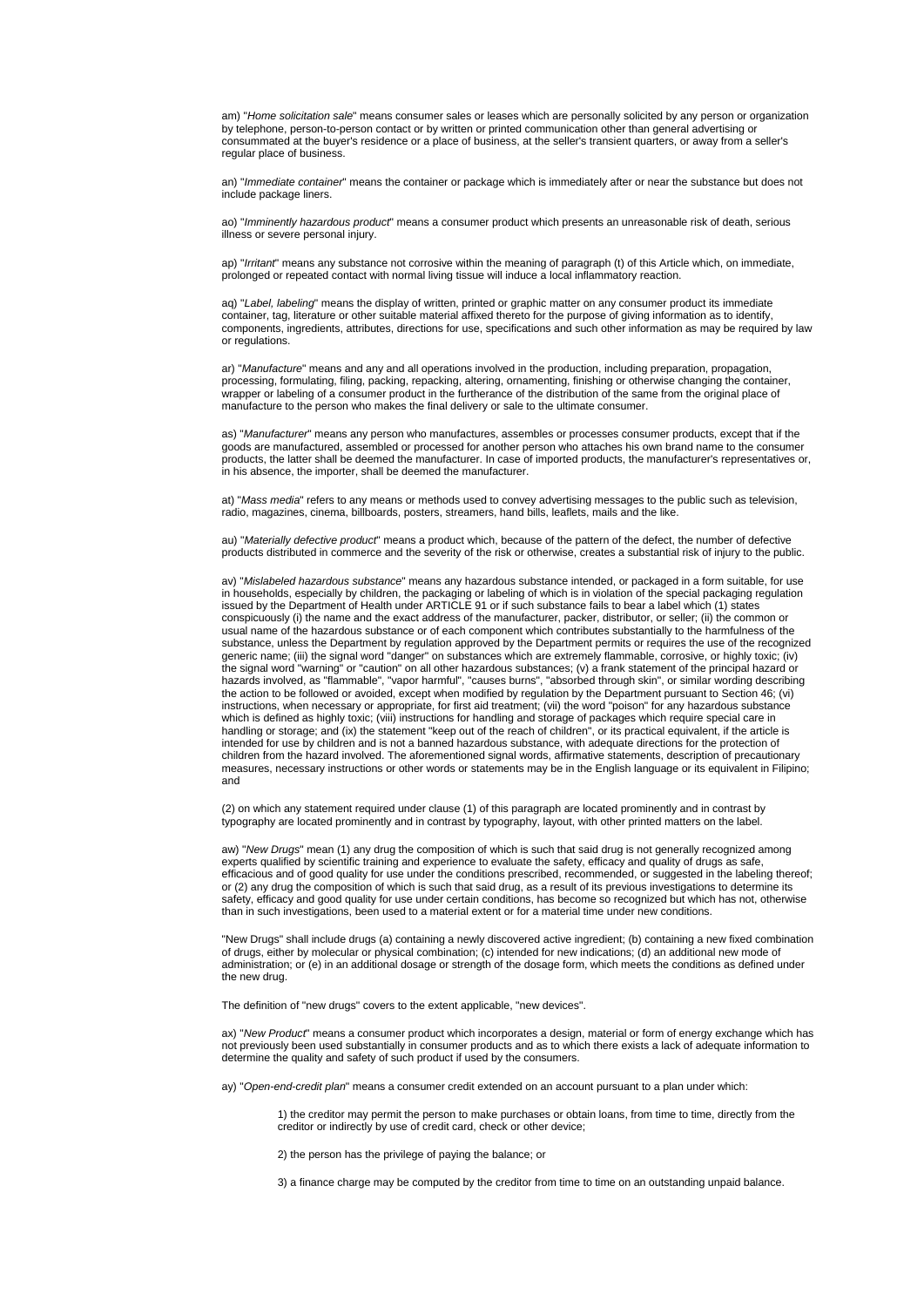az) "*Package*" or "*packaging*" means any container or wrapping in which any consumer product is enclosed for use in the delivery or display of that consumer product to retail purchasers, but does not include:

1) shipping containers or wrappings used solely for the transportation of any consumer product in bulk or in big quantities by manufacturers, packers, or processors to wholesale retail distributors thereof;

2) shipping containers or outer wrappings used by retailers to ship or deliver any product to retail costumers if such containers and wrappings bear no printed matter pertaining any particular product;

3) The wrappers or containers of consumer products sold in small quantities by small retail stores to the consumer which by tradition are wrapped with ordinary paper.

ba) "*Person*" means any individual, partnership, corporation or association, trust, government or governmental subdivision or any other legal entity.

bb) "*Poisonous substance*" means any substance capable of destroying life or seriously endangering health when applied externally to the body or introduced internally in moderate doses.

bc) "*Price comparison*" means the direct comparison in any advertisement of a seller's current price for consumer products or services with any other price or statement of value for such property or services expressed in pesos, centavos, fractions or percentages.

bd) "*Price tag*" means any device, written, printed, affixed or attached to a consumer product or displayed in a consumer repair or service establishment for the purpose of indicating the retail price per unit or service.

be) "*Principal display panel*" means that part of the label that is most likely to be displayed, presented, shown or examined under normal and customary conditions of display for retail or sale.

bf) "*Private labeler*" means an owner of a brand or trademark on the label of consumer product other than a manufacturer of the product.

A consumer product bears a private label if (1) the product or its container is labeled with a brand or trademark of a person other than its manufacturer; or (2) the brand or trademark of the manufacturer of such product does not appear on such label.

bg) "*Radioactive substance*" means any substance which emits ionizing radiation.

bh) "*Referral selling*" means the sales device employed by the sellers wherein the buyer is induced to acquire goods or services by representing that after the acquisition of the goods or services, he will receive a rebate, commission or other benefit in return for the submission of names of potential customers or otherwise helping the seller enter into other sales, if the receipt of such benefit is contingent on an event occurring after the sale is made.

bi) "*Repair and service firm*" means any business establishment, engaged directly or indirectly, in the repair, service or maintenance of any consumer product.

bk) "*Retailer*" means a person engaged in the business of selling consumer products directly to consumers.

bl) "*Sale or distribution*" shall mean an act made by a manufacturer or seller, or their respective representative or agent, to make available consumer products, services or credit to the end consumers under a consumer sale transaction. It shall not include sampling or any distribution not for sale.

bm) "*Sales Promotion*" means techniques intended for broad consumer participation which contain promises of gain such as prizes, in cash or in kind, as reward for the purchase of a product, security, service or winning in contest, game, tournament and other similar competitions which involve determination of winner/s and which utilize mass media or other widespread media of information. It also means techniques purely intended to increase the sales, patronage and/or goodwill of a product.

bn) "*Seller*" means a person engaged in the business of selling consumer products directly to consumers. It shall include a supplier or distributor if (1) the seller is a subsidiary or affiliate of the supplier or distributor; (2) the seller interchanges personnel or maintains common or overlapping officers or directors with the supplier or distributor; or (3) the supplier or distributor provides or exercises supervision, direction or control over the selling practices of the seller.

bo) "*Service*" shall mean, with respect to repair and service firms, services supplied in connection with a contact for construction, maintenance, repair, processing, treatment or cleaning of goods or of fixtures on land, or distribution of goods, or transportation of goods.

bp) "*Services*" means services that are the subject of a consumer transaction, either together with, or separate from any kind of personal property, whether tangible or intangible.

bq) "*Special packaging*" means packaging that is designed or constructed to be significantly difficult for children five years of age to open or to obtain a toxic or harmful amount of the substance contained therein within a reasonable time and not difficult for normal adults to use properly but does not mean packaging which all such children cannot open or obtain a toxic or harmful amount within a reasonable time.

br) "*Standard*" means a set of conditions to be fulfilled to ensure the quality and safety of a product;

bs) "*Strong sensitizer*" means any substance which will cause on normal living tissue, allergy or photodynamic quality of hypersensitivity which becomes evident on reapplication of the same substance, to be designated as such by the implementing agency. Before designating any substance as a strong sensitizer, the implementing agency, upon consideration of the frequency of occurrence and severity of the reaction, shall find that the substance has a significant capacity to cause hypersensitivity.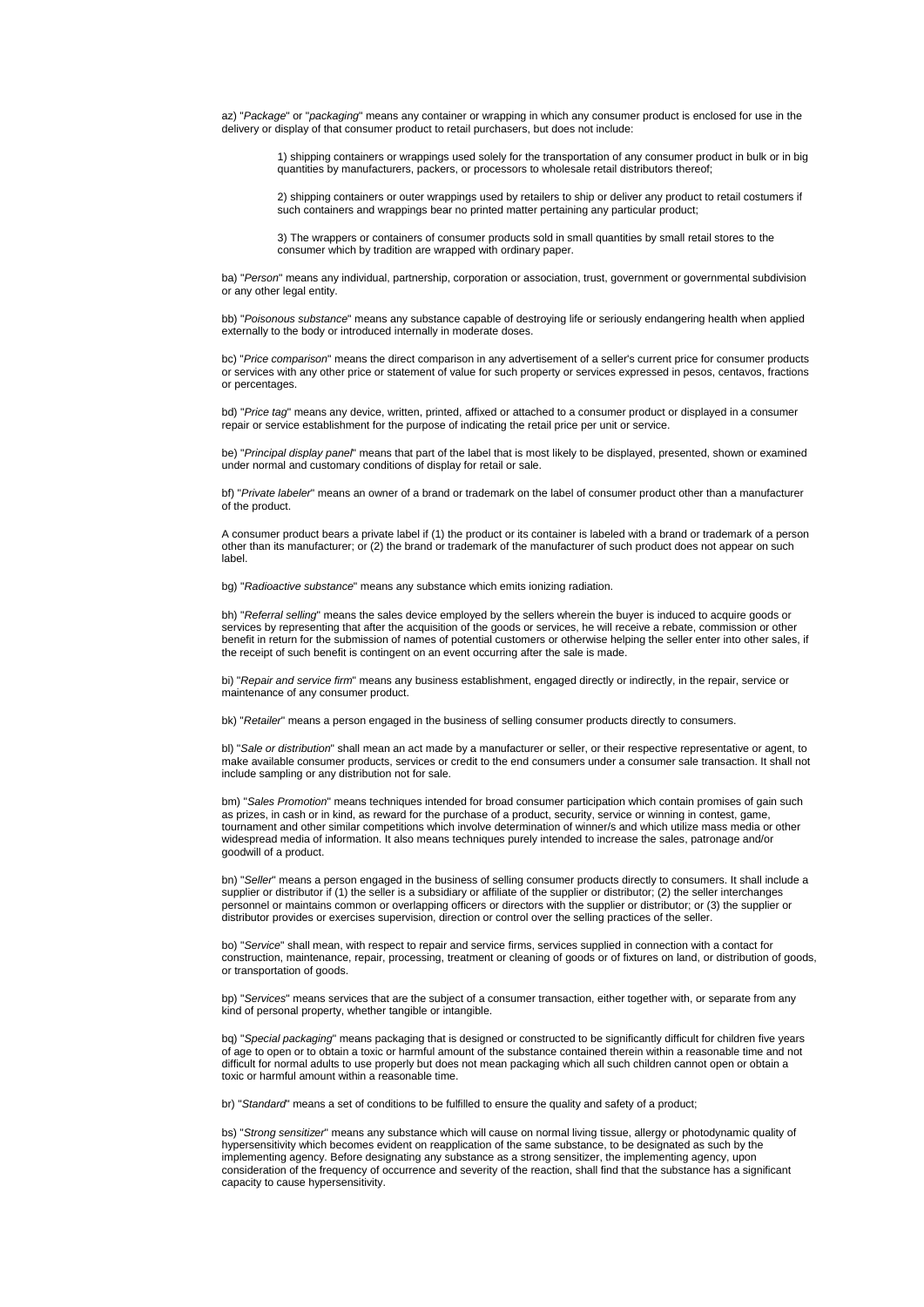bt) "*Substandard product*" means a product which fails to comply with an applicable consumer product safety rule which creates a substantial risk of injury to the public.

bu) "*Supplier*" means a person, other than a consumer, who in the course of his business, solicits, offers, advertises, or promotes the disposition or supply of a consumer product or who other than the consumer, engages in, enforces, or otherwise participates in a consumer transaction, whether or not any privity of contract actually exists between that person and the consumer, and includes the successor to, or assignee of, any right or obligation on of the supplier.

bv) "*Technical personnel of repair and service enterprise*" shall mean a machine or technician or any person who works or renders diagnosis or advice in connection with repair, service and maintenance of the consumer products in a repair and service firm.

bw) "*Toxic substance*" means any substance other than a radioactive substance which can cause injury, illness or death to man through ingestion, inhalation or absorption through any body surface.

bx) "*Trade name*" or "*trademark*" means a word or words, name, title, symbol, emblem, sign or device or any combination thereof used as an advertisement, sign, label, poster or otherwise for the purpose of enabling the public to distinguish the business of the person who owns and uses said trade name or trademark.

# **TITLE II**

#### **CHAPTER I CONSUMER PRODUCT QUALITY AND SAFETY**

**Article 5.** *Declaration of Policy***.** – It shall be the duty of the State:

a) to develop and provide safety and quality standards for consumer products, including performance or use-oriented standards, codes of practice and methods of tests;

b) to assist the consumer in evaluating the quality, including safety, performance and comparative utility of consumer products;

c) to protect the public against unreasonable risks of injury associated with consumer products;

d) to undertake research on quality improvement of products and investigation into causes and prevention of product related deaths, illness and injuries;

e) to assure the public of the consistency of standardized products.

**Article 6.** *Implementing Agencies***.** – The provisions of this Article and its implementing rules and regulations shall be enforced by:

a) the Department of Health with respect to food, drugs, cosmetics, devices and substances;

b) the Department of Agriculture with respect to products related to agriculture, and;

c) the Department of Trade and Industry with respect to other consumer products not specified above.

**Article 7.** *Promulgation and Adoption of Consumer Product Standards***.** – The concerned department shall establish consumer product quality and safety standards which shall consist of one or more of the following:

a) requirements to performance, composition, contents, design, construction, finish, packaging of a consumer product;

b) requirements as to kind, class, grade, dimensions, weights, material;

c) requirements as to the methods of sampling, tests and codes used to check the quality of the products;

d) requirements as to precautions in storage, transporting and packaging;

e) requirements that a consumer product be marked with or accompanied by clear and adequate safety warnings or instructions, or requirements respecting the form of warnings or instructions.

For this purpose, the concerned department shall adopt existing government domestic product quality and safety standards: Provided, That in the absence of such standards, the concerned department shall form specialized technical committees composed of equal number of representatives from each of the Government, business and consumer sectors to formulate, develop and purpose consumer product quality and safety standards. The said technical committees shall consult with the private sector, which may, motu proprio, develop its own quality and safety standards that shall be subject or agencies after public hearings have been conducted for that purpose; and shall likewise consider existing international standards recognized by the Philippine Government.

**Article 8.** *Publication of Consumer Product Standards***.** – The concerned departments shall, upon promulgation of the above standards, publish or cause the publication of the same in two (2) newspapers of general circulation at least once a week for a period of not less than one (1) month. It may likewise conduct an information campaign through other means deemed effective to ensure the proper guidance of consumers, businesses, industries and other sectors concerned.

**Article 9.** *Effectivity of Rules***.** – a) Each consumer product standard or safety rule shall specify the date such rule is to take effect, which shall not exceed ninety (90) days from the date promulgated unless the concerned department funds, for good cause shown, that a later effective date is in the public interest and publishes its reasons for such finding. After which, it shall no longer be legal to, or cause to, sell or distribute the consumer product not complying with the standards or rules.

> b) The department may, by regulation, prohibit a manufacturer from stockpiling consumer products so as to prevent such manufacturer from circumventing the purposes of this paragraph. The term "stockpiling" means manufacturing or importing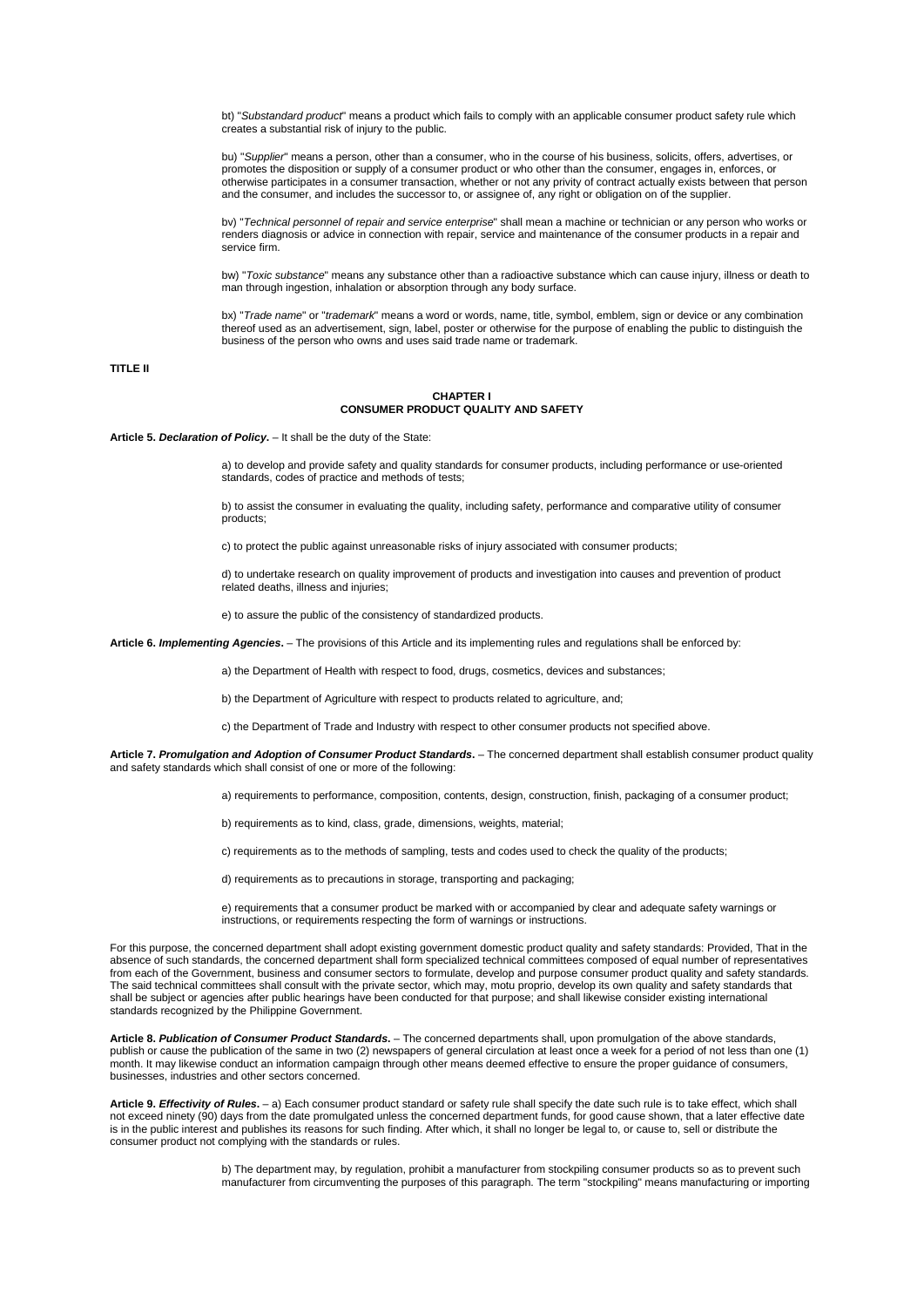a product between the date of promulgation of its consumer product safety rule and its effective date, at a rate which is significantly greater than the rate at which such product was produced or imported during a base period as prescribed in the regulation under this paragraph, ending before the date of promulgation of consumer product safety rule.

**Article 10.** *Injurious, Dangerous and Unsafe Products***.** – Whenever the departments find, by their own initiative or by petition of a consumer, that a consumer product is found to be injurious, unsafe or dangerous, it shall, after due notice and hearing, make the appropriate order for its recall, prohibition or seizure from public sale or distribution: Provided, That, in the sound discretion of the department it may declare a consumer product to be imminently injurious, unsafe or dangerous, and order is immediate recall, ban or seizure from public sale or distribution, in which case, the seller, distributor, manufacturer or producer thereof shall be afforded a hearing within forty-eight (48) hours from such order.

The ban on the sale and distribution of a consumer product adjudged injurious, unsafe or dangerous, or imminently injurious, unsafe or dangerous under the preceding paragraph shall stay in force until such time that its safety can be assured or measures to ensure its safety have been established.

**Article 11.** *Amendment and Revocation of Declaration of the Injurious, Unsafe or Dangerous Character of a Consumer Product***.** – Any interested person may petition the appropriate department to commence a proceeding for the issuance of an amendment or revocation of a consumer product safety rule or an order declaring a consumer product injurious, dangerous and unsafe.

In case the department, upon petition by an interested party or its own initiative and after due notice and hearing, determines a consumer product to be substandard or materially defective, it shall so notify the manufacturer, distributor or seller thereof of such finding and order such manufacturer, distributor or seller to:

a) give notice to the public of the defect or failure to comply with the product safety standards; and

b) give notice to each distributor or retailer of such product.

The department shall also direct the manufacturer, distributor or seller of such product to extend any or all of the following remedies to the injured person:

> a) to bring such product into conformity with the requirements of the applicable consumer product standards or to repair the defect in order to conform with the same;

b) to replace the product with a like or equivalent product which complies with the applicable consumer product standards which does not contain the defect;

c) to refund the purchase price of the product less a reasonable allowance for use; and

d) to pay the consumer reasonable damages as may be determined by the department.

The manufacturer, distributor or seller shall not charge a consumer who avails himself of the remedy as provided above of any expense and cost that may be incurred.

**Article 12.** *Effectivity of Amendments and Revocation of Consumer Product Safety Rule***.** – Any amendment or revocation of a consumer product safety rule made by the concerned department shall specify the date on which it shall take effect which shall not exceed ninety days from the date of amendment or revocation is published unless the concerned department finds, for a good cause shown, that a later effective date is in the public interest and publishes its reasons for such finding. The department shall promulgate the necessary rules for the issuance, amendment or revocation of any consumer product safety rule.

**Article 13.** *New Products***.** – The concerned department shall take measures to make a list of new consumer products and to cause the publication by the respective manufacturers or importers of such products a list thereof together with the descriptions in a newspaper of general circulation.

**Article 14.** *Certification of Conformity to Consumer Product Standards***.** – The concerned department shall aim at having consumer product standards established for every consumer product so that consumer products shall be distributed in commerce only after inspection and certification of its quality and safety standards by the department. The manufacturer shall avail of the Philippine Standard Certification Mark which the department shall grant after determining the product's compliance with the relevant standard in accordance with the implementing rules and regulations

# **Article 15.** *Imported Products***.** –

a) Any consumer product offered for importation into the customs of the Philippine territory shall be refused admission if such product:

- 1) fails to comply with an applicable consumer product quality and safety standard or rule;
- 2) is or has been determined to be injurious, unsafe and dangerous;
- 3) is substandard; or
- 4) has material defect.

b) Samples of consumer products being imported into the Philippines in a quantity necessary for purposes of determining the existence of any of the above causes for non-admission may be obtained by the concerned department or agency without charge from the owner or consignee thereof. The owner or consignee of the imported consumer product under examination shall be afforded an opportunity to a hearing with respect to the importation of such products into the Philippines. If it appears from examination of such samples or otherwise that an imported consumer product does not conform to the consumer product safety rule or is injurious, unsafe and dangerous, is substandard or has a material defect, such product shall be refused admission unless the owner or the consignee thereof manifests under bond that none of the above ground for non-admission exists or that measures have been taken to cure them before they are sold, distributed or offered for sale to the general public.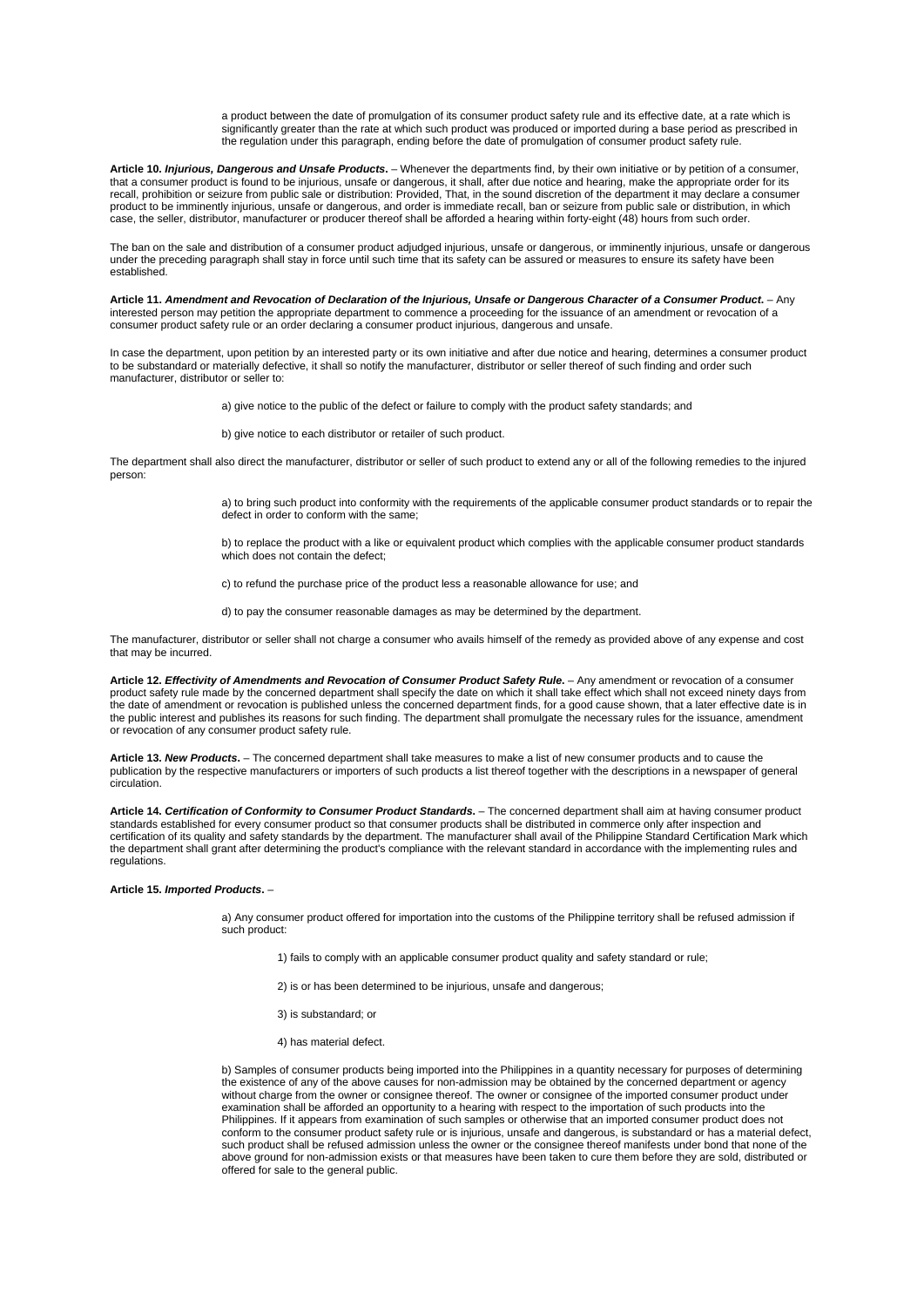Any consumer product, the sale or use of which has been banned or withdrawn in the country of manufacture, shall not be imported into the country.

c) If it appears that any consumer product which may not be admitted pursuant to paragraph (a) of this Article can be so modified that it can already be accepted, the concerned department may defer final examination as to the admission of such product for a period not exceeding ten (10) days, and in accordance with such regulations as the department and the Commissioner of Customs shall jointly promulgate, such product may be released from customs custody under bond for the purpose of permitting the owner or consignee an opportunity to so modify such product.

d) All modifications taken by an owner or consignee for the purpose of securing admission of an imported consumer product under paragraph (c) shall be subject to the supervision of the concerned department. If the product cannot be so modified, or if the owner or consignee is not proceeding to satisfactorily modify such product, it shall be refused admission and the department may direct redelivery of the product into customs custody, and to seize the product if not so redelivered.

e) Imported consumer products not admitted must be exported, except that upon application, the Commissioner of Customs may permit the destruction of the product if, within a reasonable time, the owner or consignee thereof fails to export the same.

f) All expenses in connection with the destruction provided for in this Article, and all expenses in connection with the storage, cartage or labor with respect to any consumer product refused admission under this Article, shall be paid by the owner or consignee and, in default of such payment, shall constitute a lien against any future importation made by such owner or consignee.

**Article 16.** *Consumer Products for Export***.** – The preceding article on safety not apply to any consumer product if:

a) it can be shown that such product is manufactured, sold or held for sale for export from the Philippines, or that such product was imported for export, unless such consumer product is in fact distributed in commerce for use in the Philippines; and

b) such consumer product or the packaging thereof bears a stamp or label stating that such consumer product is intended for export and actually exported.

**Article 17.** *Powers, functions and duties***.** – In addition to their powers, functions and duties under existing laws, the concerned department shall have the following powers, functions and duties:

a) to administer and supervise the implementation of this Article and its implementing rules and regulations;

b) to undertake researches, develop and establish quality and safety standards for consumer products in coordination with other government and private agencies closely associated with these products;

c) to inspect and analyze consumer products for purposes of determining conformity to established quality and safety standards;

d) to levy, assess, collect and retain fees as are necessary to cover the cost of inspection, certification, analysis and tests of samples of consumer products and materials submitted in compliance with the provisions of this Article;

e) to investigate the causes of and maintain a record of product-related deaths, illnesses and injuries for use in researches or studies on the prevention of such product-related deaths, illnesses and injuries.

f) to accredit independent, competent non-government bodies, to assist in (1) monitoring the market for the presence of hazardous or non-certified products and other forms of violations of Article 18; and (2) other appropriate means to expand the monitoring and enforcement outreach of the department in relation to its manpower, testing and certification resources at a given time.

g) to accredit independent competent testing laboratories.

# **PROHIBITED ACTS AND PENALTIES**

# **Article 18.** *Prohibited Acts***.** – It shall be unlawful for any person to:

a) manufacture for sale, offer for sale, distribute in commerce, or import into the Philippines any consumer product which is not in conformity with an applicable consumer product quality or safety standard promulgated in this Act;

b) manufacture for sale, offer for sale, distribute in commerce, or import into the Philippines any consumer product which has been declared as banned consumer product by a rule in this Act;

c) refuse access to or copying of pertinent records or fail or refuse to permit entry of or inspection by authorized officers or employees of the department;

d) fail to comply with an order issued under Article II relating to notifications of substantial product hazards and to recall, repair, replacement or refund of unsafe products;

e) fail to comply with the rule prohibiting stockpiling.

# **Article 19.** *Penalties***.** –

a) Any person who shall violate any provision of Article 18 shall upon conviction, be subject to a fine of not less than One thousand pesos (P1,000.00) but not more than Ten thousand pesos (P10,000.00) or imprisonment of not less than two (2) months but not more than one (1) year, or both upon the discretion of the court. If the offender is an alien, he shall be deported after service of sentence and payment of fine without further deportation proceedings.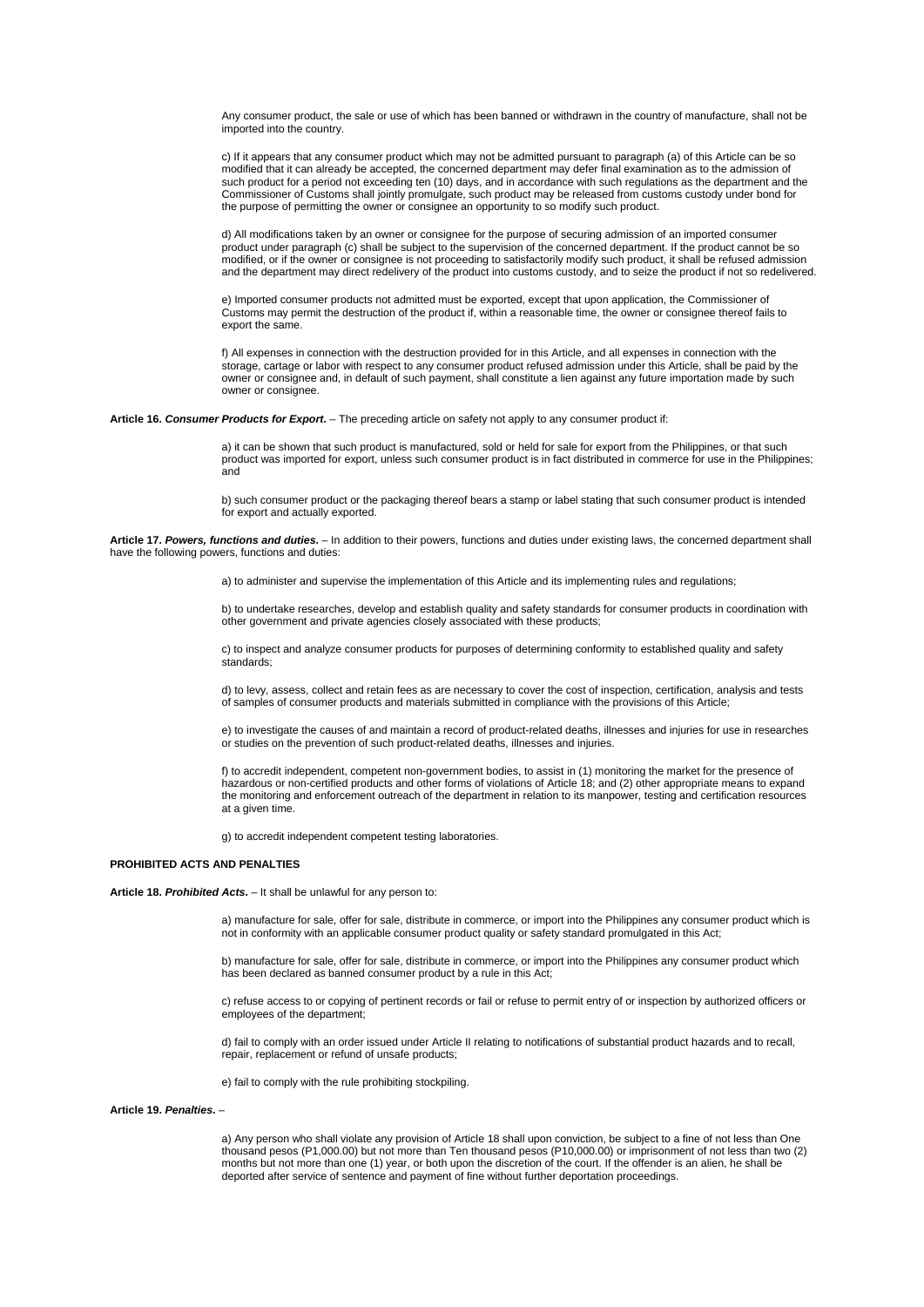b) In case the offender is a naturalized citizen, he shall, in addition to the penalty prescribed herein, suffer the penalty of cancellation of his naturalization certificate and its registration in the civil register and immediate deportation after service of sentence and payment of fine.

c) Any director, officer or agent of a corporation who shall authorize, order or perform any of the acts or practices constituting in whole or in part a violation of Article 18, and who has knowledge or notice of noncompliance received by the corporation from the concerned department, shall be subject to penalties to which that corporation may be subject.

In case the violation is committed by, or in the interest of a foreign juridical person duly licensed to engage in business in the Philippines, such license to engage in business in the Philippines shall immediately be revoked.

**CHAPTER II FOOD, DRUGS, COSMETICS AND DEVICES**

**Article 20.** *Declaration of Policy***.** – The State shall ensure safe and good quality of food, drugs, cosmetics and devices, and regulate their production, sale, distribution and advertisement to protect the health of the consumer.

**Article 21.** *Implementing Agency***.** – In the implementation of the foregoing policy, the State, through the Department of Health, hereby referred as the Department, shall, in accordance with the provisions of this Act:

a) establish standards and quality measures for food, drugs, devices and cosmetics;

b) adopt measures to ensure pure and safe supply of foods and cosmetics, and safe, efficacious and good quality of drugs and devices in the Country;

c) adopt measures to ensure the rational use of drugs and devices, such as, but not limited to, banning, recalling or withdrawing from the market drugs and devices which are unregistered, unsafe, inefficacious or of doubtful therapeutic value, the adoption of an official National Drug Formulary, and the use of generic names in the labeling of drugs;

d) strengthen the Bureau of Food and Drugs.

**Article 22.** *Rules and Regulations on Definitions and Standards***.** – Whenever in the judgment of the Department such action will promote honesty and fair dealing in the interest of consumers, it shall promulgate rules and regulations fixing and establishing a reasonable definition and standard of identity, a reasonable standard of quality and/or reasonable standard of fill of containers for food, drugs, cosmetics or devices.

# **Article 23.** *Adulterated Food***.** – A food shall be deemed to be adulterated:

a) 1) if it bears or contains any poisonous or deleterious substance which may render it injurious to health; but in case the substance is not an added substance, such food shall not be considered adulterated under this clause if the quantity of such substance does not ordinarily render it injurious to health;

2) if it bears or contains any added poisonous or deleterious substance other than one which is (i) a pesticide chemical in or on a raw agricultural commodity, (ii) a food additive, (iii) a color additive, for which tolerances have been established and it conforms to such tolerances;

3) if it consists in whole or in part of any filthy, putrid or decomposed substance, or if it is otherwise unfit for food;

4) if it has been prepared, packed or held under unsanitary conditions whereby it may have become contaminated with filth, or whereby, it may have been rendered injurious to health;

5) if it is, in whole or part, the product of a diseased animal or of an animal which has died other than by slaughter;

6) if its container is composed, in whole or in part, of any poisonous or deleterious substance which may render the contents injurious to health; or

7) if it has passed its expiry date.

b) (1) If any valuable constituent has been, in whole or in part, omitted or abstracted therefrom and the same has not been substituted, by any healthful equivalent of such constituent;

2) if any substance, not a valuable constituent, has been added or substituted or in part therefor;

3) if damage or inferiority has been concealed in any manner; or

4) if any substance has been added thereto or packed therewith so as to increase its bulk or weight, reduce its quality or strength, or make it appear better or of greater value than it is.

c) if it is, or bears or contains a color additive which is unsafe under existing regulations: Provided, That the Department shall promulgate regulations providing for the listing of color additives which are harmless and suitable for use in food for which tolerances have been established;

d) if it is confectionary, and it bears or contains any alcohol or non-nutritive article or substance except harmless coloring, harmless flavoring, harmless resinous glass not in excess of four-tenths (4/10) of one per centum (1%) natural gum and pectin: Provided, That this clause shall not apply to a safe non-nutritive article or substance if, in the judgment of the Department as provided by regulations, (1) such article or substance is of practical functional value in the manufacture, packaging or storage of such confectionery, (2) if the use of the substance does not promote deception of the consumer or otherwise results in adulteration or mislabeling in violation of any provision of this Act, and (3) would not render the product injurious or hazardous to health: Provided, further, That this paragraph shall not apply to any confectionery by reason of its containing less than one-half (½) of one per centum (1%) by volume of alcohol, derived solely from the use of flavoring extracts, or to any chewing gum by reason of its containing harmless non-nutritive masticatory substance: Provided, finally,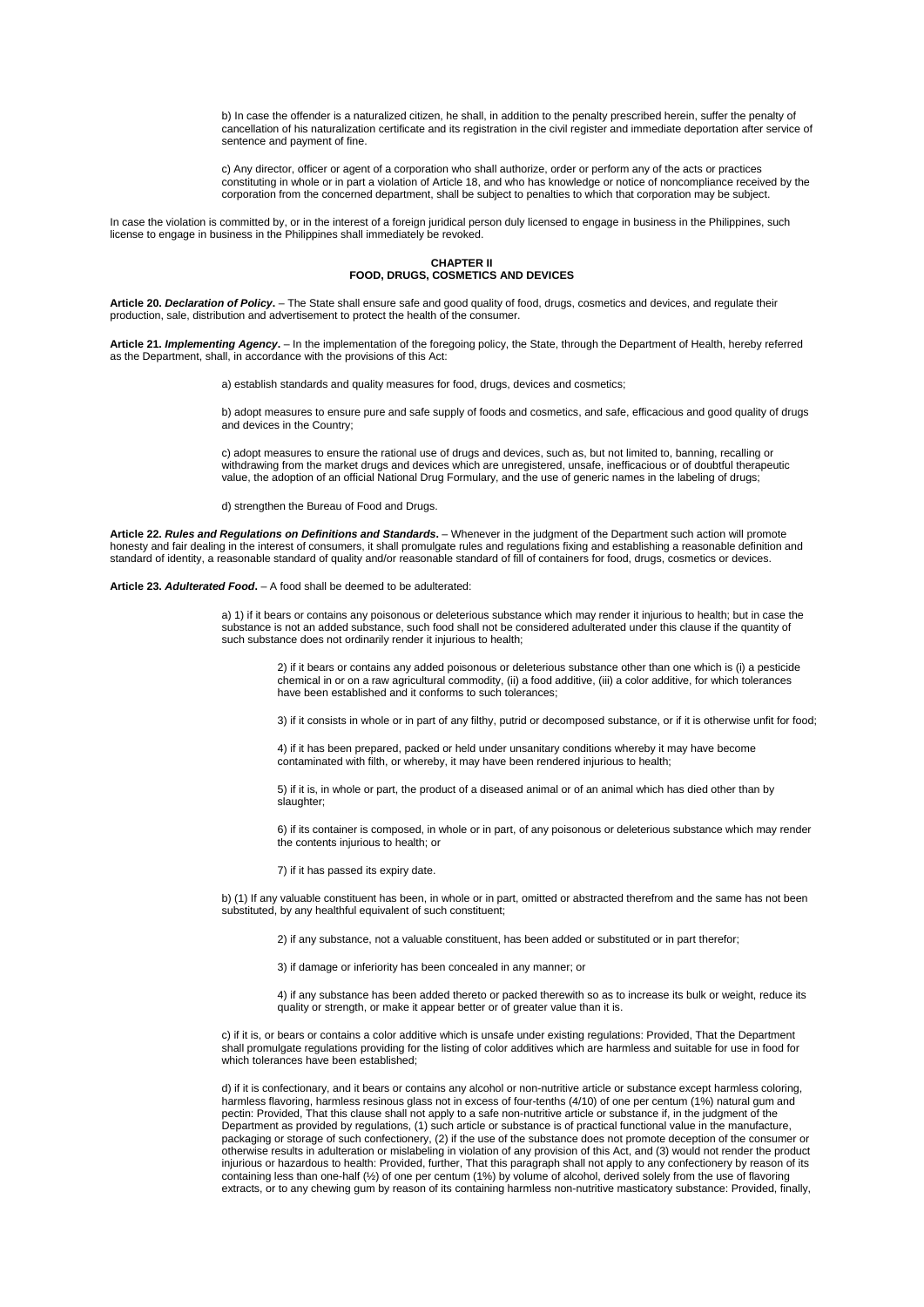That the Department may, for the purpose of avoiding or resolving uncertainty as to the application of this clause, promulgate regulations allowing or prohibiting the use of particular non-nutritive substances;

e) if it is oleomargarine, margarine or butter and any of the raw materials used therein consists in whole or in part of any filthy, putrid or decomposed substance, or such oleomargarine, margarine or butter is otherwise unfit for food;

f) if it has not been prepared in accordance with current acceptable manufacturing practice established by the Department through regulations.

**Article 24.** *Regulation of Unprocessed Food***.** – The provincial, municipal and city governments shall regulate the preparation and sale of meat, fresh fruits, poultry, milk, fish, vegetables and other foodstuff for public consumption, pursuant to the Local Government Code.

**Article 25.** *Tolerance for Poisonous Ingredients in Food***.** – Any poisonous or deleterious substance added to any food shall be deemed to be unsafe, except when such substance is required or can not be avoided in its production or can not be avoided by good manufacturing practice. In such case, the Department shall promulgate regulations limiting the quantity therein in such extent as he finds necessary for the protection of public health, and any quantity exceeding the limits so fixed shall be deemed to be unsafe. In determining the quantity of such added substance to be tolerated in different articles of food, the Department shall take into account the extent to which the use of such article is required or can not be avoided in the production or manufacture of such articles and the other ways in which the consumer may be affected by the same or other poisonous or deleterious substance.

**Article 26.** *Unsafe Food Additives, Exceptions for Conformity with Regulation***.** – A food additive, with respect to any particular use or intended use, shall be deemed unsafe unless:

> a) it and its use or intended use conforms to the terms of an exemption for being solely intended for investigational use by qualified experts; or

b) it and its use or intended use is in conformity with a regulation issued by the Department prescribing the conditions under which such additives may be safely used.

**Article 27.** *Petition for Regulation of Food Additive***.** – Any person may, with respect to any intended use of a food additive, file with the Department a petition proposing the issuance of a regulation prescribing the conditions under which such additives may be safely used.

The Department shall (1) establish a regulation prescribing, with respect to one or more proposed uses of the food additive involved, (i) the conditions under which a food additive may be safely used including, but not limited to, specifications as to the particular food, classes of food, in which such additive may be used, (ii) the maximum quantity which may be used, or permitted to remain in or on such food; (iii) the manner in which such additive may be added to or used in or on such food, and (iv) any directions or other labeling or packaging requirement for such additive deemed necessary to assure the safety of such use, and shall notify the petitioner of such order and the reasons for such action; or (2) deny the petition and notify the petitioner of and the reasons for such action.

The Department may, at any time upon his own initiative, issue a regulation prescribing, with respect to any particular food additive, the conditions under which such additive may be safely used and the reasons thereof, and cause the publication of the same.

**Article 28.** *Effectivity of Regulations***.** – The regulations promulgated under the preceding articles shall take effect fifteen (15) days after its publication in a newspaper of general circulation but the Department may stay such effectivity if, after issuance of such order, a hearing is sought by any person adversely affected by such order.

# **DRUGS AND DEVICES**

**Article 29.** *Adulterated Drugs and Devices***.** – A drug or device shall be deemed to be adulterated:

a) 1) if it contains in whole or in part of any filthy, putrid, or decomposed substance which may affect its safety, efficacy or good quality; or (2) if it has been manufactured, prepared or held under unsanitary conditions whereby it may have been contaminated with dirt or filth or whereby it may have been rendered injurious to health; or (3) if its container is composed, in whole or in part, of any poisonous or deleterious substance which may render the contents injurious to health; or (4) if it bears or contains any color other than a permissible one as determined by the Department, taking into consideration standards of safety, efficacy or good quality.

b) If it purports to be or is represented as a drug, the name of which is recognized in an official compendium, and its strength differs from, or its safety, efficacy, quality or purity falls below the standards set forth in such compendium, except that whenever tests or methods of assay as prescribed are, in the judgment of the Department, insufficient for the making of such determination, the Department shall promulgate regulations prescribing appropriate tests or methods of safety, efficacy, quality or purity shall be made. No drug defined in an official compendium shall be deemed to be adulterated under this paragraph because it differs from the standards of strength, safety, efficacy, quality or purity therefor set forth in such compendium, if its difference in strength, safety, efficacy, quality or purity from such standards is plainly stated in its label and approved for registration as such.

c) If it is not subject to the provisions of paragraph (b) and its strength differs from, or its efficacy, quality or purity falls below, that which it purports or is represented to possess.

d) If a drug or device and any substance has been mixed or packed therewith, or any substance has been substituted wholly or in part thereof, so as to reduce its safety, efficacy, quality, strength or purity.

e) If the methods used in, or the facilities or controls used for its manufacture or holding do not conform to or are not operated or administered in conformity with current good manufacturing practice to assure that such drug meets the requirements of this Act as to safety, quality and efficacy, and has the identity and strength, and meets the quality and purity characteristics which it purports or is represented to possess.

### **Article 30.** *Exemption in Case of Drugs and Devices***.** –

a) The Department is hereby directed to promulgate regulations exempting from any labeling or packaging requirement of this Act drugs and devices which are, in accordance with the practice of the trade, to be processed, labeled or repacked in substantial quantities at establishments other than those where originally processes or packed, on conditions that such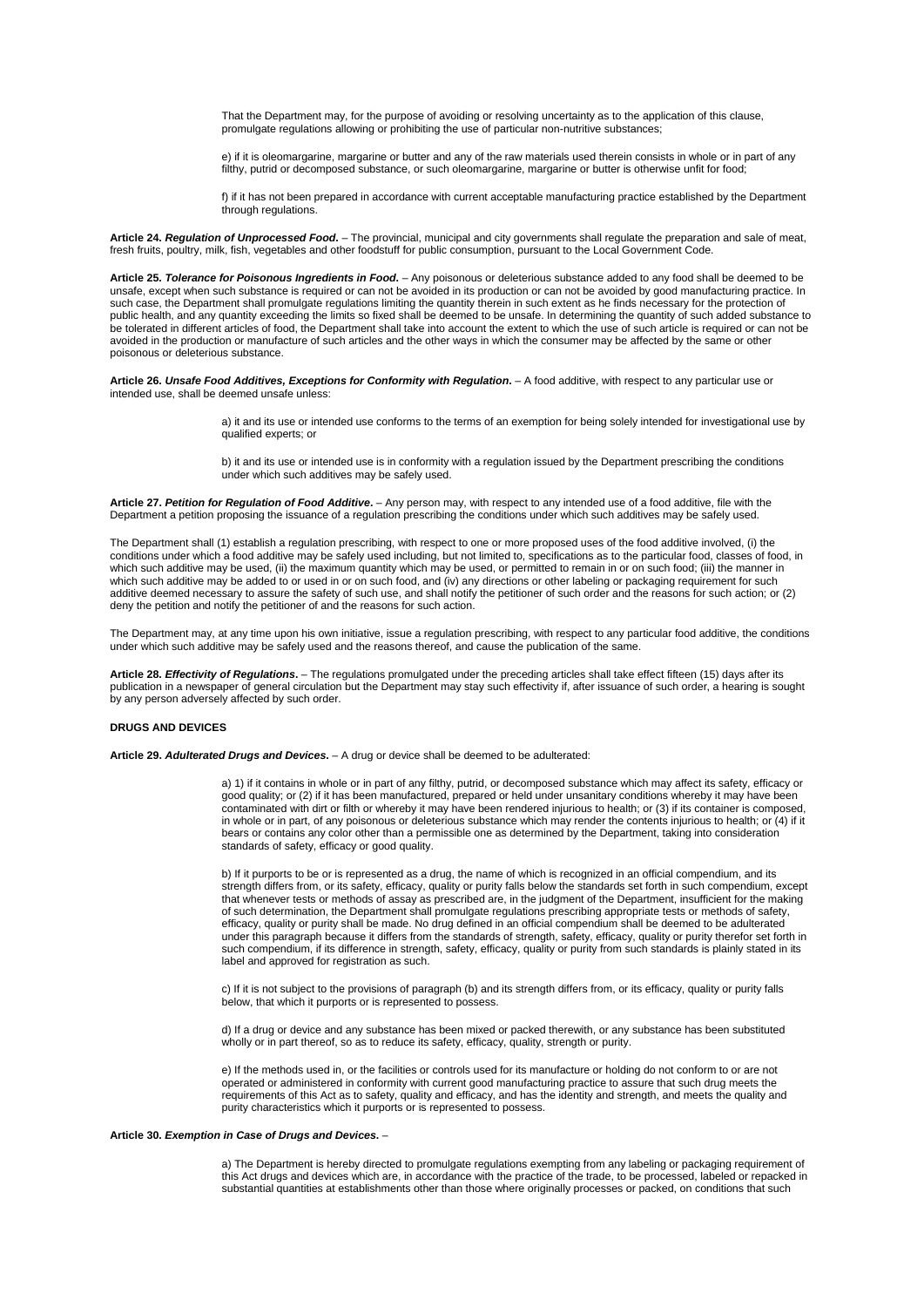drugs and devices are not adulterated or mislabeled under the provisions of this Act upon removal from such processing, labeling or repacking establishment.

b) 1) Drugs intended for use by man which:

(i) are habit-forming;

(ii) because of their toxicity or other potentiality for harmful effect, or method of their use is not safe for use except under the supervision of practitioner licensed by law to administer such drug;

(iii) are new drugs whose applications are limited to investigational use; shall be dispensed only (a) upon written prescription of a practitioner licensed by law to administer such drug, or (b) upon an oral prescription of such practitioner which is reduced promptly to writing and filed by the pharmacist, or (c) by refilling any such written or oral prescription if such refilling is authorized by the prescriber either in the original prescription or by oral order which is reduced promptly to writing and filed by the pharmacist. The act of dispensing a drug contrary to the provisions of this paragraph shall be deemed to be an act which results in the drug being mislabeled while held for sale.

2) Any drug dispensed by filling or refilling a written prescription of a practitioner licensed by law to administer such drug shall be exempt from the requirements of Article 89, except paragraphs (a), (h), (2) and (3), and the packaging requirements of paragraphs (f) and (g), if the drug bears a label containing the name and address of the dispenser, the serial number and the date of the prescription or its filling, the name of the prescriber and, if stated in the prescription the name of the patient and the directions for use and cautionary statements, if any, container in such prescription.

3) The Department may, by regulation, remove drugs subject to Article 89 (d) and Article 31 from the requirements of subarticle (b) (1) of this Article, when such requirements are not necessary for the protection of the public health.

4) A drug which is subject to sub-article (b) (1) of this Article shall be deemed to be mislabeled if any time prior to dispensing, its label fails to bear the statement "Caution: Should not be dispensed without prescription." A drug to which sub-article (b) (1) of this Article does not apply shall de deemed to be mislabeled it at any time prior to dispensing, its label bears the caution statement quoted in the preceding sentence.

#### **Article 31.** *Licensing and Registration***.** –

a) No person shall manufacture, sell, offer for sale, import, export, distribute or transfer any drug or device, unless an application filed pursuant to sub-article (b) hereof is effective with respect to such drug or device.

b) Any person may file with the Department, through the Department, an application under oath with respect to any drug or device subject to the provisions of sub-article (a) hereof. Such persons shall submit to the Department: (1) full reports of investigations which have been made to show whether or not such drug or device is safe, efficacious and of good quality for use based on clinical studies conducted in the Philippines; (2) a full list of the articles used as components of such drug or device; (3) a full statement of the composition of such drug or device; (4) a full description of the methods used in and the facilities and controls used for the manufacture of such drug or device; (5) such samples of such drug or device and of the articles used as components thereof as the Department may require; (6) specimens of the labeling proposed to be used for such drug or device; and (7) such other requirements as may be prescribed by regulations to ensure safety, efficacy and good quality of such drug and device.

c) Within one hundred eighty (180) days after the filing of an application under this sub-article, or such additional period as may be agreed upon by the Department and the applicant, the Department shall either (1) approve the application if he then finds that none of the grounds for denying approval specified in sub-article (d) applies, or (2) give the applicant notice of an opportunity for a hearing before the Department under sub-article (d) on the question whether such application is approvable.

d) If the Department finds, after due notice to the applicant and giving him an opportunity for a hearing, that (1) the reports of the investigations which are required to be submitted to the Department pursuant to sub-article (b) hereof, do not include adequate tests by all methods reasonably applicable to show whether or not such drug or device is safe, efficacious and of good quality for use under the conditions prescribed, recommended or suggested in the proposed labeling thereof; (2) the results of such test show that drug or device is unsafe, inefficacious or of doubtful therapeutic value for use under such conditions or do not show that such drug or device is safe, methods used in, and the facilities and controls used for the manufacture of such drug or device are inadequate to preserve its identity, strength, quality and purity; or (4) upon the basis of the information submitted to him as part of the application, or upon the basis of any other information before him with respect to such drug or device, he has insufficient information to determine whether such drug or device is safe, efficacious or of good equality for use under such conditions; or (5) evaluated on the basis of the information submitted to him as part of the application, and any other information before him with respect to such drug or device, there is a lack of substantial evidence that the drug or device will have the effect it purports or is represented to have under the conditions of use prescribed, recommended or suggested in the proposed labeling thereof; or (6) based on a fair evaluation of all material facts, such labeling is false or misleading in any way; he shall issue an order disapproving the application.

e) The effectiveness of an application with respect to any drug or device shall, after due notice and opportunity for hearing to the applicant, by order of the Department be suspended if it finds (1) that clinical experience, tests by new methods, or tests by methods not deemed reasonably applicable when such application became effective show that such drug or device is unsafe or ineffective for use under the conditions of use upon the basis of which the application became effective, or (2) that the application contains any untrue statement of a material fact. The order shall state the findings upon which it is based.

f) The Department shall promulgate regulations for exempting from the operation of this Article drugs and devices intended solely for investigational used by experts qualified by scientific training and experience to investigate the safety and effectiveness of drugs and devices.

g) No person shall manufacture, sell, offer for sale, import, export, distribute or transfer any drug or device without first securing a license to operate from the Department after due compliance with technical requirements in accordance with the rules and regulations promulgated by the Department pursuant to this Act.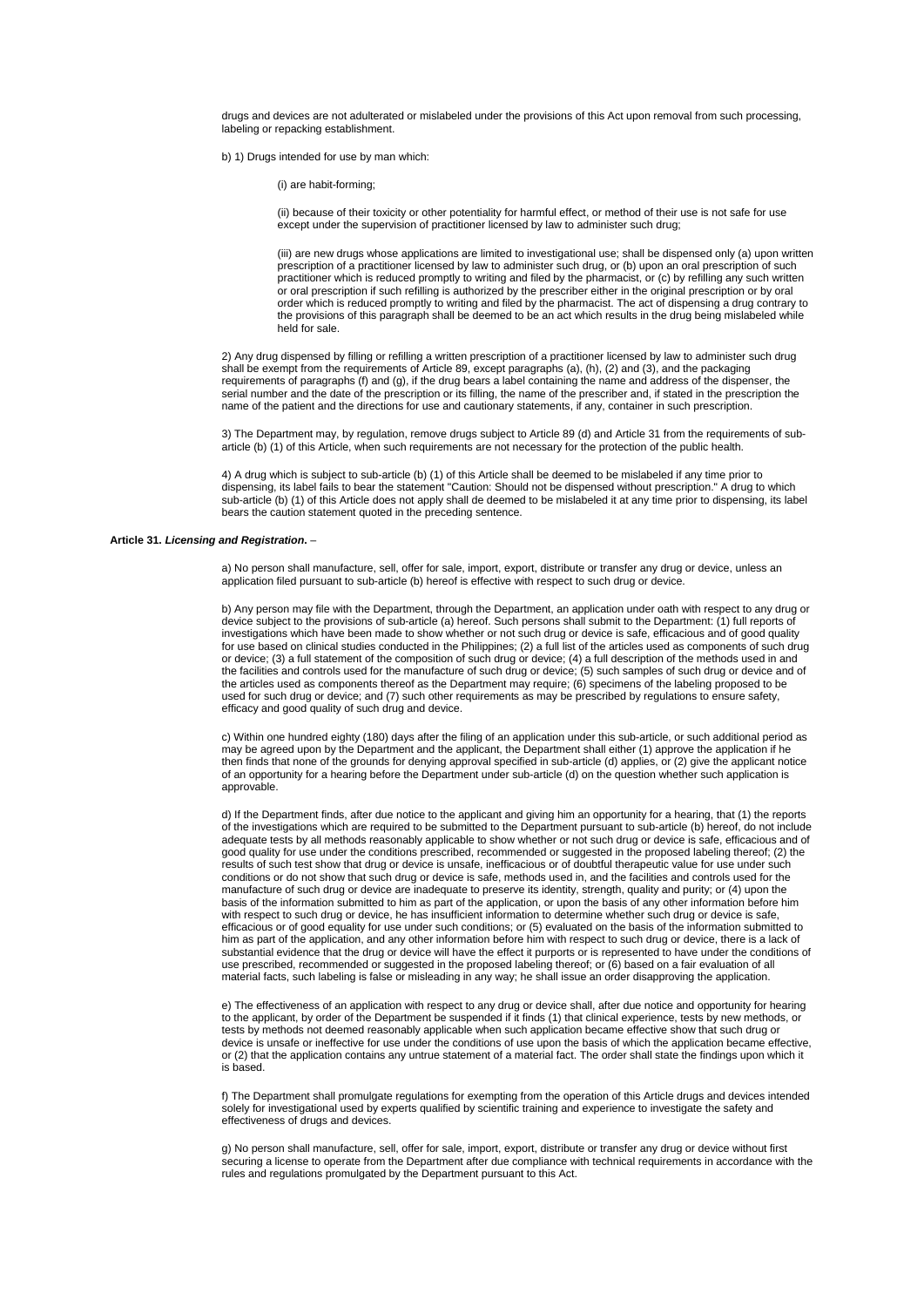h) No drug or device shall be manufactured, sold, offered for sale, imported, exported, distributed or transferred, unless registered by the manufacturer, imported or distributor thereof, in accordance with rules and regulations promulgated by the Department pursuant to this Act. The provisions of Article 31 (b), (d) and (e), to the extent applicable, shall govern the registration of such drugs and devices.

i) The Department shall promulgate a schedule of fees for the issuance of the certificate of product registration and license to operate provided for under this Article.

**Article 32.** *Dangerous Drugs***.** – The importation, distribution, manufacture, production, compounding, prescription, dispensing and sale of, and other lawful acts in connection with, dangerous drugs of such kind and quantity as may be deemed necessary according to the medical and research needs of the country and the determination of the quantity/quantities to be imported, manufactured and held in stock at any given time by an authorized importer, manufacturer or distributor of dangerous drugs shall be under the jurisdiction and authority of the Dangerous Drugs Board as provided for by existing laws and regulations.

**Article 33.** *Banned or Restricted Drugs***.** – Banned or severely restricted drugs for health and safety reasons in their country of origin shall be banned and confiscated or its uses severely restricted whichever is appropriate, by the Department. The Department shall monitor the presence in the market of such drugs and cause the maintenance and regular publications of an updated consolidated list thereof.

# **CERTIFICATION OF DRUGS CONTAINING ANTIBIOTICS**

**Article 34.** *Certification of Certain Drugs***.** –

a) The Department shall, by regulations, provide for the certification of batches of drugs composed wholly or partially of any kind of antibiotic. A batch of such drug shall be certified if such drug has such characteristics of identity, strength, quality and purity, as the Department prescribes in such regulations as necessary to insure adequately safety and efficacy of use and good quality, but shall not otherwise be certified. Prior to the effective date of such regulations the Department, in lieu of certification, shall issue a release for any batch which, in his judgment, may be released without risk as to the safety and efficacy of its use. Such release shall prescribe the date of its expiration and other conditions under which it shall cease to be effective as to such batch and as to portions thereof. For purposes of this Article and of Article 89 (j), the term "antibiotic drug" means any drug intended for use by man containing any quantity of any chemical substance which is produced by a micro-organism and which has the capacity to inhibit or destroy micro-organisms in dilute solution (including the chemically synthesized equivalent of any such substance).

b) Whenever in the judgment of the Department, the requirements of this Article and of Article 89 (j) with respect to any drug or class of drugs are not necessary to insure safety and efficacy of use and good quality, the Department shall promulgate regulations exempting such drug or class of drugs from such requirements.

c) The Department shall promulgate regulations exempting from any requirement of this Article and of Article 89 (j), (l) drugs which are to be stored, processed, labeled, or repacked at establishments other than those where manufactured, or condition that such drugs comply with all such requirements upon removal from such establishments; (2) drugs which conform to applicable standards of identity, strength, quality, and purity prescribed by these regulations and are intended for use in manufacturing other drugs; and (3) drugs which are intended for investigational use by experts qualified by scientific training and experience to investigate the safety and efficacy of drugs.

# **COSMETICS**

#### **Article 35.** *Adulterated cosmetics***.** – A cosmetic shall be deemed to be adulterated:

a) if it bears or contains any poisonous or deleterious substance which may render it injurious to users under the condition of use prescribed in the labeling thereof, or under the condition of use as are customary or usual: Provided, That this provision shall not apply to color additive hair dye, the label of which bears the following legend conspicuously displayed thereon: "Caution: this product contains ingredients which may cause skin irritation on certain individuals and a preliminary test according to accompanying directions should first be made. This product must not be used for dyeing the eyelashes or eyebrows; to do so may cause blindness" and labeling of which bears adequate directions for such preliminary testing. For purposes of this paragraph (e) the term "hair dye" shall not include eyelash dyes or eyebrow dyes.

b) if it consists in whole or in part of any filthy, putrid, or decomposed substance.

c) if it has been prepared, packed or held under unsanitary conditions whereby it may have become contaminated with filth, or whereby it may have been rendered injurious to health.

d) if its container is composed, in whole or in part, of any poisonous or deleterious substance which may render the contents injurious to health.

e) if it is not a hair dye, and it bears or contains color additive other than which is permissible.

f) if any of its substances has been (1) mixed or packed therewith so as to reduce its quality or strength or (2) substituted wholly or in parts therefor.

#### **Article 36.** *Factory Inspection***.** –

a) For purposes of enforcement of this Article, officers or employees duly designated by the Department, upon presenting appropriate credentials to the owner, operator, or agent in charge, are authorized (1) to enter, at reasonable hours, any factory, warehouse or establishment in which food, drugs, devices or cosmetics are manufactured, processed, packed or held, for introduction into domestic commerce or are held after such introduction, or to enter any vehicle being used to transport or hold such food, drugs, devices, or cosmetics in domestic commerce; and (2) to inspect, in a reasonable manner, such factory, warehouse, or establishment or vehicle and all pertinent equipment, finished and unfinished materials, containers and labeling therein.

b) If the officer or employee making any such inspection of a factory, warehouse or other establishment has obtained any sample in the course of the inspection, upon completion of the inspection and prior to leaving the premises he shall give to the owner, operator, or agent in charge a receipt describing the samples obtained.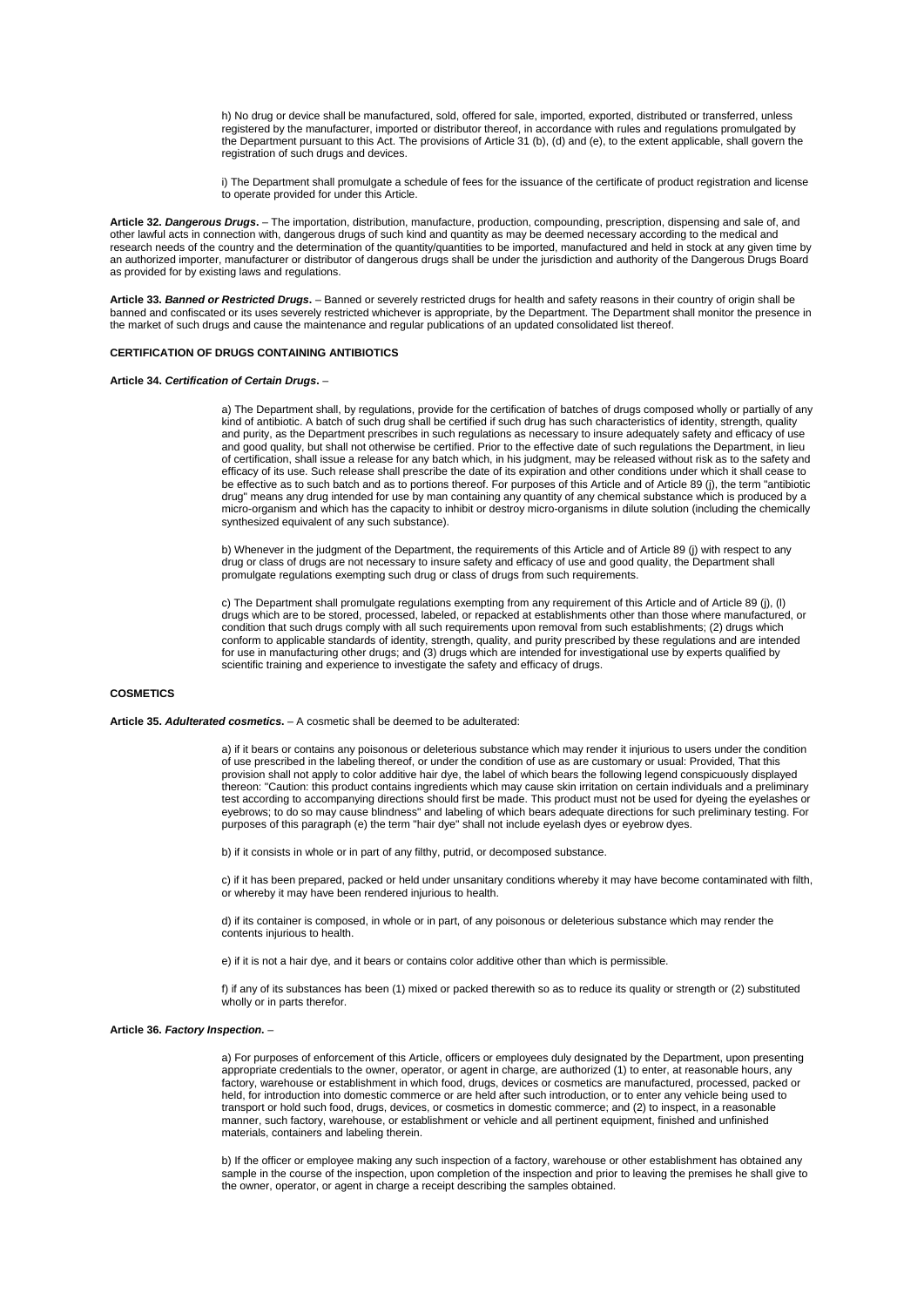c) Whenever in the course of any such inspection of a factory or other establishment where food is manufactured, processed or packed, the officer or employee making the inspection obtains a sample of any such food, and an analysis made of such sample for the purpose of ascertaining whether such food consists in whole or in part of any filthy, putrid or decomposed substance, or is otherwise unfit for food, a copy of the results of such analysis shall be furnished promptly to the owner, operator or agent in charge.

**Article 37.** *Provisional Permits***.** – Whenever the Department finds, after investigation, that the sale or distribution in commerce of any class of food, cosmetics, drugs or devices, may be injurious to health, and that such injurious nature cannot be adequately determined after such articles have entered into domestic commerce, it shall promulgate regulations providing for the issuance, suspension and revocation of provisional permits, offer for sale or transfer of such classes of food, cosmetics, drugs or devices to manufacturers, processors or packers of the same in such locality to which shall be attached such conditions governing the manufacture, processing or packing of such consumer products for such temporary period of time as may be necessary to protect public health; and after the effective date of such regulations, and during such temporary period, no person shall, offer for sale or transfer any such food, cosmetics, drugs or devices unless such manufacturer, processor or packer holds such permit.

### **Article 38.** *Publicity and Publication***.** –

a) The Department my cause to be disseminated information regarding food, drugs, devices, or cosmetics in situations involving, in the opinion of the Department, imminent danger to health, or gross deception to the consumer. Nothing in this Article shall be construed to prohibit the Department from collecting, reporting, and illustrating the results of its investigations.

b) The Department shall publish a Drug Reference Manual and Drug Bulletin to serve as reference by manufacturers, distributors, physicians, consumers and such other groups as may be deemed necessary. The Department is hereby authorized to sell the Drug Reference Manual at cost.

**Article 39.** *Administrative Sanctions***.** – In addition to the administrative sanctions provided for under Letter of Instructions No. 1223, the Department is hereby authorized to impose, after notice and hearing, administrative fines of not less than One thousand pesos (P1,000.00) nor more than Five thousand pesos (P5,000.00) for any violation of this Act.

# **PROHIBITED ACTS AND PENALTIES**

**Article 40.** *Prohibited Acts***.** – The following acts and the causing thereof are hereby prohibited:

a) the manufacture, importation, exportation, sale, offering for sale, distribution or transfer of any food, drug, device or cosmetic that is adulterated or mislabeled;

b) the adulteration or misbranding of any food, drug, device or cosmetic;

c) the refusal to permit entry or inspection as authorized by Article 36 to allow samples to be collected;

d) the giving of a guaranty or undertaking referred to in Article 41 (b) hereof which guaranty or undertaking is false, except by a person who relied upon a guaranty or undertaking to the same effect signed by, and containing the name and address of, the person residing in the Philippines from whom he received in good faith the food, drug, device, or cosmetic or the giving of a guaranty or undertaking referred to in Article 41 (b) which guaranty or undertaking is false;

e) forging, counterfeiting, simulating, or falsely representing or without proper authority using any mark, stamp, tag, label, or other identification device authorized or required by regulations promulgated under the provisions of this Act;

f) the using by any person to his own advantage, or revealing, other than to the Department or to the courts when relevant in any judicial proceeding under this Act, any information concerning any method or process which as a trade secret is entitled to protection;

g) the alteration, mutilation, destruction, obliteration, or removal of the whole or any part of the labeling of, or the doing of any other act with respect to a food, drug, device, or cosmetic, if such act is done while such product is held for sale (whether or not the first sale) and results in such product being adulterated or mislabeled;

h) the use, on the labeling of any drug or in any advertising relating to such drug, of any representation or suggestion that an application with respect to such drug is effective under Article 31 hereof, or that such drug complies with the provisions of such articles;

i) the use, in labeling, advertising or other sales promotion, of any reference to any report or analysis furnished in compliance with Section 19 of Executive Order 175, series of 1987;

j) the manufacture, importation, exportation, sale, offering for sale, distribution, or transfer of any drug or device which is not registered with the Department pursuant to this Act;

k) the manufacture, importation, exportation, sale, offering for sale, distribution, or transfer of any drug or device by any person without the license from the Department required in this Act;

l) the sale or offering for sale of any drug or device beyond its expiration or expiry date;

m) the release for sale or distribution of a batch of drugs without batch certification when required under Article 34 hereof.

#### **Article 41.** *Penalties***.** –

a) Any person who violates any of the provisions of Article 40 hereof shall, upon conviction, be subject to imprisonment of not less than one (1) year but not more than five (5) years, or a fine of not less than Five thousand pesos (P5,000.00) but not more than Ten thousand pesos (P10,000.00), or both such imprisonment and fine, in the discretion of the Court.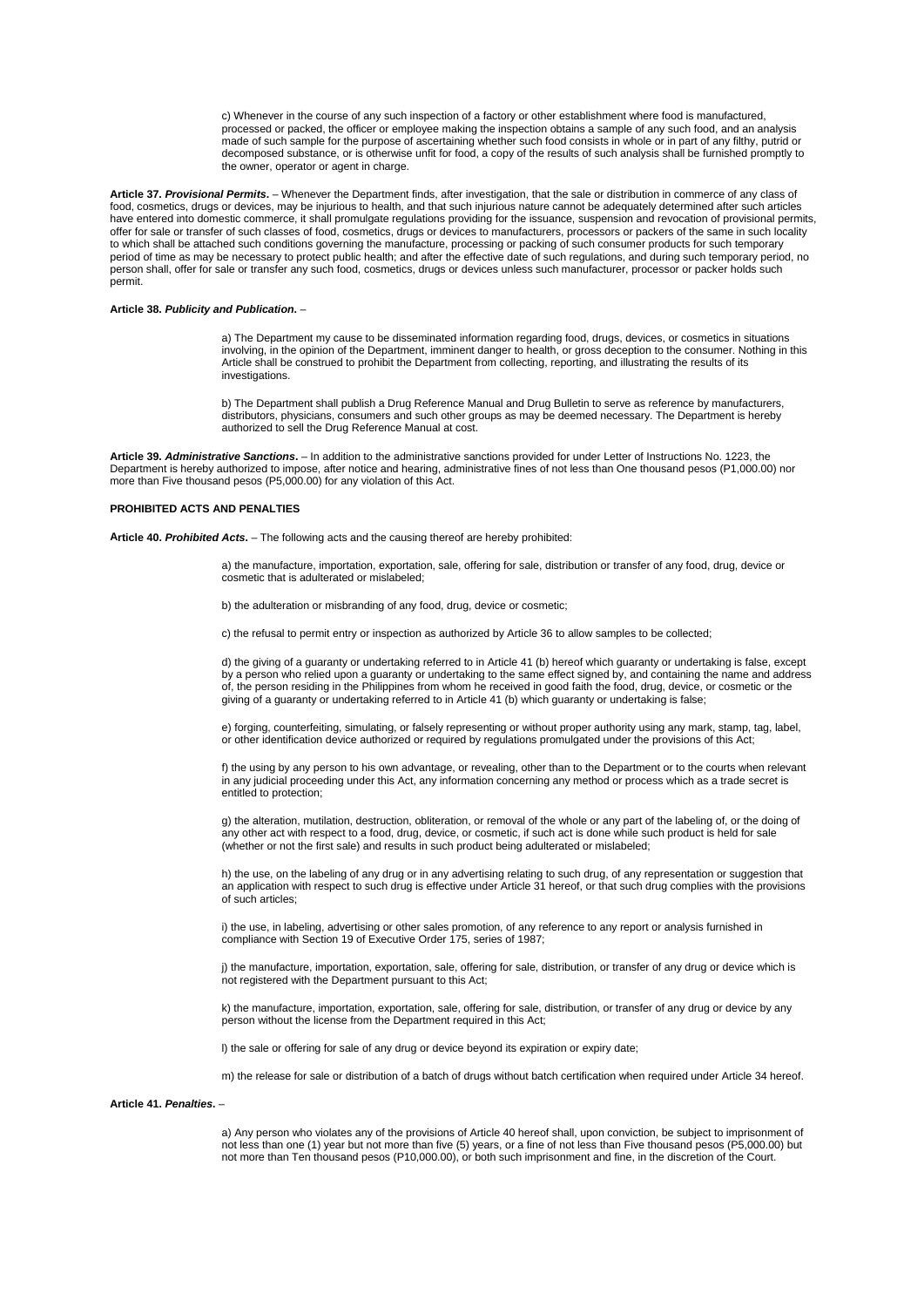Should the offense be committed by a juridical person, the Chairman of the Board of Directors, the President, General Manager, or the partners and/or the persons directly responsible therefor shall be penalized.

b) No person shall be subject to the penalties of sub-article (a) of this Article for (1) having sold, offered for sale or transferred any product and delivered it, if such delivery was made in good faith, unless he refuses to furnish on request of the Department, the name and address of the person from whom he purchased or received such product and copies of all documents, if any there be, pertaining to the delivery of the product to him; (2) having violated Article 40 (a) if he established a guaranty or undertaking signed by, and containing the name and address of, the person residing in the Philippines from whom he received in good faith the product, or (3) having violated Article 40 (a), where the violation exists because the product is adulterated by reason of containing a color other than the permissible one under regulations promulgated by the Department in this Act, if such person establishes a guaranty or undertaking signed by, and containing the name and address, of the manufacturer of the color, to the effect that such color is permissible, under applicable regulations promulgated by the Department in this Act.

# **CHAPTER III HAZARDOUS SUBSTANCE**

**Article 42.** *Declaration of Policy***.** – The State shall adopt measures designed to protect the consumer against substances other than food, drugs, cosmetics and devices that are hazardous to his health and safety.

**Article 43.** *Implementing Agency***.** – The Department of Health, hereby referred to as the Department, shall enforce the provisions of this **Chapter** 

### **Article 44.** *Regulations Declaring Hazardous Substances and Establishing Variations and Exemptions***.** – The Department shall promulgate the rules and regulations governing the implementation of this Article.

To resolve uncertainty as to the coverage of this Article, the Department may, by regulations, declare as hazardous any substance of mixture of substances which he finds meets the requirements of paragraph (ak), clause (1) (i) of Article 4.

If the Department finds that for good and sufficient reasons, full compliance with the labeling requirements otherwise applicable under this Chapter is impracticable or is not necessary for the adequate protection of public health and safety, it shall promulgate regulations exempting such substances from these requirements to the extent he deems consistent with the objective of adequately safeguarding public health and safety, and any hazardous substance which does not bear a label in accordance with such regulations shall be deemed to be a mislabeled hazardous substance.

### **Article 45.** *Imports: Regulations on Imported Hazardous Substances***.** –

a) The Commissioner of Customs shall deliver to the Department, upon its request, samples of hazardous substances being imported or offered for import to the Philippines, giving notice thereof to the owner or consignee who may appear before the Department and exercise the right to make testimony. If it appears from the examination of such samples that such hazardous substance is a mislabeled hazardous substance or banned hazardous substance, then such hazardous substance shall be refused admission except as may be provided in an order issued by the Department authorizing delivery of the refused products or substance under the requirements imposed therein. The Commissioner of Customs shall cause the destruction of any hazardous substance refused admission unless such is exported, under regulations issued by the Commissioner within ninety (90) days from the date of notice of such refusal or within such additional time as may be fixed by him.

b) Pending decision on the admissibility of a hazardous substance being imported or offered for import, the Commissioner of Customs may authorize delivery of such hazardous substance to the owner or consignee upon execution by him of a good and sufficient bond providing for the payment of such liquidated damages in the event of default. If it appears to the Department that the hazardous substance can by relabeling or other action made to comply with the requirements of this Article final determination as to the admission of such hazardous substance may be deferred and upon filing of a timely written application by the owner or consignee and the execution by him of a bond as provided in the provision of this paragraph. The Department may, in accordance with regulations, authorize the applicant to perform such relabeling or other action specified in such authorization, including destruction or export of such rejected hazardous substance. All such relabeling or other action pursuant to such authorization shall be in accordance with regulations and shall be under the supervision of an officer or employee of the Commission of Customs and the Department.

# **PROHIBITED ACTS AND PENALTIES**

#### **Article 46.** *Prohibited Acts***.** – It shall be unlawful for any person to:

a) introduce or deliver for introduction into commerce of any mislabeled hazardous substance or banned hazardous substance;

b) alter, mutilate, destroy, obliterate or remove the whole or any part of the label of a mislabeled hazardous substance, or banned hazardous substance, if such act is done while the substance is in commerce or while the substance is held for sale, whether or not it is the first sale;

c) receive in commerce any mislabeled hazardous substance or banned hazardous substance and the delivery or preferred delivery thereof at cost or otherwise;

d) give the guaranty or undertaking referred to in paragraph (b) of Article 93 and paragraph (b) of Article 45 if such guaranty or undertaking if false except by a person who relied upon a guaranty or undertaking which he received in good faith;

e) introduce or deliver for introduction into commerce or receive in commerce and subsequently deliver or preferred at cost or otherwise, or a hazardous substance in a refused food, drug, cosmetic or device container or in a container which, though not a reused container, is identifiable as a food, drug, cosmetic or device container by its labeling or by other identification. The use of a used food, drug, cosmetic or device container for a hazardous substance does not diminish the danger posed by the hazardous substance involved, therefore, such substance shall be deemed a mislabeled hazardous substance.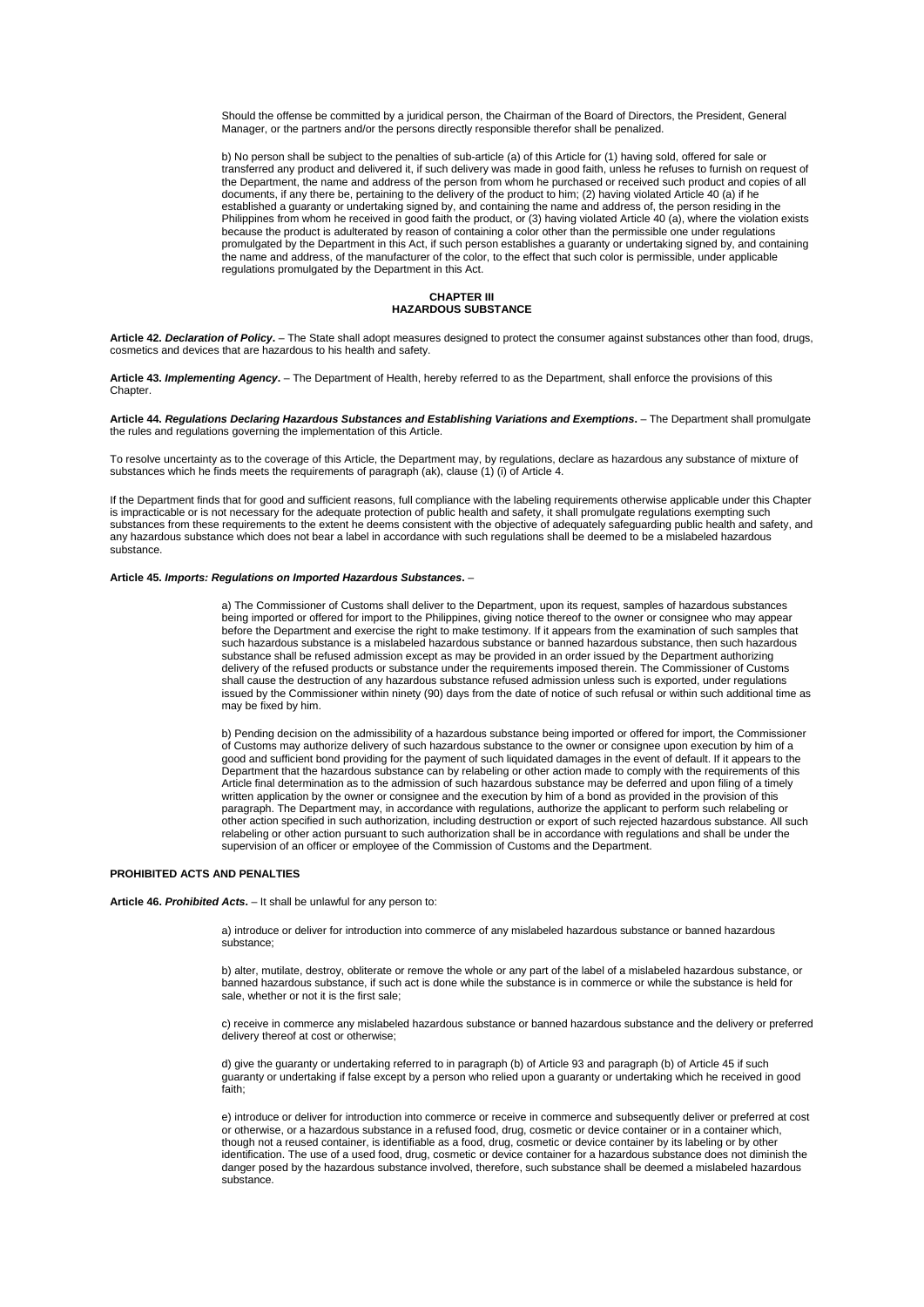#### **Article 47.** *Penalties, exception***.** –

a) Any person who violates any of the provisions of Article 46 shall, upon conviction, be subject to a fine of not less than One thousand pesos (P1,000.00) or an imprisonment of not less than six (6) months but not more than five (5) years or both upon the discretion of the court.

b) No person shall be subject to the penalties of paragraph (a) of this Article for (1) having violated paragraph (c) of Article 46 unless he refuses to furnish, upon request by the Department or his representative, the name and address of the person from who he purchased such hazardous substances and (2) having violated paragraph (a) of Article 46, if he establishes a guaranty or undertaking signed by, and containing the name and address of, the person from whom he received in good faith, the hazardous substance to the effect that the hazardous substance is not a mislabeled hazardous substance or banned hazardous within the meaning of that term in this Act.

### **TITLE III. – PROTECTION AGAINST DECEPTIVE, UNFAIR ANDUNCONSCIONABLE SALES ACTS OR PRACTICES**

# **CHAPTER I DECEPTIVE, UNFAIR AND UNCONSCIONABLE SALES ACTS OR PRACTICES**

**Article 48.** *Declaration of Policy***.** – The State shall promote and encourage fair, honest and equitable relations among parties in consumer transactions and protect the consumer against deceptive, unfair and unconscionable sales acts or practices.

**Article 49.** *Implementing Agency***.** – The Department of Trade and Industry, hereby referred to as the Department, shall enforce the provisions of this Chapter.

# **REGULATION OF SALES ACTS AND PRACTICES**

**Article 50.** *Prohibition Against Deceptive Sales Acts or Practices***.** – A deceptive act or practice by a seller or supplier in connection with a consumer transaction violates this Act whether it occurs before, during or after the transaction. An act or practice shall be deemed deceptive whenever the producer, manufacturer, supplier or seller, through concealment, false representation of fraudulent manipulation, induces a consumer to enter into a sales or lease transaction of any consumer product or service.

Without limiting the scope of the above paragraph, the act or practice of a seller or supplier is deceptive when it represents that:

a) a consumer product or service has the sponsorship, approval, performance, characteristics, ingredients, accessories, uses, or benefits it does not have;

b) a consumer product or service is of a particular standard, quality, grade, style, or model when in fact it is not;

c) a consumer product is new, original or unused, when in fact, it is in a deteriorated, altered, reconditioned, reclaimed or second-hand state;

d) a consumer product or service is available to the consumer for a reason that is different from the fact;

e) a consumer product or service has been supplied in accordance with the previous representation when in fact it is not;

f) a consumer product or service can be supplied in a quantity greater than the supplier intends;

g) a service, or repair of a consumer product is needed when in fact it is not;

h) a specific price advantage of a consumer product exists when in fact it does not;

i) the sales act or practice involves or does not involve a warranty, a disclaimer of warranties, particular warranty terms or other rights, remedies or obligations if the indication is false; and

j) the seller or supplier has a sponsorship, approval, or affiliation he does not have.

**Article 51.** *Deceptive Sales Act or Practices By Regulation***.** – The Department shall, after due notice and hearing, promulgate regulations declaring as deceptive any sales act, practice or technique which is a misrepresentation of facts other than these enumerated in Article 50.

**Article 52.** *Unfair or Unconscionable Sales Act or Practice***.** – An unfair or unconscionable sales act or practice by a seller or supplier in connection with a consumer transaction violates this Chapter whether it occurs before, during or after the consumer transaction. An act or practice shall be deemed unfair or unconscionable whenever the producer, manufacturer, distributor, supplier or seller, by taking advantage of the consumer's physical or mental infirmity, ignorance, illiteracy, lack of time or the general conditions of the environment or surroundings, induces the consumer to enter into a sales or lease transaction grossly inimical to the interests of the consumer or grossly one-sided in favor of the producer, manufacturer, distributor, supplier or seller.

In determining whether an act or practice is unfair and unconscionable, the following circumstances shall be considered:

a) that the producer, manufacturer, distributor, supplier or seller took advantage of the inability of the consumer to reasonably protect his interest because of his inability to understand the language of an agreement, or similar factors;

b) that when the consumer transaction was entered into, the price grossly exceeded the price at which similar products or services were readily obtainable in similar transaction by like consumers;

c) that when the consumer transaction was entered into the consumer was unable to receive a substantial benefit from the subject of the transaction;

d) that when the consumer was entered into, the seller or supplier was aware that there was no reasonable probability or payment of the obligation in full by the consumer; and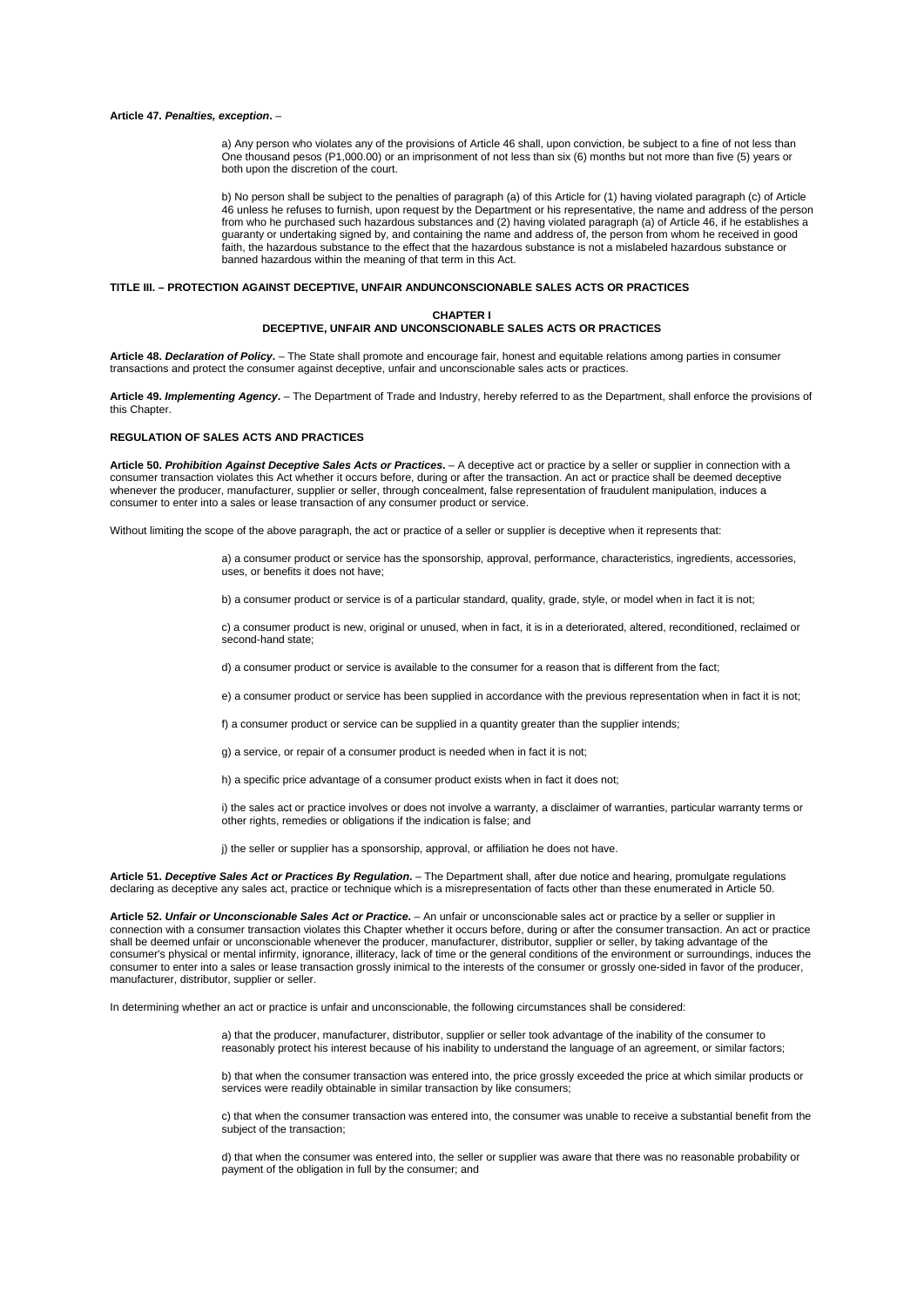e) that the transaction that the seller or supplier induced the consumer to enter into was excessively one-sided in favor of the seller or supplier.

**Article 53.** *Chain Distribution Plans or Pyramid Sales Schemes***.** – Chain distribution plans or pyramid sales schemes shall not be employed in the sale of consumer products.

**Article 54.** *Home Solicitation Sales***.** – No business entity shall conduct any home solicitation sale of any consumer product or service without first obtaining a permit from the Department. Such permit may be denied suspended or revoked upon cause as provided in the rules and regulations promulgated by the Department, after due notice and hearing.

**Article 55.** *Home Solicitation Sales; When Conducted***.** – Home solicitation sales may be conducted only between the hours of nine o'clock in the morning and seven o'clock in the evening of each working day: Provided, That solicitation sales may be made at a time other than the prescribed hours where the person solicited has previously agreed to the same.

**Article 56.** *Home Solicitation Sales; by Whom Conducted***.** – Home solicitation sales shall only be conducted by a person who has the proper identification and authority from his principal to make such solicitations.

**Article 57.** *Receipts for Home Solicitation Sales***.** – Sales generated from home solicitation sales shall be properly receipted as per existing laws, rules and regulations on sale transactions.

**Article 58.** *Prohibited Representations***.** – A home solicitation sale shall not represent that:

a) the buyer has been specially selected;

b) a survey, test or research is being conducted; or

c) the seller is making a special offer to a few persons only for a limited period of time.

**Article 59.** *Referral Sales***.** – Referral selling plans shall not be used in the sale of consumer products unless the seller executes in favor of the buyer a written undertaking that will grant a specified compensation or other benefit to said buyer in return for each and every transaction consummated by said seller with the persons referred by said buyer or for subsequent sales that said buyers has helped the seller enter into.

### **Article 60.** *Penalties***.** –

a) Any person who shall violate the provisions of Title III, Chapter I, shall upon conviction, be subject to a fine of not less than Five Hundred Pesos (P500.00) but not more than Ten Thousand Pesos (P10,000.00) or imprisonment of not less than five (5) months but not more than one (1) year or both, upon the discretion of the court.

b) In addition to the penalty provided for in paragraph (1), the court may grant an injunction restraining the conduct constituting the contravention of the provisions of Articles 50 and 51 and/or actual damages and such other orders as it thinks fit to redress injury to the person caused by such conduct.

#### **CHAPTER II**

### **REGULATION OF PRACTICES RELATIVE TO WEIGHTS AND MEASURES GENERAL PROVISION**

**Article 61.** *Implementing Agency***.** – The provincial, city, or municipal treasurers shall strictly enforce the provisions of this Chapter, and its implementing rules and regulations: Provided, That, with respect to the use of the Metric System, it shall be enforced by the Department of Trade and Industry.

**Article 62.** *Sealing and Testing of Instruments of Weights and Measure***.** – All instruments for determining weights and measures in all consumer and consumer related transactions shall be tested, calibrated and sealed every six (6) months by the official sealer who shall be the provincial or city or municipal treasurer or his authorized representative upon payment of fees required under existing law: Provided, That all instruments of weights and measures shall continuously be inspected for compliance with the provisions of this Chapter.

**Article 63.** *Use of Metric System***.** – The system of weights and measures to be used for all products, commodities, materials, utilities, services and commercial transactions, in all contracts, deeds and other official and legal instruments and documents shall be the metric system, in accordance with existing laws and their implementing rules and regulations.

The Department of Trade and Industry shall also adopt standard measurement for garments, shoes and other similar consumer products.

# **PROHIBITED ACTS**

**Article 64.** *Fraudulent Practices Relative to Weights and Measures***.** – The following acts relating to weights and measures are prohibited:

a) for any person other than the official sealer or his duly authorized representative to place or attach an official tag, seal, sticker, mark, stamp, brand or other characteristic sign used to indicate that such instrument of weight and measure has officially been tested, calibrated, sealed or inspected;

b) for any person to imitate any seal, sticker, mark, stamp, brand, tag or other characteristic sign used to indicate that such instrument of weight or measures has been officially tested, calibrated, sealed or inspected;

c) for any person other than the official sealer or his duly authorized representative to alter in any way the certificate or receipt given by the official sealer or his duly authorized representative as an acknowledgment that the instrument for determining weight or measure has been fully tested, calibrated, sealed or inspected;

d) for any person to make or knowingly sell or use any false or counterfeit seal, sticker, brand, stamp, tag, certificate or license or any dye for printing or making the same or any characteristic sign used to indicate that such instrument of weight or measure has been officially tested, calibrated, sealed or inspected;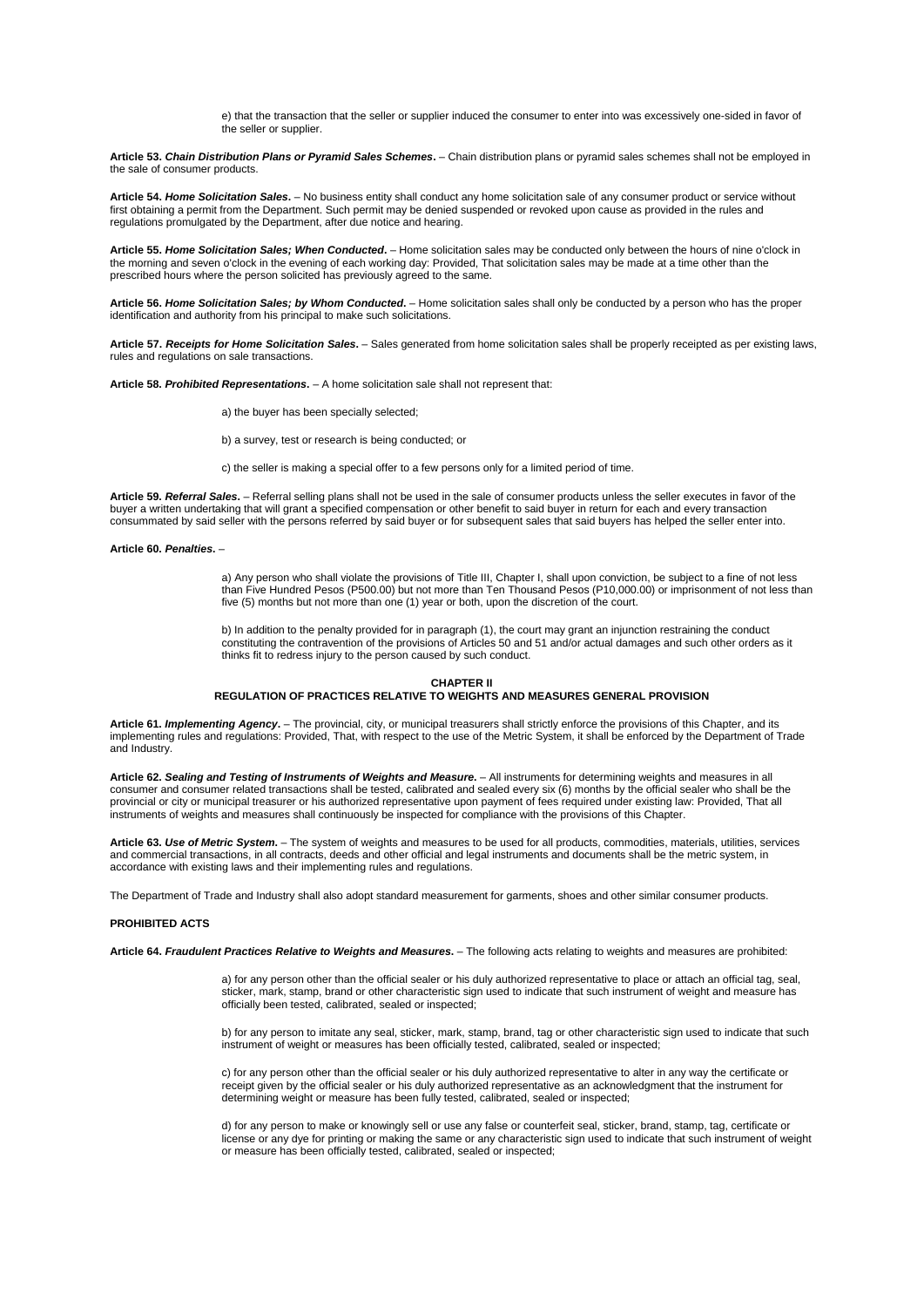e) for any person other than the official sealer or his duly authorized representative to alter the written or printed figures, letters or symbols on any official seal, sticker, receipt, stamp, tag, certificate or license used or issued;

f) for any person to use or reuse any restored, altered, expired, damaged stamp, tag certificate or license for the purpose of making it appear that the instrument of weight of measure has been tested, calibrated, sealed or inspected;

g) for any person engaged in the buying and selling of consumer products or of furnishing services the value of which is estimated by weight or measure to possess, use or maintain with intention to use any scale, balance, weight or measure that has not been sealed or if previously sealed, the license therefor has expired and has not been renewed in due time;

h) for any person to fraudulently alter any scale, balance, weight, or measure after it is officially sealed;

i) for any person to knowingly use any false scale, balance, weight or measure, whether sealed or not;

j) for any person to fraudulently give short weight or measure in the making of a scale;

k) for any person, assuming to determine truly the weight or measure of any article bought or sold by weight or measure, to fraudulently misrepresent the weight or measure thereof; or

l) for any person to procure the commission of any such offense abovementioned by another.

Instruments officially sealed at some previous time which have remained unaltered and accurate and the seal or tag officially affixed thereto remains intact and in the same position and condition in which it was placed by the official sealer or his duly authorized representative shall, if presented for sealing, be sealed promptly on demand by the official sealer or his authorized representative without penalty except a surcharge fixed by law or regulation.

# **Article 65.** *Penalties***.** –

a) Any person who shall violate the provisions of paragraphs (a) to (f) and paragraph (l) of Article 64 or its implementing rules and regulations shall, upon conviction, be subject to a fine of not less than Two hundred pesos (P200.00) but not more than One thousand pesos (P1,000.00) or by imprisonment of not more than one (1) year or both upon the discretion of the court.

b) Any person who shall violate the provisions of paragraph (g) of Article 64 for the first time shall be subject to a fine of not less than Five hundred pesos (P500.00) or by imprisonment of not less than one (1) month but not more than five (5) years or both, upon the discretion of the court.

c) The owner-possessor or user of instrument of weights and measure enumerated in paragraphs (h) to (k) of Article 64 shall, upon conviction, be subject to a fine of not less than Three hundred pesos (P300.00) or imprisonment not exceeding one (1) year, or both, upon the discretion of the court.

## **CHAPTER III CONSUMER PRODUCT AND SERVICE WARRANTIES**

**Article 66.** *Implementing Agency***.** – The Department of Trade and Industry, shall strictly enforce the provision of this Chapter and its implementing rules and regulations.

**Article 67.** *Applicable Law on Warranties***.** – The provisions of the Civil Code on conditions and warranties shall govern all contracts of sale with conditions and warranties.

**Article 68.** *Additional Provisions on Warranties***.** – In addition to the Civil Code provisions on sale with warranties, the following provisions shall govern the sale of consumer products with warranty:

a) Terms of express warranty. – Any seller or manufacturer who gives an express warranty shall:

1) set forth the terms of warranty in clear and readily understandable language and clearly identify himself as the warrantor;

2) identify the party to whom the warranty is extended;

3) state the products or parts covered;

4) state what the warrantor will do in the event of a defect, malfunction of failure to conform to the written warranty and at whose expense;

5) state what the consumer must do to avail of the rights which accrue to the warranty; and

6) stipulate the period within which, after notice of defect, malfunction or failure to conform to the warranty, the warrantor will perform any obligation under the warranty.

b) Express warranty – operative from moment of sale. – All written warranties or guarantees issued by a manufacturer, producer, or importer shall be operative from the moment of sale.

1) Sales Report. – All sales made by distributors of products covered by this Article shall be reported to the manufacturer, producer, or importer of the product sold within thirty (30) days from date of purchase, unless otherwise agreed upon. The report shall contain, among others, the date of purchase, model of the product bought, its serial number, name and address of the buyer. The report made in accordance with this provision shall be equivalent to a warranty registration with the manufacturer, producer, or importer. Such registration is sufficient to hold the manufacturer, producer, or importer liable, in appropriate cases, under its warranty.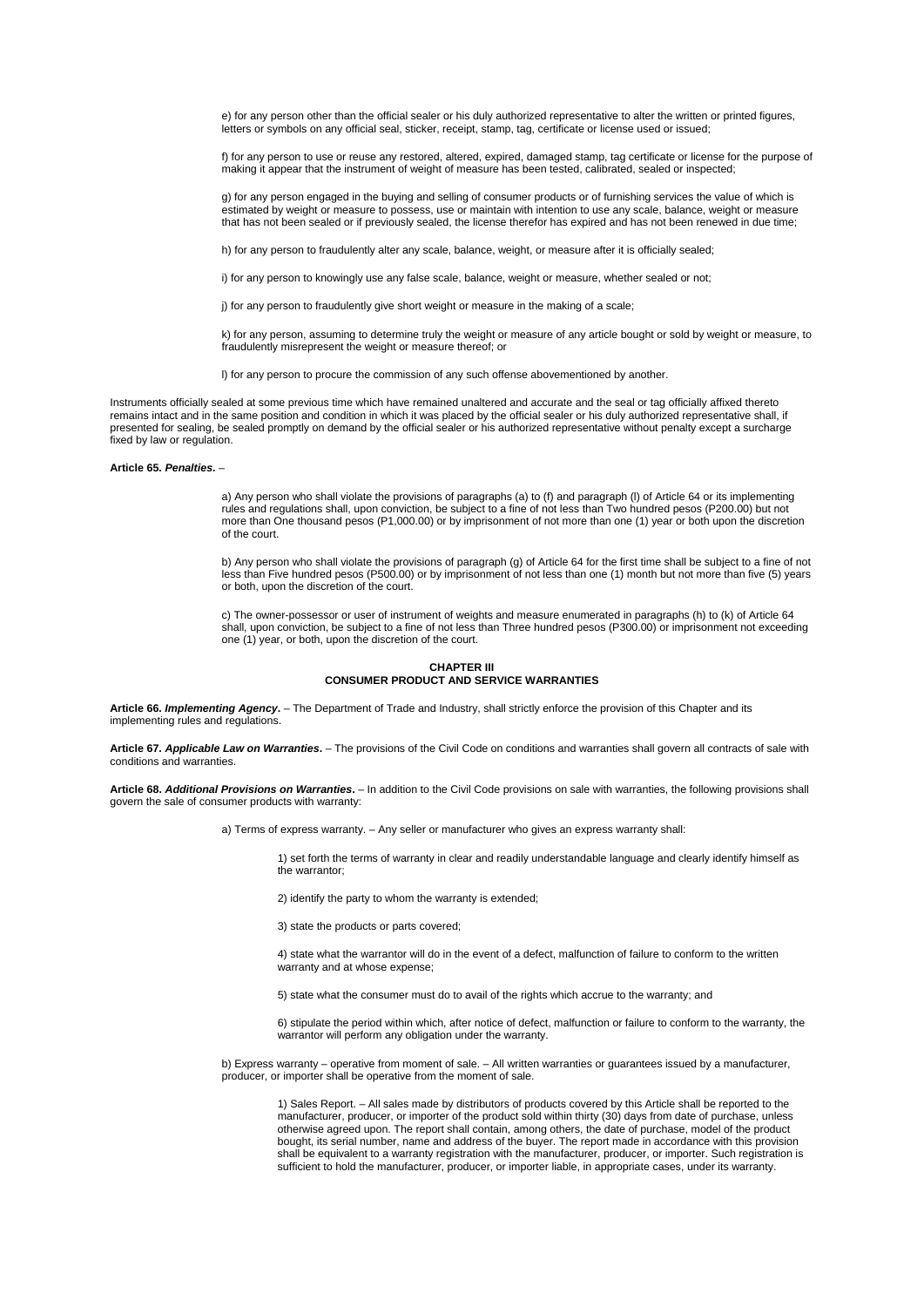2) Failure to make or send report. – Failure of the distributor to make the report or send them the form required by the manufacturer, producer, or importer shall relieve the latter of its liability under the warranty: Provided, however, That the distributor who failed to comply with its obligation to send the sales reports shall be personally liable under the warranty. For this purpose, the manufacturer shall be obligated to make good the warranty at the expense of the distributor.

3) Retail. – The retailer shall be subsidiarily liable under the warranty in case of failure of both the manufacturer and distributor to honor the warranty. In such case, the retailer shall shoulder the expenses and costs necessary to honor the warranty. Nothing therein shall prevent the retailer from proceeding against the necessary to honor the warranty. Nothing therein shall prevent the retailer from proceeding against the distributor or manufacturer.

4) Enforcement of warranty or guarantee. – The warranty rights can be enforced by presentment of a claim. To this end, the purchaser needs only to present to the immediate seller either the warranty card of the official receipt along with the product to be serviced or returned to the immediate seller. No other documentary receipt along with the product to be serviced or returned to the immediate seller. No other documentary requirement shall be demanded from the purchaser. If the immediate seller is the manufacturer's factory or showroom, the warranty shall immediately be honored. If the product was purchased from a distributor, the distributor shall likewise immediately honor the warranty. In the case of a retailer other than the distributor, the former shall take responsibility without cost to the buyer of presenting the warranty claim to the distributor in the consumer's behalf.

5) Record of purchases. – Distributors and retailers covered by this Article shall keep a record of all purchases covered by a warranty or guarantee for such period of time corresponding to the lifetime of the product's respective warranties or guarantees.

6) Contrary stipulations – null and void. – All covenants, stipulations or agreements contrary to the provisions of this Article shall be without legal effect.

c) Designation of warranties. – A written warranty shall clearly and conspicuously designate such warranty as:

1) "Full warranty" if the written warranty meets the minimum requirements set forth in paragraph (d); or

2) "Limited warranty" if the written warranty does not meet such minimum requirements.

d) Minimum standards for warranties. – For the warrantor of a consumer product to meet the minimum standards for warranty, he shall:

1) remedy such consumer product within a reasonable time and without charge in case of a defect, malfunction or failure to conform to such written warranty;

2) permit the consumer to elect whether to ask for a refund or replacement without charge of such product or part, as the case may be, where after reasonable number of attempts to remedy the defect or malfunction, the product continues to have the defect or to malfunction.

The warrantor will not be required to perform the above duties if he can show that the defect, malfunction or failure to conform to a written warranty was caused by damage due to unreasonable use thereof.

e) Duration of warranty. – The seller and the consumer may stipulate the period within which the express warranty shall be enforceable. If the implied warranty on merchantability accompanies an express warranty, both will be of equal duration.

Any other implied warranty shall endure not less than sixty (60) days nor more than one (1) year following the sale of new consumer products.

f) Breach of warranties. – 1) In case of breach of express warranty, the consumer may elect to have the goods repaired or its purchase price refunded by the warrantor. In case the repair of the product in whole or in part is elected, the warranty work must be made to conform to the express warranty within thirty (30) days by either the warrantor or his representative. The thirty-day period, however, may be extended by conditions which are beyond the control of the warrantor or his representative. In case the refund of the purchase price is elected, the amount directly attributable to the use of the consumer prior to the discovery of the non-conformity shall be deducted.

2) In case of breach of implied warranty, the consumer may retain in the goods and recover damages, or reject the goods, cancel and contract and recover from the seller so much of the purchase price as has been paid, including damages.

### **Article 69.** *Warranties in Supply of Services***.** –

a) In every contract for the supply of services to a consumer made by a seller in the course of a business, there is an implied warranty that the service will be rendered with due care and skill and that any material supplied in connection with such services will be reasonably fit for the purpose for which it is supplied.

b) Where a seller supplies consumer services in the course of a business and the consumer, expressly or by implication, makes known to the seller the particular purpose for which the services are required, there is an implied warranty that the services supplied under the contract and any material supplied in connection therewith will be reasonably fit for that purpose or are of such a nature or quality that they might reasonably be expected to achieve that result, unless the circumstances show that the consumer does not rely or that it is unreasonable for him to rely, on the seller's skill or judgment.

**Article 70.** *Professional Services***.** – The provision of this Act on warranty shall not apply to professional services of certified public accountants, architects, engineers, lawyers, veterinarians, optometrists, pharmacists, nurses, nutritionists, dietitians, physical therapists, salesmen, medical and dental practitioners and other professionals engaged in their respective professional endeavors.

**Article 71.** *Guaranty of Service Firms***.** – Service firms shall guarantee workmanship and replacement of spare parts for a period not less than ninety (90) days which shall be indicated in the pertinent invoices.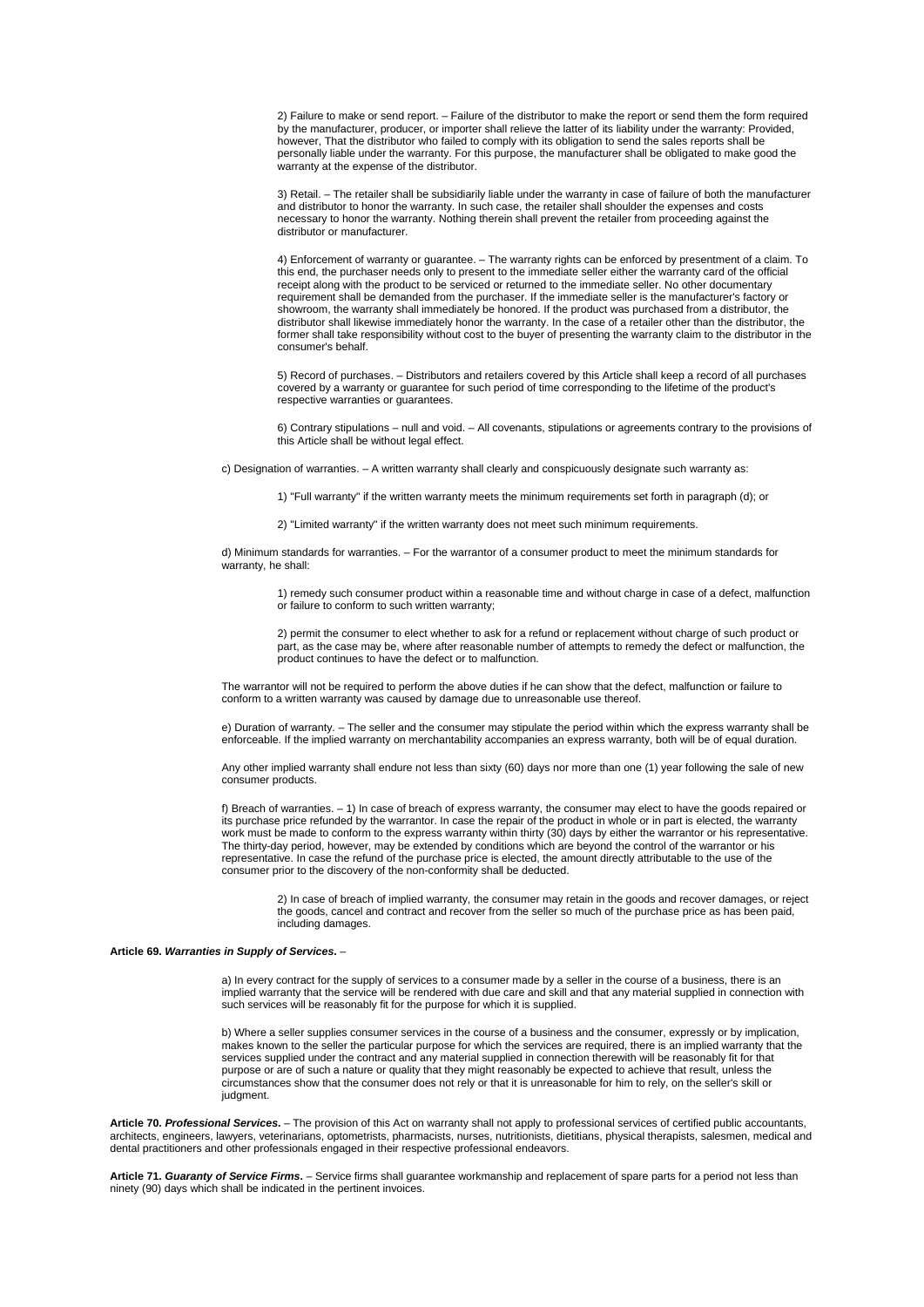# **Article 72.** *Prohibited Acts***.** – The following acts are prohibited:

a) refusal without any valid legal cause by the total manufacturer or any person obligated under the warranty or guarantee to honor a warranty or guarantee issued;

b) unreasonable delay by the local manufacturer or any person obligated under the warranty or guarantee in honoring the warranty;

c) removal by any person of a product's warranty card for the purpose of evading said warranty obligation;

d) any false representation in an advertisement as to the existence of a warranty or guarantee.

## **Article 73.** *Penalties***.** –

a) Any person who shall violate the provisions of Article 67 shall be subject to fine of not less than Five hundred pesos (P500.00) but not more than Five thousand pesos (P5,000.00) or an imprisonment of not less than three (3) months but not more than two (2) years or both upon the discretion of the court. A second conviction under this paragraph shall also carry with it the penalty or revocation of his business permit and license.

b) Any person, natural or juridical, committing any of the illegal acts provided for in Chapter III, except with respect to Article 67, shall be liable for a fine of not less than One thousand pesos (P1,000.00) but not more than Fifty thousand pesos (P50,000.00) or imprisonment for a period of at least one (1) year but not more than five (5) years, or both, at the discretion of the court.

The imposition of any of the penalties herein provided is without prejudice to any liability incurred under the warranty or guarantee.

**CHAPTER IV LABELING AND FAIR PACKAGING**

**Article 74.** *Declaration of Policy***.** – The State shall enforce compulsory labeling, and fair packaging to enable the consumer to obtain accurate information as to the nature, quality and quantity of the contents of consumer products and to facilitate his comparison of the value of such products.

**Article 75.** *Implementing Agency***.** – The Department of Trade and Industry shall enforce the provisions of this Chapter and its implementing rules and regulations: Provided, That with respect to food, drugs, cosmetics, devices and hazardous substances, it shall be enforced by the concerned department.

**Article 76.** *Prohibited Acts on Labeling and Packaging***.** – It shall be unlawful for any person, either as principal or agent, engaged in the labeling or packaging of any consumer product, to display or distribute or to cause to be displayed or distributed in commerce any consumer product whose package or label does not conform to the provisions of this Chapter.

The prohibition in this Chapter shall not apply to persons engaged in the business of wholesale or retail distributors of consumer products except to the extent that such persons:

a) are engaged in the packaging or labeling of such products;

b) prescribe or specify by any means the manner in which such products are packaged or labeled; or

c) having knowledge, refuse to disclose the source of the mislabeled or mispackaged products.

**Article 77.** *Minimum Labeling Requirements for Consumer Products***.** – All consumer products domestically sold whether manufactured locally or imported shall indicate the following in their respective labels of packaging:

a) its correct and registered trade name or brand name;

- b) its duly registered trademark;
- c) its duly registered business name;

d) the address of the manufacturer, importer, repacker of the consumer product in the Philippines;

e) its general make or active ingredients:

f) the net quality of contents, in terms of weight, measure or numerical count rounded of to at least the nearest tenths in the metric system;

g) country of manufacture, if imported; and

h) if a consumer product is manufactured, refilled or repacked under license from a principal, the label shall so state the fact.

The following may be required by the concerned department in accordance with the rules and regulations they will promulgate under authority of this Act:

a) whether it is flammable or inflammable;

b) directions for use, if necessary;

c) warning of toxicity;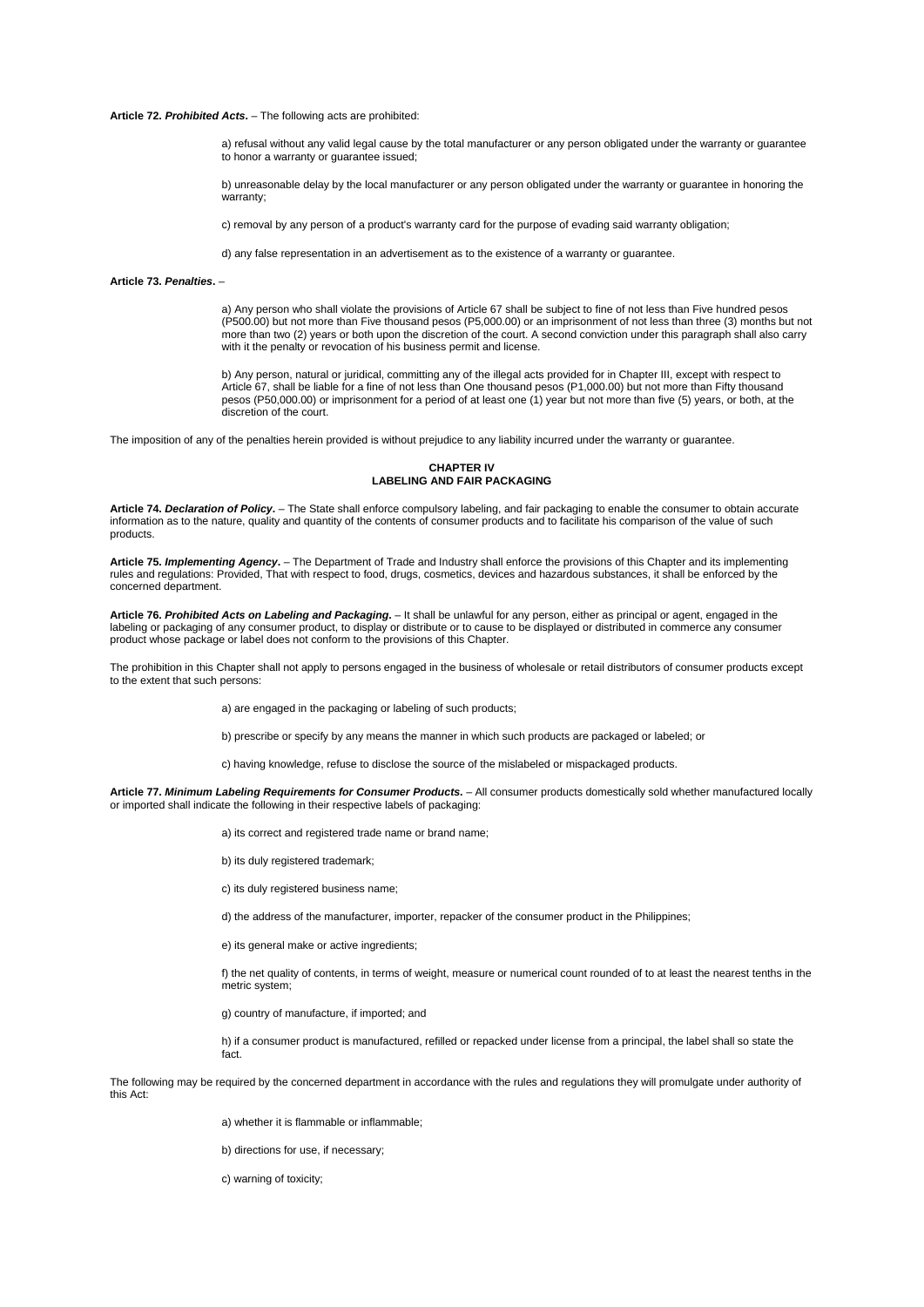d) wattage, voltage or amperes; or

e) process of manufacture used if necessary.

Any word, statement or other information required by or under authority of the preceding paragraph shall appear on the label or labeling with such conspicuousness as compared with other words, statements, designs or devices therein, and in such terms as to render it likely to be read and understood by the ordinary individual under customary conditions of purchase or use.

The above requirements shall form an integral part of the label without danger of being erased or detached under ordinary handling of the product.

**Article 78.** *Philippine Product Standard Mark***.** – The label may contain the Philippine Product Standard Mark if it is certified to have passed the consumer product standard prescribed by the concerned department.

**Article 79.** *Authority of the Concerned Department to Provide for Additional Labeling and Packaging Requirements***.** – Whenever the concerned department determines that regulations containing requirements other than those prescribed in Article 77 hereof are necessary to prevent the deception of the consumer or to facilitate value comparisons as to any consumer product, it may issue such rules and regulations to:

> a) establish and define standards for characterization of the size of a package enclosing any consumer product which may be used to supplement the label statement of net quality, of contents of packages containing such products but this clause shall not be construed as authorizing any limitation on the size, shape, weight, dimensions, or number of packages which may be used to enclose any product;

> b) regulate the placement upon any package containing any product or upon any label affixed to such product of any printed matter stating or representing by implication that such product is offered for retail at a price lower than the ordinary and customary retail price or that a price advantage is accorded to purchases thereof by reason of the size of the package or the quantity of its contents;

c) prevent the nonfunctional slack-fill of packages containing consumer products.

For purposes of paragraph (c) of this Article, a package shall be deemed to be nonfunctionally slack-filled if it is filled to substantially less than its capacity for reasons other than (1) protection of the contents of such package, (2) the requirements of machines used for enclosing the contents in such package, or (3) inherent characteristics of package materials or construction being used.

**Article 80.** *Special Packaging of Consumer Products for the Protection of Children***.** – The concerned department may establish standards for the special packaging of any consumer product if it finds that:

> a) the degree or nature of the hazard to children in the availability of such product, by reason of its packaging, is such that special packaging is required to protect children from serious personal injury or serious illness resulting from handling and use of such product; and

b) the special packaging to be required by such standard is technically feasible, practicable and appropriate for such product. In establishing a standard under this Article, the concerned department shall consider:

1) the reasonableness of such standard;

2) available scientific, medical and engineering data concerning special packaging and concerning accidental, ingestions, illnesses and injuries caused by consumer product;

3) the manufacturing practices of industries affected by this Article; and

4) the nature and use of consumer products.

**Article 81.** *Price Tag Requirement***.** – It shall be unlawful to offer any consumer product for retail sale to the public without an appropriate price tag, label or marking publicly displayed to indicate the price of each article and said products shall not be sold at a price higher than that stated therein and without discrimination to all buyers: Provided, That lumber sold, displayed or offered for sale to the public shall be tagged or labeled by indicating thereon the price and the corresponding official name of the wood: Provided, further, That if consumer products for sale are too small or the nature of which makes it impractical to place a price tag thereon price list placed at the nearest point where the products are displayed indicating the retail price of the same may suffice.

**Article 82.** *Manner of Placing Price Tags***.** – Price tags, labels or markings must be written clearly, indicating the price of the consumer product per unit in pesos and centavos.

**Article 83.** *Regulations for Price Tag Placement***.** – The concerned department shall prescribe rules and regulations for the visible placement of price tags for specific consumer products and services. There shall be no erasures or alterations of any sort of price tags, labels or markings.

**Article 84.** *Additional Labeling Requirements for Food***.** – The following additional labeling requirements shall be imposed by the concerned department for food:

a) expiry or expiration date, where applicable;

b) whether the consumer product is semi-processed, fully processed, ready-to-cook, ready-to-eat, prepared food or just plain mixture;

c) nutritive value, if any;

d) whether the ingredients use are natural or synthetic, as the case may be;

e) such other labeling requirements as the concerned department may deem necessary and reasonable.

**Article 85.** *Mislabeled Food***.** – A food shall also be deemed mislabeled: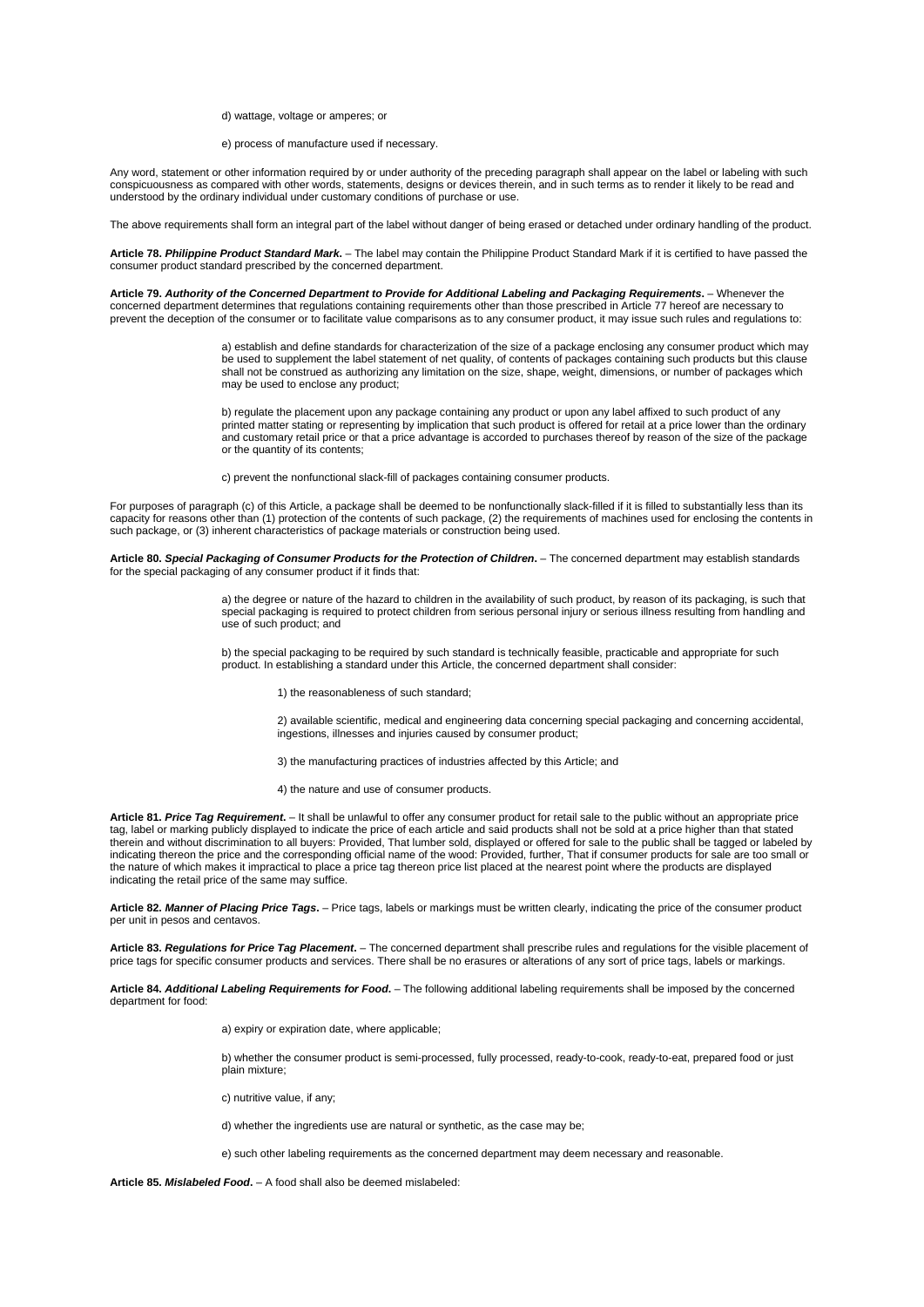a) if its labeling or advertising is false or misleading in any way;

b) if it is offered for sale under the name of another food;

c) if it is an imitation of another food, unless its label bears in type of uniform size and prominence, the word "imitation" and, immediately thereafter, the name of the food imitated;

d) its containers is so made, formed, or filled as to be misleading;

e) if in package form unless it bears a label conforming to the requirements of this Act: Provided, That reasonable variation on the requirements of labeling shall be permitted and exemptions as to small packages shall be established by the regulations prescribed by the concerned department of health;

f) if any word, statement or other information required by or under authority of this Act to appear on the principal display panel of the label or labeling is not prominently placed thereon with such conspicuousness as compared with other words, statements, designs or devices in the labeling and in such terms as to render it likely to be read and understood by the ordinary individual under customary conditions of purchase and use;

g) if it purports to be or is represented as a food for which a definition or standard of identity has been prescribed unless:

1) it conforms to such definition and standard; and

2) its labels bears the name of the food specified in the definition or standards, and insofar as may be required by such regulations, the common names of optional ingredients other than spices, flavoring and coloring, present in such food;

h) if it purports to be or represented as:

1) a food for which a standard of quality has been prescribed by regulations as provided in this Act and its quality fall below such standard, unless its label bears in such manner and form as such regulations specify, a statement that it falls below such standard; or

2) a food for which a standard or standards or fill of container have been prescribed by regulations as provided by this Act and it falls below the standard of fill of container applicable thereto, unless its label bears, in such manner and form as such regulations specify, a statement that it falls below such standard;

i) if it is not subject to the provisions of paragraph (g) of this Article unless its label bears:

1) the common or usual name of the food, if there be any; and

2) in case it is manufactured or processed from two or more ingredients, the common or usual name of such ingredient; except the spices, flavorings and colorings other than those sold as such, may be designated as spices, flavorings and colorings without naming each: Provided, That to the extent that compliance with the requirement of clause (2) of this paragraph is impracticable or results in deception or unfair competition, exemptions shall be established by regulations promulgated by the concerned department of health;

j) if it purports to be or is represented for special dietary uses, unless its label bears such information concerning its vitamin or mineral or other dietary properties as the concerned department determines to be, or by regulations prescribed as necessary in order fully to inform purchasers as its value for such uses;

k) if it bears or contains any artificial flavoring, artificial coloring, or chemical preservative, unless it bears labeling, stating that fact: Provided, That to the extent that compliance with the requirements of this paragraph is impracticable, exemptions shall be established by regulations promulgated by the concerned department. The provisions of this paragraph or paragraphs (g) and (i) with respect to the artificial coloring shall not apply in the case of butter, cheese or ice cream.

**Article 86.** *Labeling of Drugs***.** – The Generics Act shall apply in the labeling of drugs.

**Article 87.** *Additional Labeling Requirements for Cosmetics***.** – The following additional requirements may be required for cosmetics:

a) expiry or expiration date;

b) whether or not it may be an irritant;

c) precautions or contra-indications; and

d) such other labeling requirements as the concerned department may deem necessary and reasonable.

**Article 88.** *Special Labeling Requirements for Cosmetics***.** – A cosmetic shall be deemed mislabeled:

a) if its labeling or advertising is false or misleading in any way;

b) if in package form unless it bears a label conforming to the requirements of labeling provided for in this Act or under existing regulations: Provided, That reasonable variations shall be permitted, and exemptions as to small packages shall be established by regulations prescribed by the concerned department;

c) if any word, statement or other information required by or under authority of this Act to appear on the label or labeling is not prominently placed thereon with such conspicuousness, as compared with other words, statements, designs or devices in the labeling, and in such terms as to render it likely to be read and understood by the ordinary individual under customary conditions of purchase and use;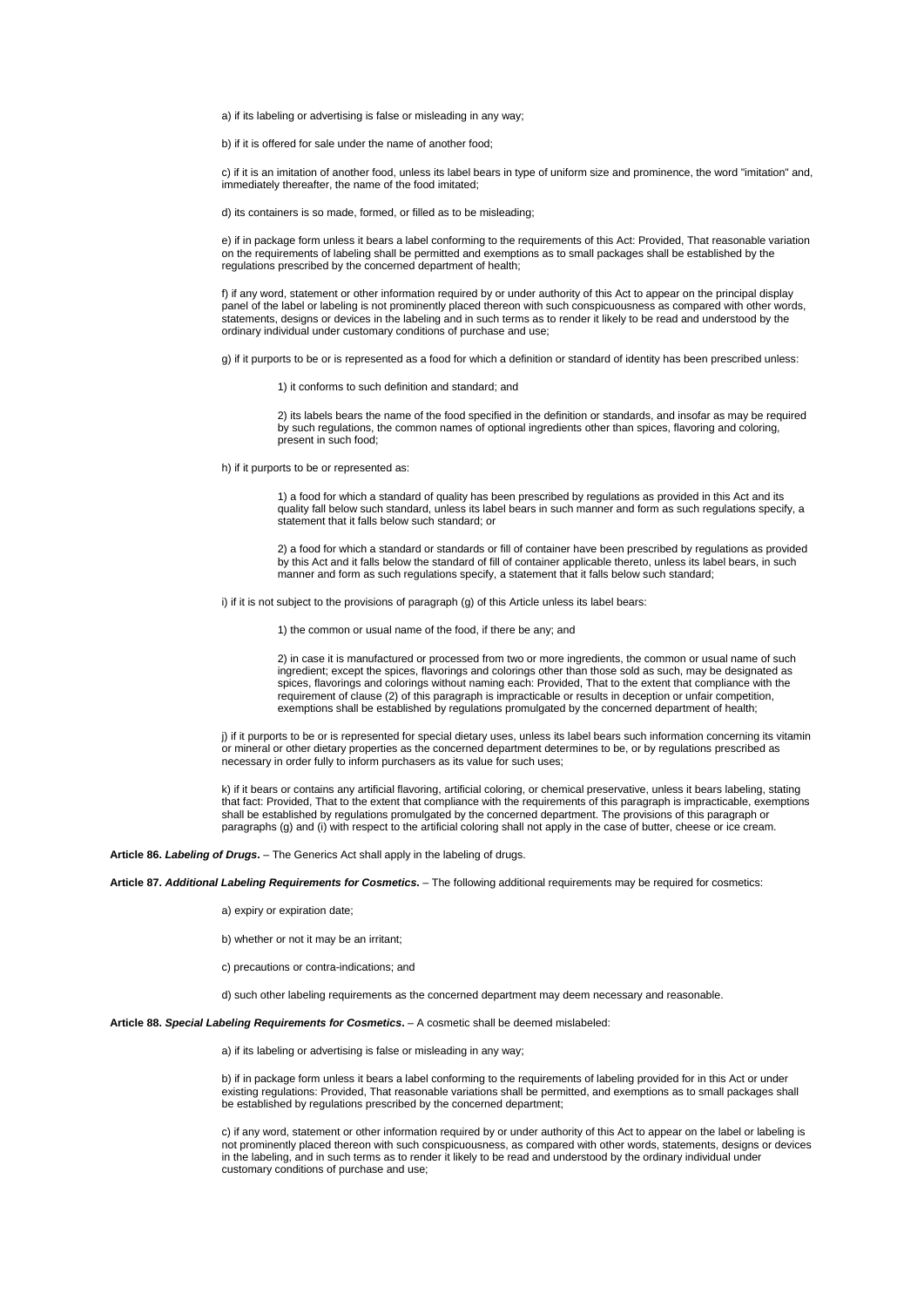d) if its container is so made, formed or filled as to be misleading; or

e) if its label does not state the common or usual name of its ingredients.

**Article 89.** *Mislabeled Drugs and Devices***.** – A drug or device shall be deemed to be mislabeled:

a) if its labeling is false or misleading in any way;

b) if its in package form unless it bears a label conforming to the requirements of this Act or the regulations promulgated therefor: Provided, that reasonable variations shall be permitted and exemptions as to small packages shall be established by regulations prescribed by the concerned department.

c) if any word, statement or other information required by or under authority of this Act to appear on the principal display panel of the label or labeling is not prominently placed thereon with such conspicuousness as compared with other words, statements, designs or devices in the labeling and in such terms as to render it likely to be read and understood by the ordinary individual under customary conditions of purchase and use;

d) if it is for use by man and contains any quantity of the narcotic or hypnotic substance alpha-eucaine, barbituric acid, beta-eucaine, bromal, cannabis, carbromal, chloral, coca, cocaine, codeine, heroin, marijuana, morphine, opium, paraldehyde, peyote or sulfonmethane, or any chemical derivative of such substance, which derivative has been designated by the concerned department after investigation, and by regulations as habit forming; unless its label bears the name and quantity or proportion of such substance or derivative and in juxtaposition therewith the statement "Warning-May be habit forming";

e) its labeling does not bear:

# 1) adequate directions for use; and

2) such adequate warning against use in those pathological conditions or by children where its use may be dangerous to health, or against unsafe dosage or methods or duration of administration or application, in such manner and form, as are necessary for the protection of users: Provided, That where any requirement of clause (1) of this paragraph, as applied to any drug or device, is not necessary for the protection of the public health, the concerned department may promulgate regulations exempting such drug or device from such requirement;

f) if it purports to be a drug the name of which is recognized in an official compendium, unless it is packaged and labeled as prescribed therein: Provided, That the method of packing may be modified with the consent of the concerned department;

g) if it has been found by the concerned department to be a drug liable to deterioration, unless it is packaged in such form and manner, and its label bears a statement of such precautions, as the concerned department, shall by regulations, require as necessary for the protection of the public health;

h) 1) if it is a drug and its container is so made, formed or filled as to be misleading; or

2) if it is an imitation of another drug; or

3) if it is dangerous to health when used in the dosage, or with the frequency of duration prescribed, recommended or suggested in the labeling thereof:

j) if it is, purports to be or is represented as a drug composed wholly or partly of insulin or of any kind of penicillin, streptomycin, chlortetracycline, chloramphenicol, bacitracin, or any other antibiotic drug, or any derivative thereof, unless:

1) it is from a batch with respect to which a certificate of release has been issued pursuant to regulations of the concerned department; and

2) such certificate of release is in effect with respect to such drug: Provided, That this paragraph shall not apply to any drug or class of drugs exempted by regulations promulgated under Authority of this Act.

**Article 90.** *Regulation-making Exemptions***.** – The concerned department may promulgate regulations exempting from any labeling requirements of this Act food, cosmetics, drugs or devices which are, in accordance with the practice of trade, to be processed, labeled or repacked in substantial quantities at establishments other than those where originally processed, labeled or packed on condition that such food, cosmetics, drugs or devices are not adulterated or mislabeled under the provisions of this Act and other applicable laws upon approval from such processing, labeling and repacking establishments.

**Article 91.** *Mislabeled Hazardous Substances***.** – Hazardous substances shall be deemed mislabeled when:

a) having been intended or packaged in a form suitable for use in households, especially for children, the packaging or labeling of which is in violation of the special packaging regulations issued by the concerned department;

b) such substance fails to bear a label;

1) which states conspicuously:

(i) the name and the place of business of the manufacturer, packer, distributor or seller;

(ii) the common or usual name or the chemical name, if there be no common or usual name, of the hazardous substance or of each component which contributes substantially to the harmfulness of the substance, unless the concerned department by regulation permits or requires the use of the recognized generic name;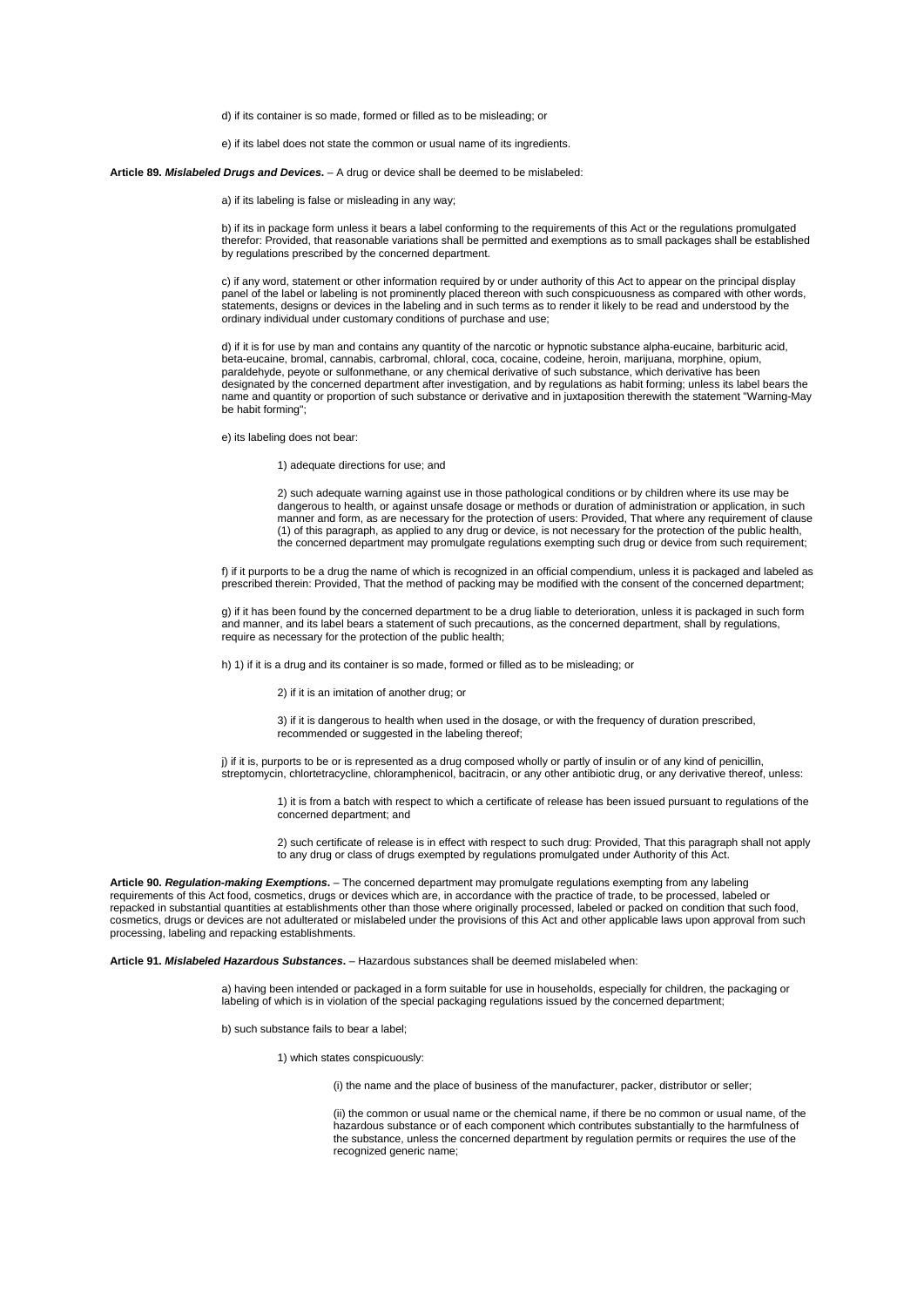(iii) the signal word "danger" on substances which are extremely flammable, corrosive or highly toxic;

(iv) the signal word "warning" or "caution" with a bright red or orange color with a black symbol on all other hazardous substances;

(v) a clear statement as to the possible injury it may cause if used improperly;

(vi) precautionary measures describing the action to be followed or avoided;

(vii) instructions when necessary or appropriate for first-aid treatment;

(viii) the word" poison" for any hazardous substance which is defined as highly toxic;

(ix) instructions for handling and storage of packages which require special care in handling and storage: and

(x) the statement "keep out of the reach of children", or its practical equivalent, if the article is not intended for use by children and is not a banned hazardous substance, with adequate directions for the protection of children from the hazard involved. The aforementioned signal words, affirmative statements, description of precautionary measures, necessary instructions or other words or statements may be in English language or its equivalent in Filipino; and

2) on which any statement required under clause 1) of this paragraph is located prominently in bright red and orange color with a black symbol in contrast typography, layout or color with the other printed matters on the label.

**Article 92.** *Exemptions***.** – If the concerned department finds that for good or sufficient reasons, full compliance with the labeling requirements otherwise applicable under this Act is impracticable or is not necessary for the adequate protection of public health and safety, it shall promulgate regulations exempting such substances from these requirements to the extent it deems consistent with the objective of adequately safeguarding public health and safety, and any hazardous substance which does not bear a label in accordance with such regulations shall be deemed mislabeled hazardous substance.

#### **Article 93.** *Grounds for Seizure and Condemnation of Mislabeled Hazardous Substances***.** –

a) Any mislabeled hazardous substance when introduced into commerce or while held for sale shall be liable to be proceeded against and condemned upon order of the concerned department in accordance with existing procedure for seizure and condemnation of articles in commerce: Provided, That this Article shall not apply to a hazardous substance intended for export to any foreign country if:

1) it is in a package labeled in accordance with the specifications of the foreign purchaser;

2) it is labeled in accordance with the laws of the foreign country;

3) it is labeled on the outside of the shipping package to show that it is intended for export; and

4) it is so exported,

b) any hazardous substance condemned under this Article shall after entry of order of condemnation be disposed of by destruction or sale as the concerned department may direct, and the proceeds thereof, if sold, less the legal cost and charges, shall be paid into the treasury of the Philippines; but such hazardous substance shall not be sold under any order which is contrary to the provisions of this Act; Provided, That, after entry of the order and upon the payment of the costs of such proceedings and the execution of a good and sufficient bond conditioned that such hazardous substance shall not be sold or disposed of contrary to the provisions of this Act, the concerned department may direct that such hazardous substance be delivered to or retained by the owner thereof for destruction or for alteration to comply with the provisions of this Act under the supervision of an officer or employee duly designated by the concerned department. The expenses for such supervision shall be paid by the person obtaining release of the hazardous substance under bond.

c) all expenses in connection with the destruction provided for in paragraphs (a) and (b) of this Article and all expenses in connection with the storage and labor with respect to such hazardous substance shall be paid by the owner or consignee, and default in such payment shall constitute a lien against any importation by such owner or consignee.

**Article 94.** *Labeling Requirements of Cigarettes***.** – All cigarettes for sale or distribution within the country shall be contained in a package which shall bear the following statement or its equivalent in Filipino: "Warning" Cigarette Smoking is Dangerous to Your Health". Such statement shall be located in conspicuous place on every cigarette package and shall appear in conspicuous and legible type in contrast by typography, layout or color with other printed matter on the package. Any advertisement of cigarette shall contain the name warning as indicated in the label.

# **Article 95.** *Penalties***.** –

a) Any person who shall violate the provisions of Title III, Chapter IV of this Act, or its implementing rules and regulations, except Articles 81 to 83 of the same Chapter, shall be subject to a fine of not less than Five hundred pesos (P500.00) but not more than Twenty thousand pesos (P20,000.00) or imprisonment of not less than three (3) months but not more than two (2) years or both, at the discretion of the court: Provided, That, if the consumer product is one which is not a food, cosmetic, drug, device or hazardous substance, the penalty shall be a fine of not less than Two hundred pesos (P200.00) but not more than Five thousand pesos (P5,000.00) or imprisonment of not less than one (1) month but not more than one (1) year or both, at the discretion of the court.

b) Any person who violates the provisions of Article 81 to 83 for the first time shall be subject to a fine of not less than Two hundred pesos (P200.00) but not more than Five thousand pesos (P5,000.00) or by imprisonment of not less than one (1) month but not more than six (6) months or both, at the discretion of the court. A second conviction under this paragraph shall also carry with it the penalty of revocation of business permit and license.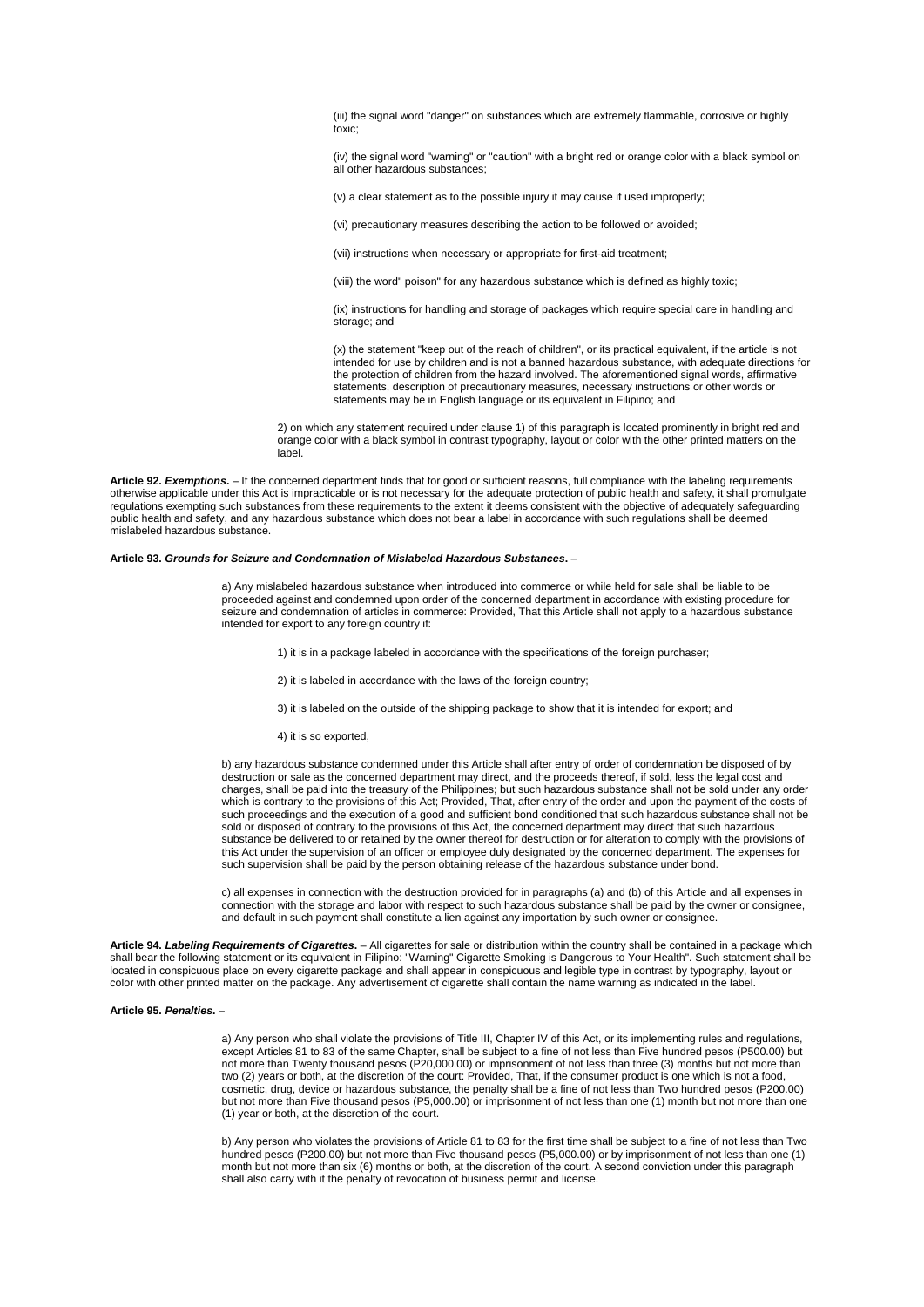# **CHAPTER V LIABILITY FOR PRODUCT AND SERVICE**

**Article 96.** *Implementing Agency***.** – The Department of Trade and Industry shall enforce the provisions of this Chapter and its implementing rules and regulations.

**Article 97.** *Liability for the Defective Products***.** – Any Filipino or foreign manufacturer, producer, and any importer, shall be liable for redress, independently of fault, for damages caused to consumers by defects resulting from design, manufacture, construction, assembly and erection, formulas and handling and making up, presentation or packing of their products, as well as for the insufficient or inadequate information on the use and hazards thereof.

A product is defective when it does not offer the safety rightfully expected of it, taking relevant circumstances into consideration, including but not limited to:

a) presentation of product;

b) use and hazards reasonably expected of it;

c) the time it was put into circulation.

A product is not considered defective because another better quality product has been placed in the market.

The manufacturer, builder, producer or importer shall not be held liable when it evidences:

a) that it did not place the product on the market;

b) that although it did place the product on the market such product has no defect;

c) that the consumer or a third party is solely at fault.

**Article 98.** *Liability of Tradesman or Seller***.** – The tradesman/seller is likewise liable, pursuant to the preceding article when;

a) it is not possible to identify the manufacturer, builder, producer or importer.

b) the product is supplied, without clear identification of the manufacturer, producer, builder or importer;

c) he does not adequately preserve perishable goods. The party making payment to the damaged party may exercise the right to recover a part of the whole of the payment made against the other responsible parties, in accordance with their part or responsibility in the cause of the damage effected.

**Article 99.** *Liability for Defective Services***.** – The service supplier is liable for redress, independently of fault, for damages caused to consumers by defects relating to the rendering of the services, as well as for insufficient or inadequate information on the fruition and hazards thereof.

The service is defective when it does not provide the safety the consumer may rightfully expect of it, taking the relevant circumstances into consideration, including but not limited to:

a) the manner in which it is provided;

b) the result of hazards which may reasonably be expected of it;

c) the time when it was provided.

A service is not considered defective because of the use or introduction of new techniques.

The supplier of the services shall not be held liable when it is proven:

a) that there is no defect in the service rendered;

b) that the consumer or third party is solely at fault.

**Article 100.** *Liability for Product and Service Imperfection***.** – The suppliers of durable or nondurable consumer products are jointly liable for imperfections in quality that render the products unfit or inadequate for consumption for which they are designed or decrease their value, and for those resulting from inconsistency with the information provided on the container, packaging, labels or publicity messages/advertisement, with due regard to the variations resulting from their nature, the consumer being able to demand replacement to the imperfect parts.

If the imperfection is not corrected within thirty (30) days, the consumer may alternatively demand at his option:

a) the replacement of the product by another of the same kind, in a perfect state of use;

b) the immediate reimbursement of the amount paid, with monetary updating, without prejudice to any losses and damages;

c) a proportionate price reduction.

The parties may agree to reduce or increase the term specified in the immediately preceding paragraph; but such shall not be less than seven (7) nor more than one hundred and eighty (180) days.

The consumer may make immediate use of the alternatives under the second paragraph of this Article when by virtue of the extent of the imperfection, the replacement of the imperfect parts may jeopardize the product quality or characteristics, thus decreasing its value.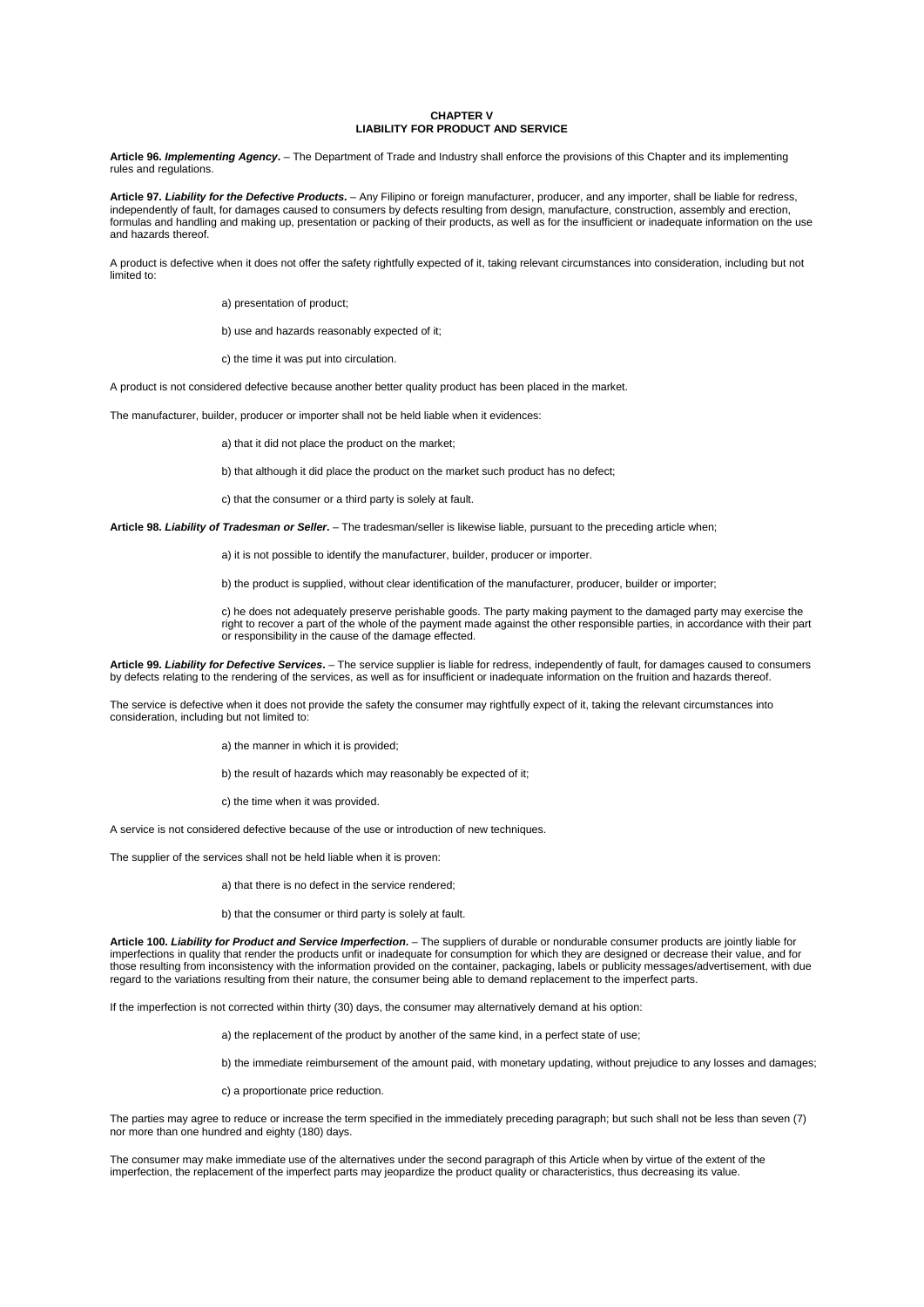If the consumer opts for the alternative under sub-paragraph (a) of the second paragraph of this Article, and replacement of the product is not possible, it may be replaced by another of a different kind, mark or model: Provided, That any difference in price may result thereof shall be supplemented or reimbursed by the party which caused the damage, without prejudice to the provisions of the second, third and fourth paragraphs of this Article.

**Article 101.** *Liability for Product Quantity Imperfection***.** – Suppliers are jointly liable for imperfections in the quantity of the product when, in due regard for variations inherent thereto, their net content is less than that indicated on the container, packaging, labeling or advertisement, the consumer having powers to demand, alternatively, at his own option:

a) the proportionate price

b) the supplementing of weight or measure differential:

c) the replacement of the product by another of the same kind, mark or model, without said imperfections;

d) the immediate reimbursement of the amount paid, with monetary updating without prejudice to losses and damages if any.

The provisions of the fifth paragraph of Article 99 shall apply to this Article.

The immediate supplier shall be liable if the instrument used for weighing or measuring is not gauged in accordance with official standards.

**Article 102.** *Liability for Service Quality Imperfection***.** – The service supplier is liable for any quality imperfections that render the services improper for consumption or decrease their value, and for those resulting from inconsistency with the information contained in the offer or advertisement, the consumer being entitled to demand alternatively at his option:

a) the performance of the services, without any additional cost and when applicable;

b) the immediate reimbursement of the amount paid, with monetary updating without prejudice to losses and damages, if any;

c) a proportionate price reduction.

Reperformance of services may be entrusted to duly qualified third parties, at the supplier's risk and cost.

Improper services are those which prove to be inadequate for purposes reasonably expected of them and those that fail to meet the provisions of this Act regulating service rendering.

**Article 103.** *Repair Service Obligation***.** – When services are provided for the repair of any product, the supplier shall be considered implicitly bound to use adequate, new, original replacement parts, or those that maintain the manufacturer's technical specifications unless, otherwise authorized, as regards to the latter by the consumer.

**Article 104.** *Ignorance of Quality Imperfection***.** – The supplier's ignorance of the quality imperfections due to inadequacy of the products and services does not exempt him from any liability.

**Article 105.** *Legal Guarantee of Adequacy***.** – The legal guarantee of product or service adequacy does not require an express instrument or contractual exoneration of the supplier being forbidden.

**Article 106.** *Prohibition in Contractual Stipulation***.** – The stipulation in a contract of a clause preventing, exonerating or reducing the obligation to indemnify for damages effected, as provided for in this and in the preceding Articles, is hereby prohibited, if there is more than one person responsible for the cause of the damage, they shall be jointly liable for the redress established in the pertinent provisions of this Act. However, if the damage is caused by a component or part incorporated in the product or service, its manufacturer, builder or importer and the person who incorporated the component or part are jointly liable.

**Article 107.** *Penalties***.** – Any person who shall violate any provision of this Chapter or its implementing rules and regulations with respect to any consumer product which is not food, cosmetic, or hazardous substance shall upon conviction, be subject to a fine of not less than Five thousand pesos (P5,000.00) and by imprisonment of not more than one (1) year or both upon the discretion of the court.

In case of juridical persons, the penalty shall be imposed upon its president, manager or head. If the offender is an alien, he shall, after payment of fine and service of sentence, be deported without further deportation proceedings.

# **CHAPTER VI ADVERTISING AND SALES PROMOTION**

**Article 108.** *Declaration of Policy***.** – The State shall protect the consumer from misleading advertisements and fraudulent sales promotion practices.

**Article 109.** *Implementing Agency***.** – The Department of Trade and Industry shall enforce the provisions of this Chapter and its implementing rules and regulations: Provided, That with respect to food, drugs, cosmetics, devices and hazardous substances, it shall be enforced by the Department of Health.

## **FALSE, DECEPTIVE AND MISLEADING ADVERTISEMENT**

**Article 110.** *False, Deceptive or Misleading Advertisement***.** – It shall be unlawful for any person to disseminate or to cause the dissemination of any false, deceptive or misleading advertisement by Philippine mail or in commerce by print, radio, television, outdoor advertisement or other medium for the purpose of inducing or which is likely to induce directly or indirectly the purchase of consumer products or services.

An advertisement shall be false, deceptive or misleading if it is not in conformity with the provisions of this Act or if it is misleading in a material respect. In determining whether any advertisement is false, deceptive or misleading, there shall be taken into account, among other things, not only representations made or any combination thereof, but also the extent to which the advertisement fails to reveal material facts in the light of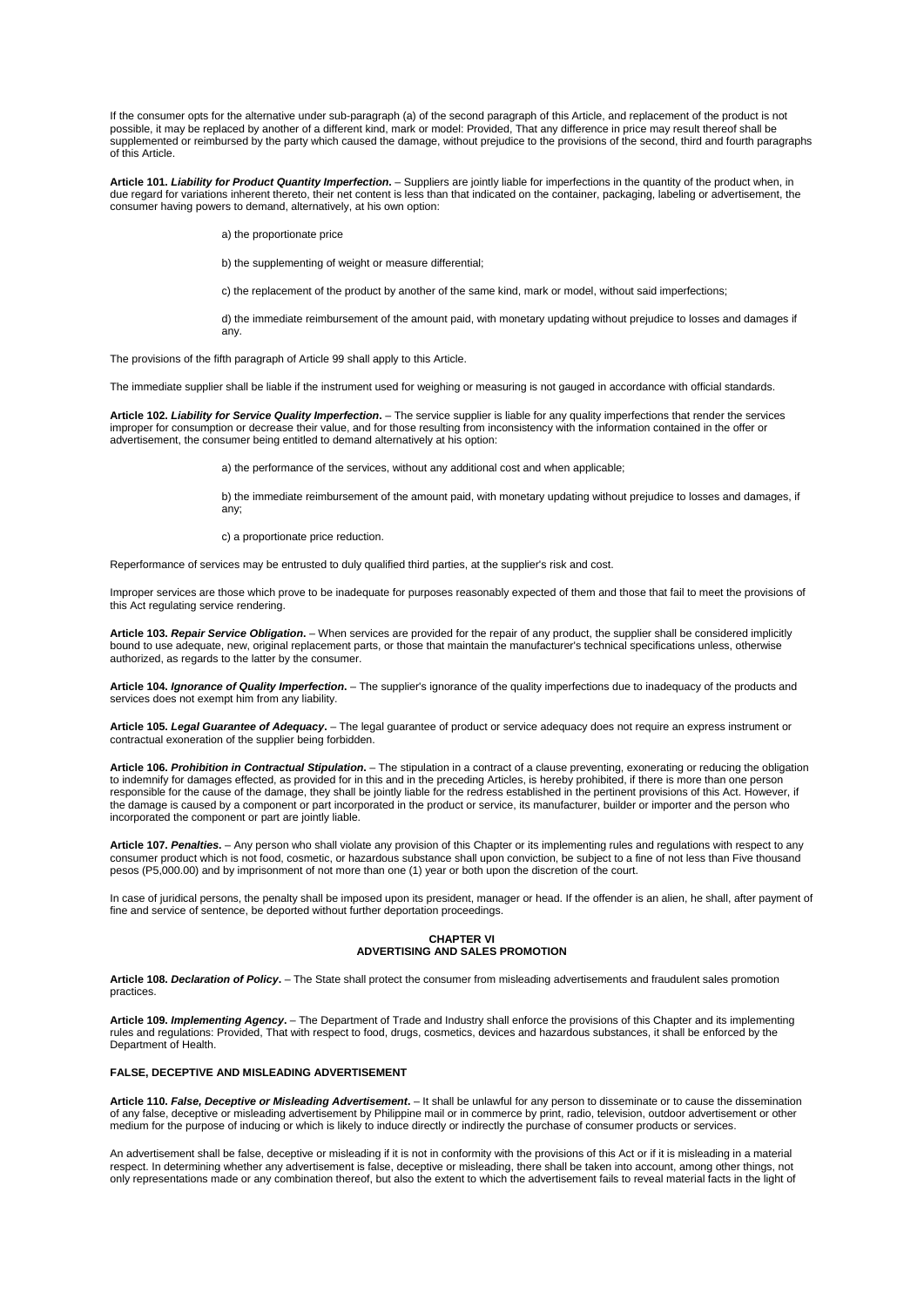such representations, or materials with respect to consequences which may result from the use or application of consumer products or services to which the advertisement relates under the conditions prescribed in said advertisement, or under such conditions as are customary or usual.

**Article 111.** *Price Comparisons***.** – Comparative price advertising by sellers of consumer products or services shall conform to the following conditions:

> a) Where the comparison relates to a former price of the seller, the item compared shall either have been sold at that price within the ninety (90) days immediately preceding the date of the advertisement, or it shall have been offered for sale for at least four (4) weeks during such ninety-day period. If the comparison does not relate to an item sold or offered for sale during the ninety-day period, the date, time or seasonal period of such sale or offer shall be disclosed in the advertisement.

b) Where the comparison relates to a seller's future price, the future price shall take effect on the date disclosed in the advertisement or within ninety (90) days after the price comparison is stated in the advertisement. The stated future price shall be maintained by the seller for a period of at least four (4) weeks after its effective date: Provided, That compliance thereof may be dispensed with in case of circumstances beyond the seller's control.

c) Where the comparison relates to a competitor's price, the competitor's price shall relate to the consumer products or services advertised or sold in the ninety-day period and shall be representative of the prices similar consumer products or services are sold or advertised in the locality where the price comparison was made.

#### **Article 112.** *Special Advertising Requirements for Food, Drug, Cosmetic, Device, or Hazardous Substance***.** –

a) No claim in the advertisement may be made which is not contained in the label or approved by the concerned department.

b) No person shall advertise any food, drug, cosmetics, device, or hazardous substance in manner that is false, misleading or deceptive or is likely to create an erroneous impression regarding its character, value, quantity, composition, merit, or safety.

c) Where a standard has been prescribed for a food, drug, cosmetic, or device, no person shall advertise any article or substance in such a manner that it is likely to be mistaken for such product, unless the article complies with the prescribed standard or regulation.

d) No person shall, in the advertisement of any food, drug, cosmetic, device, or hazardous substance, make use of any reference to any laboratory report of analysis required to be furnished to the concerned department, unless such laboratory report is duly approved by such department.

e) Any businessman who is doubtful as to whether his advertisement relative to food, drug, cosmetic, device, or hazardous substance will violate or does not conform with this Act or the concerned department's pertinent rules and regulations may apply to the same for consideration and opinion on such matter before such advertisement is disseminated to the public. In this case, the concerned department shall give its opinion and notify the applicant of its action within thirty (30) days from the date of application; otherwise, the application shall be deemed approved.

f) No person shall advertise any food, drug, cosmetic, device, or hazardous substance unless such product is duly registered and approved by the concerned department for use in any advertisement.

**Article 113.** *Credit Advertising***.** – No advertisement to aid, promote, or assist, directly or indirectly, any extension of consumer credit may:

a) state that a specific periodic consumer credit amount or installment amount can be arranged, unless the creditor usually and customarily arranges credit payment or installments for that period and in that amount; and

b) state that a specified down payment is required in any extension of consumer credit, unless the creditor usually or customarily arranges down payment in that amount.

**Article 114.** *Advertising of Open-end Credit Plan***.** – In case of an open-end credit plan, the rate of interest and other material features of the plan shall be disclosed in the advertisement.

**Article 115.** *Special Claims***.** – Any advertisement which makes special claims shall:

a) substantiate such claims; and

b) properly use research result, scientific terms, statistics or quotations.

# **PROMOTION OF SALES OF CONSUMER PRODUCTS AND SERVICES**

**Article 116.** *Permit to Conduct Promotion***.** – No person shall conduct any sales campaigns, including beauty contest, national in character, sponsored and promoted by manufacturing enterprises without first securing a permit from the concerned department at least thirty (30) calendar days prior to the commencement thereof. Unless an objection or denial is received within fifteen (15) days from filing of the application, the same shall be deemed approved and the promotion campaign or activity may be conducted: Provided, That any sales promotion campaign using medical prescriptions or any part thereof or attachment thereto for raffles or a promise of reward shall not be allowed, nor a permit be issued thereof.

**Article 117.** *Suspension of Publication or Dissemination of Information***.** – The concerned department may, after due notice and hearing, suspend the publication and dissemination of any information accompanying a sales promotion campaign, if it finds the campaign to be in violation of the provisions of this Chapter or its implementing rules and regulations.

**Article 118.** *Conduct of Sales Promotion***.** – A sales promotion which is intended for broad consumer participation and utilizes mass media shall indicate the duration, commencement and termination of the promotion, the deadline for submission of entries and the governing criteria or procedure to be followed therein.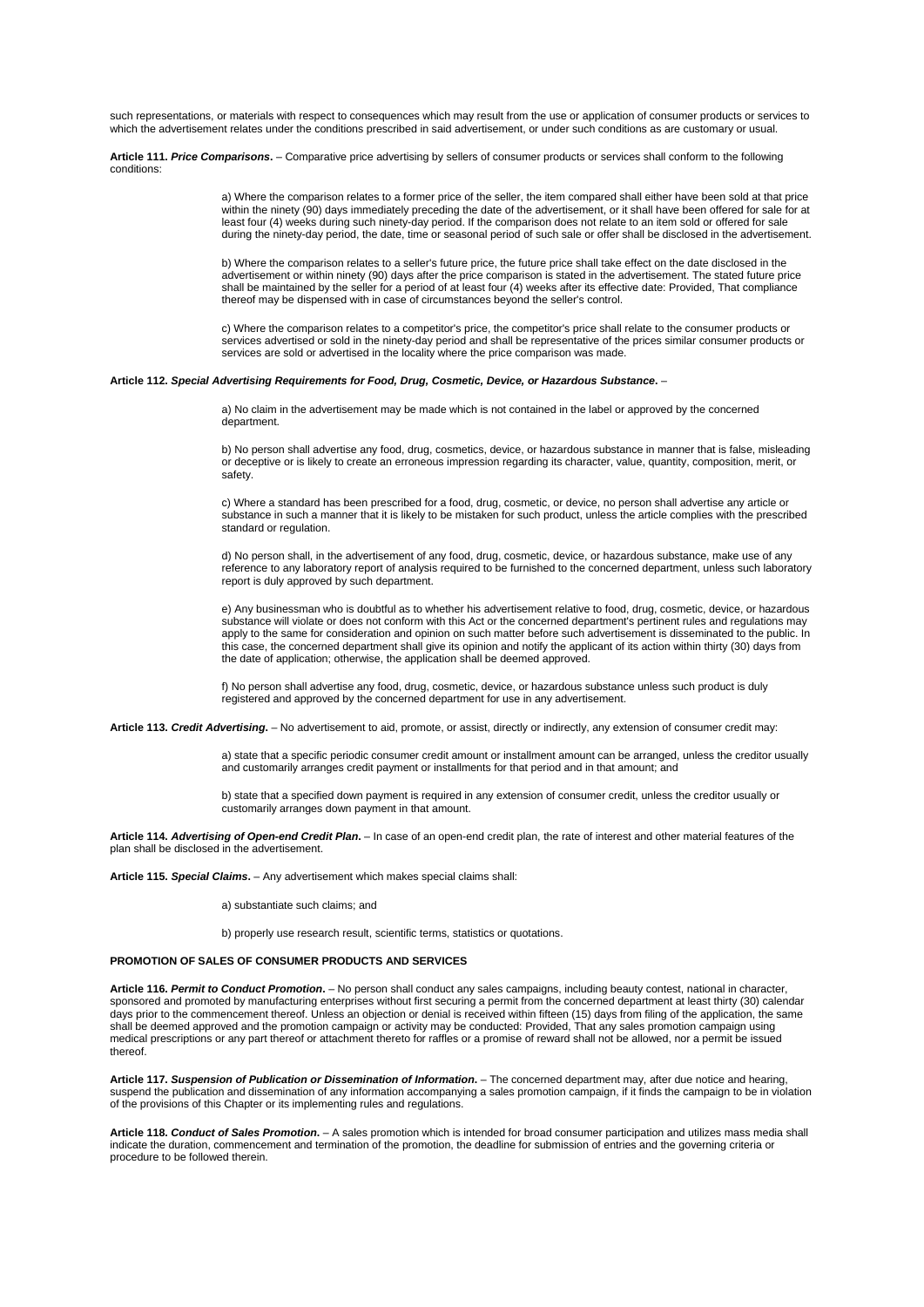**Article 119.** *Packaging of Products Under Promotion***.** – The packaging of the products covered by the sales promotion shall not be tampered, neither shall any change in the product's package be affected without the authority of the sponsoring agency or the owner or manufacturer of the product.

**Article 120.** *Change in Starting and Termination Dates of Promotion***.** – The concerned department shall be advised of any delay of starting dates or termination dates and details of any change in the conduct of a sales promotion. Any change in the termination dates shall be published in a newspaper of general circulation before the expiration of the original schedule or the termination date, whichever comes first.

**Article 121.** *Determination of Winners***.** – The winners in any sales promotion shall be determined at a definite time and place and shall be verified by a representative of the concerned department and the sponsor. Immediately after the winners are selected or determined, a list with their addresses and corresponding prizes shall be submitted to the concerned department. All winners shall be announced or published in the same manner that the sales promotion was announced or published: Provided, That publication in a newspaper of general circulation shall be done in a legible manner at least once, if the sales promotion is national in scope: Provided, further, That such announcement and publication shall be done not later than two (2) weeks after the determination of winners. In all cases where the amount of the price is Five hundred pesos (P500.00) or more, the winners shall also be notified in writing by registered mail or any communication wherein proof of notice or service can be verified.

#### **Article 122.** *Injunctive Relief* **.** –

a) Whenever the concerned department has the reason to believe (1) that any person, partnership or corporation is engaged in or is about to engage in the dissemination or the causing of dissemination of any advertisement in violation of Articles 110 to 115, and (2) that the enjoining thereof would be to the interest of the public, the concerned department shall direct the filing of a complaint in the court of competent jurisdiction, to enjoin the dissemination or the causing of the dissemination of such advertisement. Upon proper showing, a temporary injunction or restraining order shall be granted without bond. Any such complaint shall be filed in the locality in which the person, partnership or corporation resides or transacts business.

b) Any person who may suffer loss, damage or injury due to a false, misleading or deceptive advertisement as defined in Article 4 may file a complaint with injunction in his own name with any court of competent jurisdiction to recover damages, cost of suit and reasonable attorney's fees.

## **Article 123.** *Penalties***.** –

a) any person, association, partnership or corporation who shall violate any of the provisions of Articles 110 to 115 shall, upon conviction, be subject to a fine of not less than Five Hundred Pesos (P500.00) but not more than Five thousand pesos (P5,000.00) or an imprisonment of not less than one (1) month but not more than (6) months or both upon the discretion of the court.

b) Any violation of the provisions of Articles 116 to 121 shall, upon conviction, subject the offenders to a fine of not less than Two hundred pesos (P200.00) but not more than Six hundred pesos (P600.00) or an imprisonment of not less than one (1) month but not more than six (6) months or both upon the discretion of the court. If the violation was committed by a juridical person, the manager, representative, director, agent or employee of said juridical person responsible for the act shall be deported after service of sentence and payment of the fine without need for further deportation proceedings.

**Article 124.** *Exemption from Penalties***.** – No publisher, radio broadcast, television licensee or medium for the dissemination of advertising shall be liable, under this Chapter, by reason of dissemination by him of any false advertisement unless he refuses, on the request of appropriate authorities, to furnish the name and post office address of the manufacturer, packer, distributor seller or advertising agency. This exemption shall not apply however, to the manufacturer, packer, distributor or seller of the consumer product or service and the advertising agency responsible for the false and misleading advertising.

# **CHAPTER VII REGULATION OF REPAIR AND SERVICE FIRMS**

**Article 125.** *Declaration of Policy***.** – The State shall cause the accreditation of repair and service firms or establishments and their technical personnel in order to protect the interest of the consumers availing of their services.

**Article 126.** *Implementing Agency***.** – The Department of Trade and Industry, hereby referred to as the Department, shall enforce the provisions of this Chapter.

**Article 127.** *Minimum Requirements for Accreditation***.** – The following shall be the minimum requirements for accreditation or repair and service firms:

a) the duly registered business name, firm name or style of the firm;

b) date of issue and effectivity of the certificate of accreditation;

c) number and skills of technical personnel; and

d) required license for the repair or servicing of any consumer product as required by special laws.

**Article 128.** *Accreditation of Repair and Service Firm***.** – No person shall operate a repair and service firm or act as technical personnel therein without first being accredited by the Department.

**Article 129.** *Certification of Accreditation***.** – Upon compliance with the requirements for accreditation, the Department shall issue the corresponding certificate of accreditation. A separate certificate shall be required for each branch of an enterprise located in areas outside of the main office. However, with respect to repair and service centers of factory authorized representatives of franchised dealers, such centers may display a certified true copy of the certificate of accreditation of the parent company.

**Article 130.** *Suspension, Revocation or Cancellation of Certification of Accreditation***.** – Any certificate of accreditation may be suspended, revoked or cancelled by the Department, for cause, after due notice and hearing.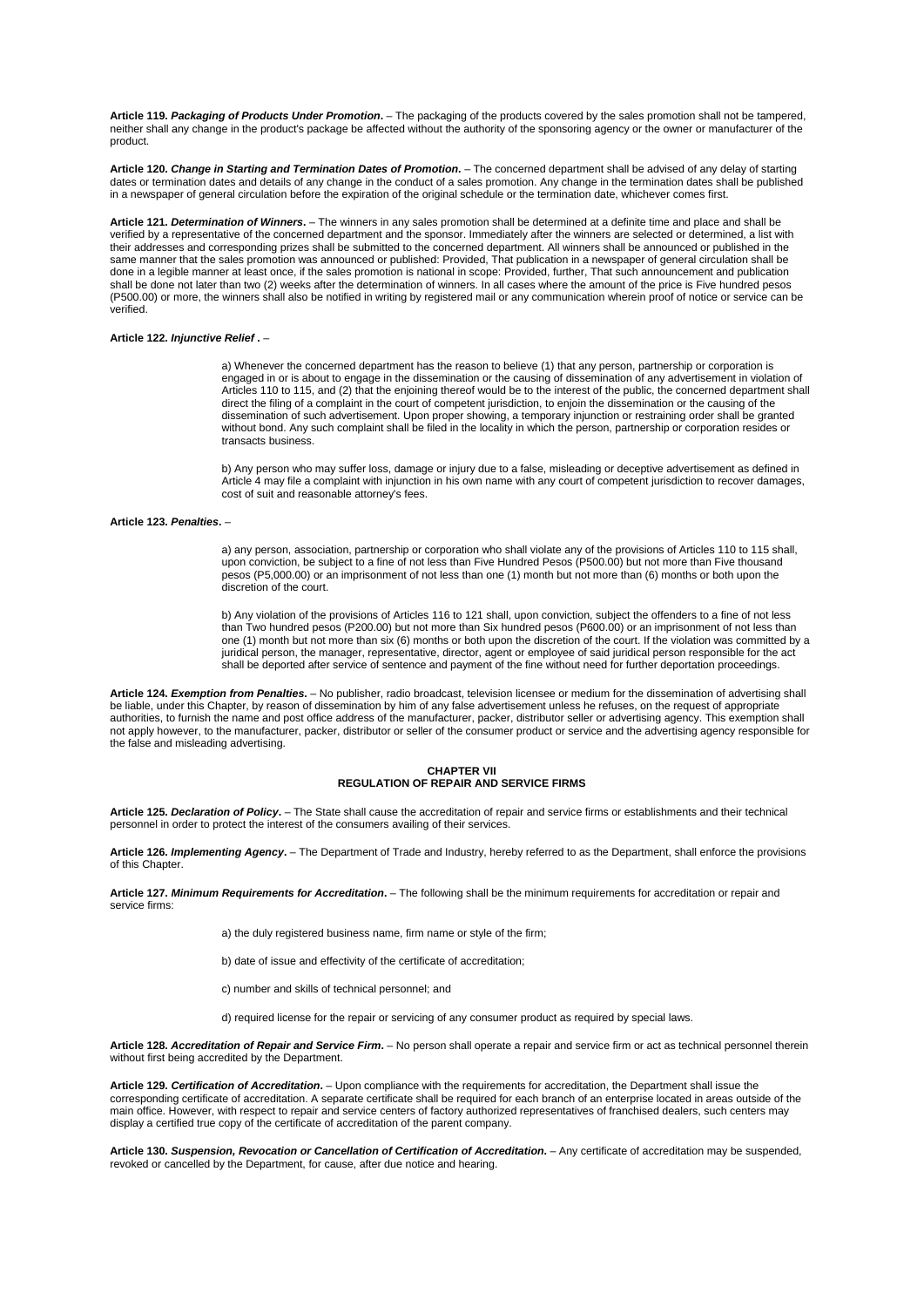# **TITLE IV. - CONSUMER CREDIT TRANSACTION**

**Article 131.** *Declaration of Policy***.** – The State shall simplify, clarify and modernize the laws governing credit transactions and encourage the development of fair and economically sound consumer credit practices. To protect the consumer from lack of awareness of the true cost of credit to the user, the State shall assure the full disclosure of the true cost of credit.

**Article 132.** *Determination of Finance Charges***.** – Except as otherwise provided, the amount of the finance charges in connection with any consumer credit transaction shall be determined as the sum of all charges, payable directly or indirectly by the person to whom the credit is extended and imposed directly or indirectly by the creditor as an accident to the extension of credit, including any of the following type of charges which are applicable:

a) interest or time price differential and any amount payable under point or other system of additional charges;

b) collection fees which include finder's fees or similar charges;

c) credit investigation fees;

d) notarial fees, if any;

e) premium or other charges for any guarantee or insurance protecting the creditor against the obligor's default or other credit loss. The implementing agency shall determine what items shall be exempted from the computation of the finance charges.

**Article 133.** *Determination of Simple Annual Rate***.** – The simple annual rate applicable to any extension of consumer credit shall be determined in accordance with the rules and regulations promulgated by the implementing agency.

**Article 134.** *Delinquency Charges***.** – With respect to a consumer credit transaction other than one pursuant to an open-end credit plan, the parties may agree to a delinquency charge on any installment not pain in full on or before the tenth day after its scheduled or deferred due date.

**Article 135.** *Deferral Charges***.** – The parties in a consumer credit transaction may at any time agree in writing to a deferral of all or part of one or more unpaid installments and the creditor may make and collect a charge which shall not exceed the rate previously disclosed pursuant to the provisions on disclosure. A deferral charge may be collected at the time it is assessed.

**Article 136.** *Finance Charge on Refinancing***.** – The parties may agree on a finance charge in an open-end credit plan based on the amount financed resulting from the refinancing or consolidation at a rate not exceeding that permitted by the rules promulgated by the implementing agency.

**Article 137.** *Right to Prepay***.** – The person to whom credit is extended may prepay in full or in part, at any time without penalty, the unpaid balance of any consumer credit transaction.

**Article 138.** *Rebate on Prepayment***.** – Upon prepayment in full of the unpaid balance of a precomputed consumer credit transaction, refinancing or consolidation, an amount not less than the unearned portion of the finance charge calculated according to this Article shall be rebated to the person to whom credit is extended.

The unearned portion of the precomputed finance charge on consumer transactions repayable in substantially equal successive installments shall be equal to at least that portion of finance charge which the sums of the installment balances of the obligation scheduled to be outstanding after the installment date nearest the date of prepayment bears to the sum of all installment balances originally scheduled to be outstanding under the obligation

For the purpose of determining the installment date nearest the date of prepayment when payments are monthly, any payment made on or before the fifteenth day following an installment due date shall be deemed to have been made as of the installment due date, and if prepayment occurs after the fifteenth day, it shall be deemed to have been made on the succeeding installment due date. This method of calculating rebates may be referred to as the "rule of 78" or "sum of the digits" method.

The implementing agency may promulgate and adopt rules and regulations with respect to other precomputed consumer credit transactions.

**Article 139.** *General Requirements on Credit Cost Disclosure***.** – Each creditor shall disclose, in accordance with the regulations of the implementing agency, to each person to whom consumer credit is extended, the disclosures required by this Act.

If there is more than one obligor, a creditor need not furnish a statement of information required under this Act to more than one of them.

**Article 140.** *Credit Sale, Required Disclosures***.** – Any creditor extending a consumer credit sale other than one pursuant to an open-end credit plan shall disclose in a statement to the extent applicable, the following information:

- a) the cash price or delivered price of the property or service to be acquired;
- b) the amounts, if any, to be credited as down payment and/or trade in;

c) the total amount to be financed or the difference between the amounts set forth under paragraphs (1) and (2);

d) the charges, individually itemized, which are paid or to be paid by such person in connection with the transaction but which are not incident to the extension of credit:

e) the finance charge expressed in terms of pesos and centavos;

f) the percentage that the finance charge bears to the total amount to be financed expressed as a simple annual rate on the outstanding balance of the obligation;

g) the effective interest rate: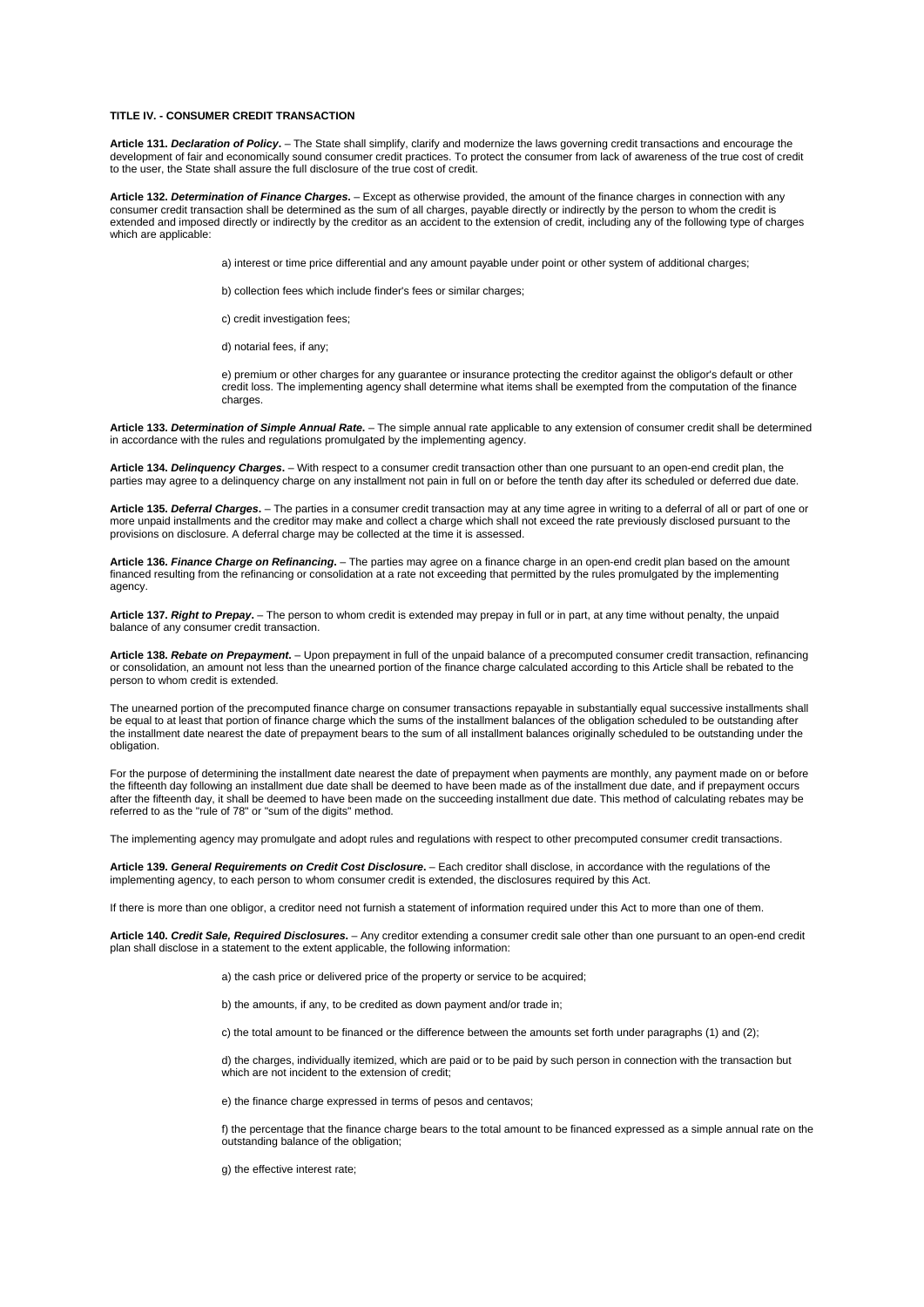h) the number, amount and due dates or periods of payments scheduled to repay the indebtedness; and

i) the default, delinquency or similar charges payable in the event of late payments.

**Article 141.** *Required Disclosure on Open-end Credit Plan***.** – Before opening any account under an open-end consumer credit plan, the creditor shall disclose, to the extent applicable, the following information:

> a) the conditions under which a finance charge may be imposed, including the time period, if any, within which any credit extended may be repaid without incurring a finance charge;

b) the method of determining the balance upon which a finance charge may be imposed;

c) the method of determining the amount of the finance charges, including any minimum or fixed amount imposed as a finance charge:

d) where one or more periodic rates may be used to compute a finance charge, each such rate, the range of balances to which it is applicable, and the corresponding simple annual rate;

e) the conditions under which the creditor may impose a security lien and a description of the goods to which such lien may attach.

The implementing agency shall prescribe regulations consistent with commonly accepted accounting standards to carry out the requirements of this Article.

**Article 142.** *Required Disclosures on Consumer Loans Not Under Open-End Credit Plan***.** – Any creditor extending a consumer loan or in a transaction which is neither a consumer credit sale nor under an open-end consumer credit plan shall disclose, to the extent applicable, the following information:

> a) the amount of credit of which the debtor will have the actual use, or which is or will be paid to him or for his account or to another person on his behalf;

b) all charges, individually itemized, which are included in the amount of credit extended but which are not part of the finance charge;

c) the total amount to be financed or the sum of the amounts referred to in paragraphs (a) and (b);

d) the finance charge expressed in terms or pesos and centavos;

e) the effective interest rate;

f) the percentage that the finance charge bears to the total amount to be financed expressed as a simple annual rate on the outstanding unpaid balance of the obligation;

g) the default, delinquency or similar charges payable in the event of late payments;

h) a description of any security interest held or to be held or to be retained or acquired by the creditor in connection with the extension of credit and a clear identification of the property to which the security interest relates.

**Article 143.** *Form and Timing of Disclosure***.** – All disclosures required under this Act shall be made clearly and conspicuously in writing before the transaction is consummated.

**Article 144.** *Periodic Statement of Charges***.** – The periodic statement transmitted by the creditor in connection with any extension of consumer credit other than under an open-end consumer credit plan, shall set forth the following information:

a) the simple annual rate;

b) the effective interest rate;

c) the date by which, or the period (if any) within which payment must be made in order to avoid additional finance charges;

d) method of determining the balance upon which the finance charge may be imposed.

**Article 145.** *Exempted Transaction***.** – The foregoing requirements on consumer credit transactions shall not apply to the following credit transactions:

> a) those involving extension of credits for business or commercial purposes, or to the Government and governmental agencies and instrumentalities, juridical entities or to organizations;

b) those in which the debtor is the one specifying the definite set of credit terms such as bank deposits, insurance contracts, sale of bonds or analogous transactions.

**Article 146.** *Sale of Consumer Products On Installment Payment***.** – In a consumer credit sale other than one pursuant to an open-end credit plan, the obligation of the consumer to whom credit is being extended shall be evidenced by a single instrument which shall include, in addition to the disclosures required by this act, the signature of the seller and the person to whom credit is extended, the date it was signed, a description of the property sold and a description of any property transferred as a trade-in. The instrument evidencing the credit shall contain a clear and conspicuous typewritten notice to the person to whom credit is being extended that:

a) he should not sign the instrument if it contains any blank space;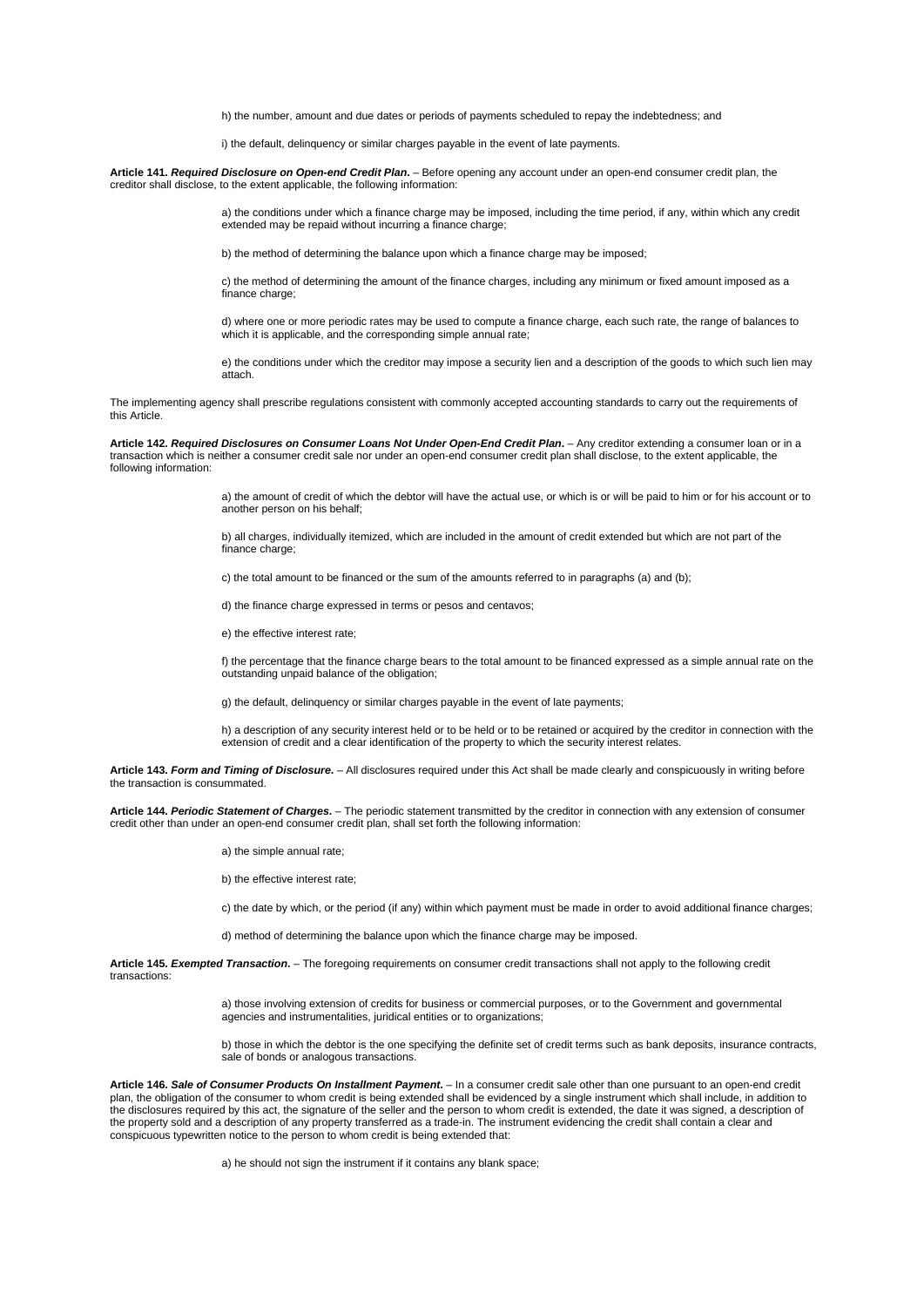b) he is entitled to a reasonable return of the precomputed finance charge if the balance is prepaid; and

c) he is entitled to an exact, true copy of the agreement.

In cases where the instrument will be sold at a discount to a bank, financing company or other lender, the said transferee shall be subject to all claims and defenses which the debtor could assert against the seller of consumer products obtained hereto or with the proceeds thereof.

**Article 147.** *Penalties***.** – Any creditor who in connection with any credit transaction fails to disclose to any person any information in violation of this Chapter or the Implementing rules and regulations issued thereunder shall be liable to such person in the amount of One thousand pesos (P1,000.00) or in amount equal to twice the finance charge required by such creditor in connection with such transaction, whichever is greater, except that such liability shall not exceed Three thousand pesos (P3,000.00) for any credit transaction and actual damages with the nondisclosure of the required information. Action to recover such penalty may be brought by such person within one (1) year from the date of the occurrence of the violation in any court of competent jurisdiction.

# **TITLE V. - THE NATIONAL CONSUMER AFFAIRS COUNCIL**

# **CHAPTER I ESTABLISHMENT AND COMPOSITION**

**Article 148.** *National Consumer Affairs Council***.** – To improve the management, coordination and effectiveness of consumer programs, a National Consumer Affairs Council is hereby created, hereinafter referred to as the "Council".

**Article 149.** *Composition***.** – The Council shall be composed of representatives from the following government agencies and non-government agencies:

a) Department of Trade and Industry;

b) Department of Education, Culture and Sports;

- c) Department of Health;
- d) Department of Agriculture;

e) four (4) representatives from consumer organizations of nationwide base to be chosen by the President from among the nominees submitted by the various consumer groups in the Philippines;

f) two (2) representatives from business/industry sector to be chosen by the President from among the nominees submitted by the various business organizations.

**Article 150.** *Chairman; Functions***.** – The Council shall be headed and presided by a Chairman who shall be elected by the members from among themselves. He shall establish, with the concurrence of the Council, the policies, procedures and standards to govern the implementation and interpretation of the functions and duties of the Council.

**Article 151.** *Per Diems of Members***.** – The members of the Council shall be entitled to an allowance of Five hundred pesos (P500.00) per meeting actually attended but not more than Two thousand pesos (P2,000.00) a month.

**Article 152.** *The Secretariat***.** – The Council shall appoint an Executive Director who shall assist the Chairman and act as Secretary of the Council. The Department of Trade and Industry shall provide the Secretariat which shall assist the Council in the effective performance of its functions.

#### **CHAPTER II POWERS AND FUNCTIONS**

**Article 153.** *Powers and Functions***.** – The Council have the following powers and functions:

a) to rationalize and coordinate the functions of the agencies charged with consumer programs and enforcement of consumer related laws to the end that an effective, coordinated and integrated system of consumer protection, research and implementation and enforcement of such laws shall be achieved;

b) to recommend new policies and legislation or amendments to existing ones;

c) to monitor and evaluate implementation of consumer programs and projects and to take appropriate steps to comply with the established priorities, standards and guidelines;

d) to seek the assistance of government instrumentalities in the form of augmenting the need for personnel facilities and other resources;

e) to undertake a continuing education and information campaign to provide the consumer with, among others;

1) facts about consumer products and services;

2) consumer rights and the mechanism for redress available to him;

3) information on new concepts and developments on consumer protection; and

4) general knowledge and awareness necessary for a critical and better judgment on consumption;

5) such other matters of importance to the consumer's general well-being.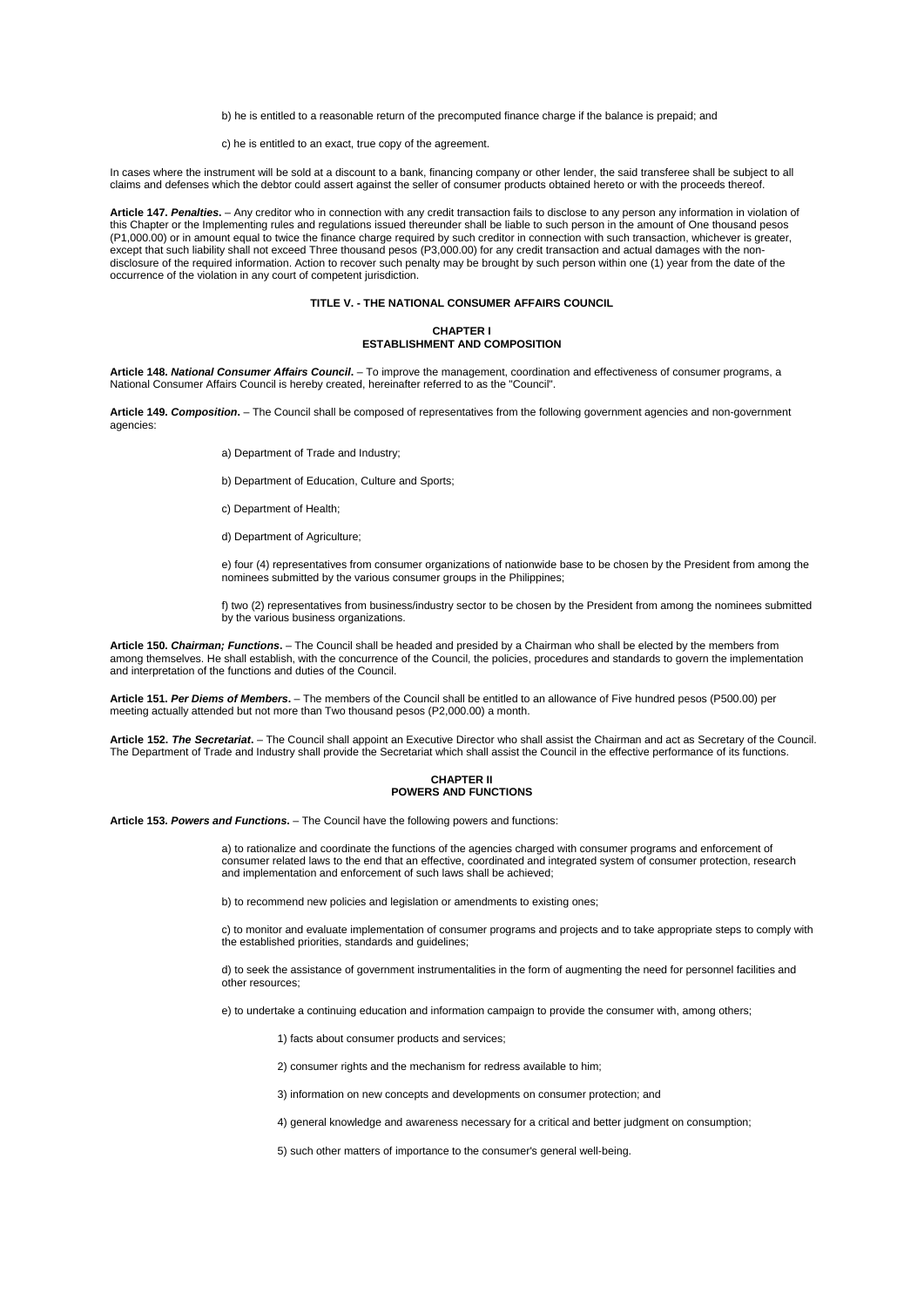**Article 154.** *Consumer Education in Schools***.** – The Department of Education, Culture and Sports, with the cooperation and advice of the Council, shall develop and adopt a consumer education program which shall be integrated into existing curricula of all public and private schools from primary to secondary level.

A continuing consumer education program for out-of-school youth and adults shall likewise be developed and undertaken.

The consumer education program shall include information regarding:

a) the consumer as a responsible member of society and his responsibility to develop:

1) critical awareness which is the responsibility to be alert and questioning about the use of and price and quality of goods he uses;

2) assertiveness which is the responsibility to assert himself and act so he is assured of a fair deal, aware that for as long as he remains to be a passive consumer he will continue to be exploited;

3) social concern which is the responsibility to be aware of the impact of his consumption on other citizens, especially the disadvantaged; and

4) environmental awareness which is the responsibility to understand the environmental consequences of his consumption, recognizing his individual and social responsibility to conserve natural resources for future generations;

b) consumer rights; and

c) practical problems the consumer faces in daily life.

**Article 155.** *Concerned Departments, Powers and Duties Under Existing Laws***.** – The concerned departments shall continue to exercise the powers and duties provided to them under existing laws, unless repealed or modified accordingly.

**Article 156.** *Consumer Participation***.** – The Departments shall establish procedures for meaningful participation by consumers or consumer organizations in the development and review of department rules, policies and programs. Such procedures shall include provisions for a forum, where consumers can express their concerns and recommendations to decision makers. The departments shall exert efforts to inform consumers of pending proceedings where their participation is important.

**Article 157.** *Advisory Services***.** – The departments shall render advisory services upon request. The technical and legal assistance shall be made available to consumers and their organizations and to the general public.

**Article 158.** *Consumer Program Reforms***.** – Each concerned Department shall formulate and develop a consumer program consonant with the objectives of its charter or the applicable laws which program shall embody the standards set forth in Sections 156 and 157 of this Act. Copies of these program shall be furnished the Council. The Executive Director shall, among his other functions, monitor and coordinate the implementation by the concerned agencies of their respective consumer programs.

After the close of the fiscal year, the Council shall submit to Congress and the Office of the President, a full report on the progress of the implementation of consumer programs.

# **CHAPTER III CONSUMER COMPLAINTS**

**Article 159.** *Consumer Complaints***.** – The concerned department may commerce an investigation upon petition or upon letter-complaint from any consumer: Provided, That, upon a finding by the department of prima facie violation of any provisions of this Act or any rule or regulation promulgated under its authority, it may motu proprio or upon verified complaint commerce formal administrative action against any person who appears responsible therefor. The department shall establish procedures for systematically logging in, investigating and responding to consumer complaints into the development of consumer policies, rules and regulations, assuring as far as practicable simple and easy access on the part of the consumer to seek redress for his grievances.

**Article 160.** *Consumer Arbitration Officers***.** – The concerned Department Secretaries shall appoint as many qualified consumer arbitration officers as may be necessary for the effective and efficient protection of consumer rights: Provided, however, That there shall be not more than ten (10) consumer arbitration officers per province, including the National Capital Region.

**Article 161.** *Consumer Arbitration Officers; Qualifications***.** – The consumer arbitration officer must be a college graduate with at least three (3) years experience in the field of consumer protection and shall be of good moral character.

**Article 162.** *Arbitration Officers; Jurisdiction***.** – The consumer arbitration officers shall have original and exclusive jurisdiction to mediate, conciliate, hear and adjudicate all consumer complaints, Provided, however, That this does not preclude the parties from pursuing the proper judicial action.

#### **Article 163.** *Investigation Procedure***.** –

a) The consumer arbitration officer shall conduct hearings on any complaint received by him or referred by the Council.

b) Parties to the case shall be entitled to notice of the hearing, and shall be informed of the date, time and place of the same. A copy of the complaint shall be attached to the notice.

c) The department shall afford all interested parties the opportunity to submit a statement of facts, arguments, offers of settlements or proposals of adjustments.

d) The Consumer arbitration officer shall first and foremost ensure that the contending parties come to a settlement of the case.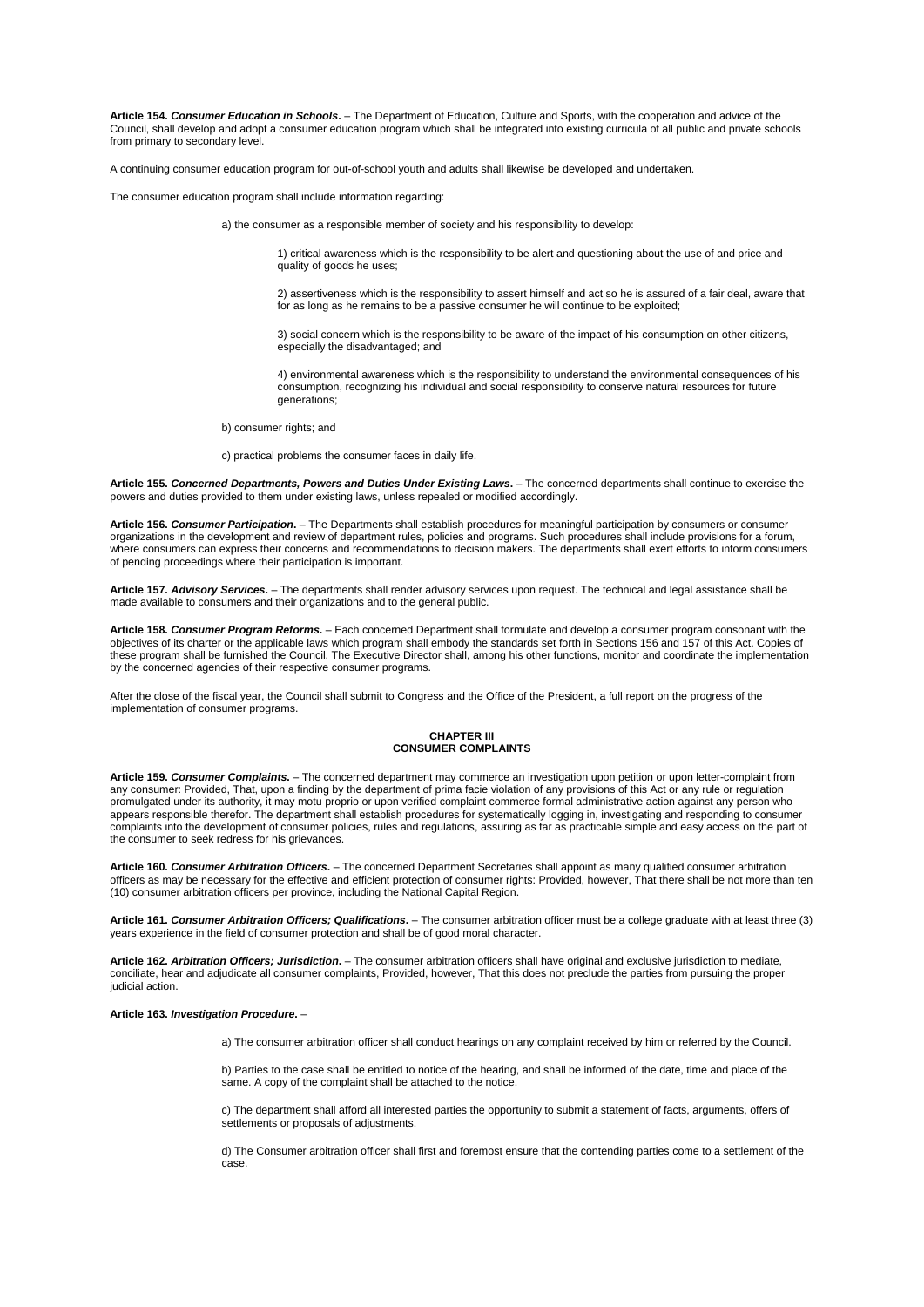e) In the event that a settlement has not been effected, the Mediation officer may now proceed to formally investigate, hear and decide the case.

f) The Consumer arbitration officer may summon witnesses, administer oaths and affirmations, issue subpoena and subpoena duces tecum, rule upon offers of proof and receive relevant evidence, take or cause deposition to be taken whenever the ends of justice would be served thereby, regulate the course of the hearing, rule on any procedural request or similar matter and decide the complaint.

In hearing the complaint, the mediation officer shall use every and all reasonable means to ascertain the facts in each complaint speedily and objectively without regard to strict rules of evidence prevailing in suits before courts. The complaints shall be decided within fifteen (15) days from the time the investigation was terminated.

**Article 164.** *Sanctions***.** – After investigation, any of the following administrative penalties may be imposed even if not prayed for in the complaint:

a) the issuance of a cease and desist order, Provided, however, That such order shall specify the acts that respondent shall cease and desist from and shall require him to submit a report of compliance therewith within a reasonable time;

b) the acceptance of a voluntary assurance of compliance or discontinuance from the respondent which may include any or all of the following terms and conditions:

1) an assurance to comply with the provisions of this Act and its implementing rules and regulations;

2) an assurance to refrain from engaging in unlawful acts and practices or unfair or unethical trade practices subject of the formal investigation;

3) an assurance to comply with the terms and conditions specified in the consumer transaction subject of the complaint;

4) an assurance to recall, replace, repair, or refund the money value of defective products distributed in commerce;

5) an assurance to reimburse the complaint out of any money or property in connection with the complaint, including expenses in making or pursuing the complaint, if any, and to file a bond to guarantee compliance therewith.

c) restitution or rescission of the contract without damages;

d) condemnation and seizure of the consumer product found to be hazardous to health and safety unless the respondent files a bond to answer for any damage or injury that may arise from the continued use of the product;

e) the imposition of administrative fines in such amount as deemed reasonable by the Secretary, which shall in no case be less that Five hundred pesos (P500.00) nor more than Three hundred thousand pesos (P300,000.00) depending on the gravity of the offense, and an additional fine of not more than One thousand pesos (P1,000.00) or each day of continuing violation.

**Article 165.** *Appeal from Orders***.** – Any order, not interlocutory of the Consumer arbitration officer, becomes final and executory unless appealed to the Department Secretary concerned within fifteen (15) days from receipt of such order. An appeal may be entertained only on any of the following grounds:

a) grave abuse of discretion:

b) the order is in excess of the jurisdiction or authority of the consumer arbitration officer;

c) the order is not supported by the evidence or there is serious error in the findings of facts.

**Article 166.** *Decision on Appeal***.** – The Secretary shall decide the appeal within thirty (30) days from receipt thereof. The decision becomes final after fifteen (15) days from receipt thereof unless a petition for certiorari is filed with the proper court.

# **TITLE VI TRANSITORY AND FINAL PROVISIONS**

**Article 167.** *Relation of the Act to Other Rights***.** – The provisions of this Act shall apply notwithstanding any agreement to the contrary but shall not restrict, limit or derogate from any other rights or remedies of a consumer under any other law.

**Article 168.** *Application of Laws Enacted Prior to the Act***.** – All actions or claims accruing prior to the effectivity of this Act shall be determined in accordance with the acts, laws, decrees and regulations in force at the time of the accrual.

**Article 169.** *Prescription***.** – All actions or claims accruing under the provisions of this Act and the rules and regulations issued pursuant thereto shall prescribe within two (2) years from the time the consumer transaction was consummated or the deceptive or unfair and unconscionable act or practice was committed and in case of hidden defects, from discovery thereof.

**Article 170.** *Repealing Clause***.** – All laws, executive orders, rules and regulations or parts thereof which are inconsistent with this Act are hereby repealed or amended accordingly.

**Article 171.** *Appropriations***.** – For the initial operating expenses of the National Consumer Affairs Council, the sum of Two million pesos (P2,000,000.00) is hereby appropriated out of funds of the National Treasury not otherwise appropriated. Thereafter, such sums as may be necessary to carry out its purpose shall be included in the General Appropriations Act.